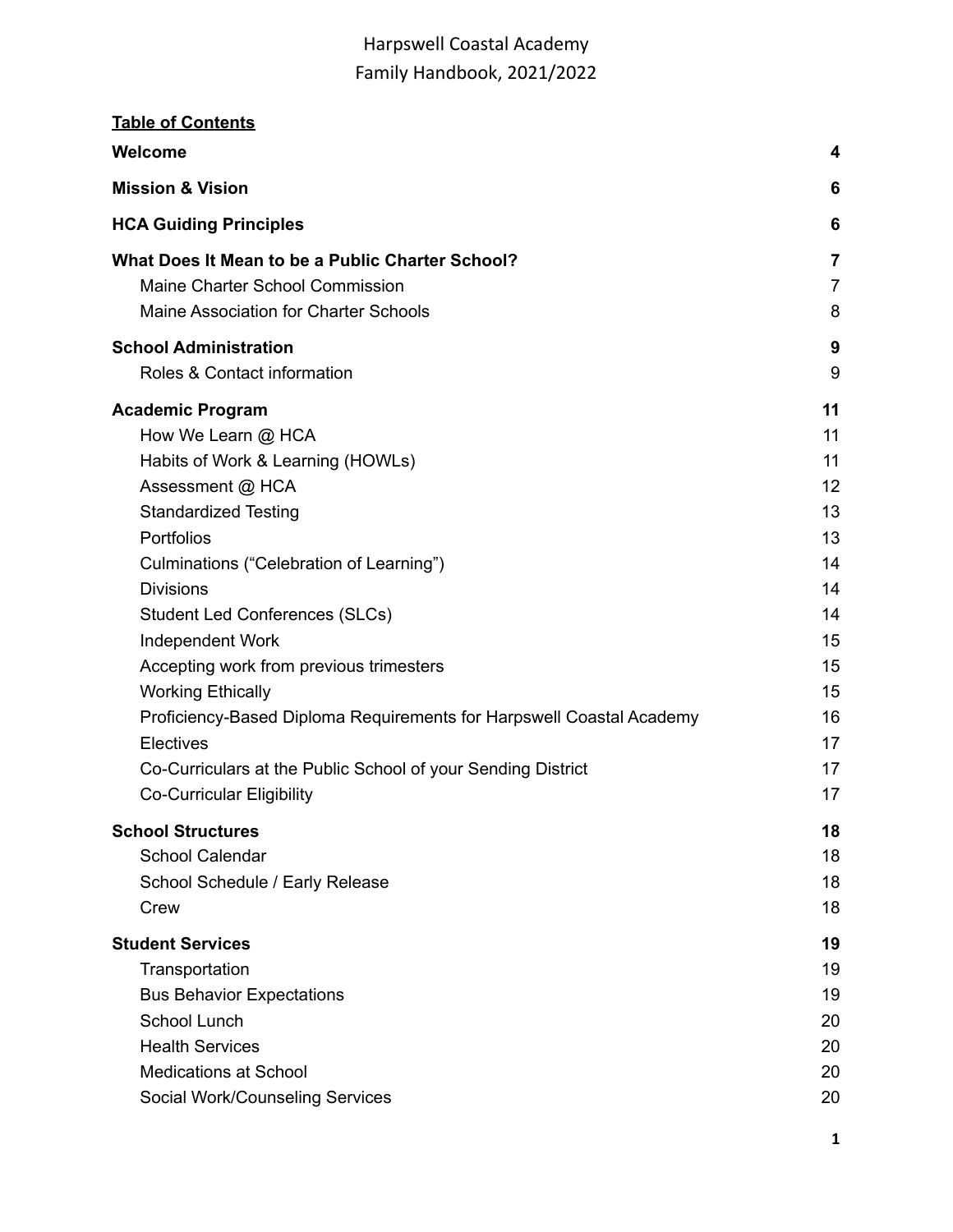| Self-injurious behavior, Suicidal threats, Suicide         | 21 |
|------------------------------------------------------------|----|
| <b>Community Agreements</b>                                | 21 |
| <b>Respect for Cultural Diversity</b>                      | 22 |
| Respect for Individuals - Harassment and Sexual Harassment | 22 |
| <b>Respect for the Environment</b>                         | 22 |
| <b>Restorative Practices</b>                               | 22 |
| Social Discipline Window                                   | 24 |
| Five key themes for Restorative Practice                   | 25 |
| <b>School Policies</b>                                     | 26 |
| Attendance                                                 | 26 |
| Bikes, Rollerblades, and Skateboards                       | 26 |
| <b>Bomb Threats</b>                                        | 27 |
| Cell Phones and Texting                                    | 27 |
| <b>Classroom Expectations</b>                              | 27 |
| Dances                                                     | 27 |
| <b>Dress Code</b>                                          | 27 |
| Fieldwork                                                  | 28 |
| Food, Gum, & Drink                                         | 28 |
| Immunizations                                              | 28 |
| Leaving Campus                                             | 29 |
| Messages for Students during the school day                | 29 |
| <b>Personal Property</b>                                   | 29 |
| Public Displays of Affection                               | 29 |
| School Cancellation or Delay                               | 29 |
| <b>Student Drivers</b>                                     | 29 |
| <b>Student Records</b>                                     | 30 |
| Use of Physical Restraint and Seclusion                    | 30 |
| Weapons in School                                          | 30 |
| Visitors & Shadowing                                       | 30 |
| <b>Technology at HCA</b>                                   | 30 |
| The HCA Vision for Technology Integration                  | 31 |
| <b>Technology Policy</b>                                   | 32 |
| <b>MLTI Insurance Plan</b>                                 | 33 |
| <b>Safety Protocols</b>                                    | 34 |
| <b>Family Involvement</b>                                  | 34 |
| Praxi: Student Information System                          | 35 |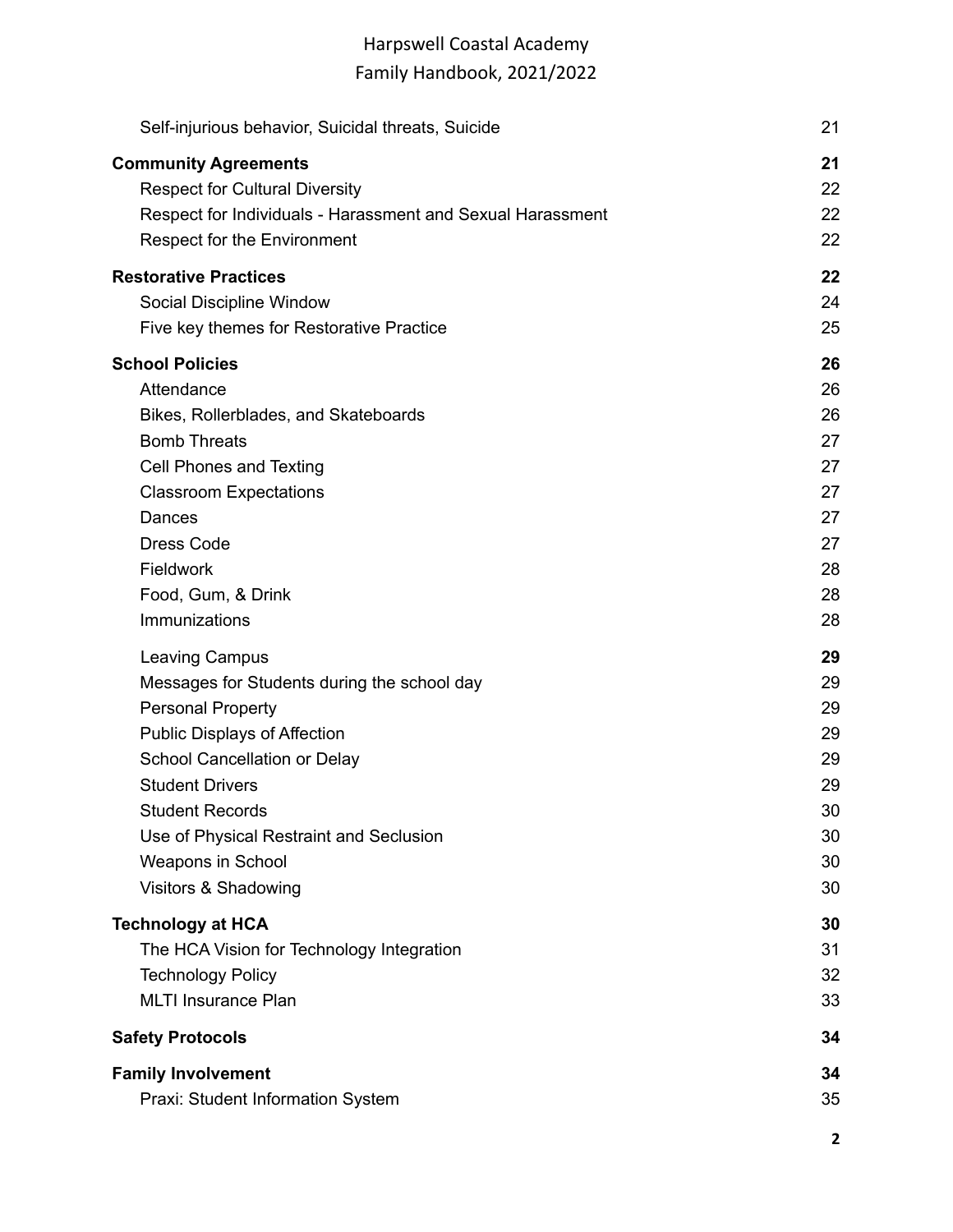| <b>Parent Communication</b>                                  | 35 |  |  |  |
|--------------------------------------------------------------|----|--|--|--|
| Navigating the Parent Portal                                 | 35 |  |  |  |
| <b>Project Foundry</b>                                       | 36 |  |  |  |
| Google Classroom                                             | 36 |  |  |  |
| HCA Parent Partnership (HCAPP)                               | 36 |  |  |  |
| <b>Parent Volunteer Opportunities</b>                        | 37 |  |  |  |
| <b>Board of Directors</b>                                    | 37 |  |  |  |
| Communicating with the Board                                 | 38 |  |  |  |
| <b>Parent Notification Regarding Title I Programs</b>        | 38 |  |  |  |
| <b>A Note to Parents &amp; Students</b>                      | 43 |  |  |  |
| <b>Equal Education Opportunities</b>                         | 44 |  |  |  |
| <b>Notice of Procedural Safeguards for Special Education</b> | 44 |  |  |  |
| <b>Appendix A: School Calendar</b>                           |    |  |  |  |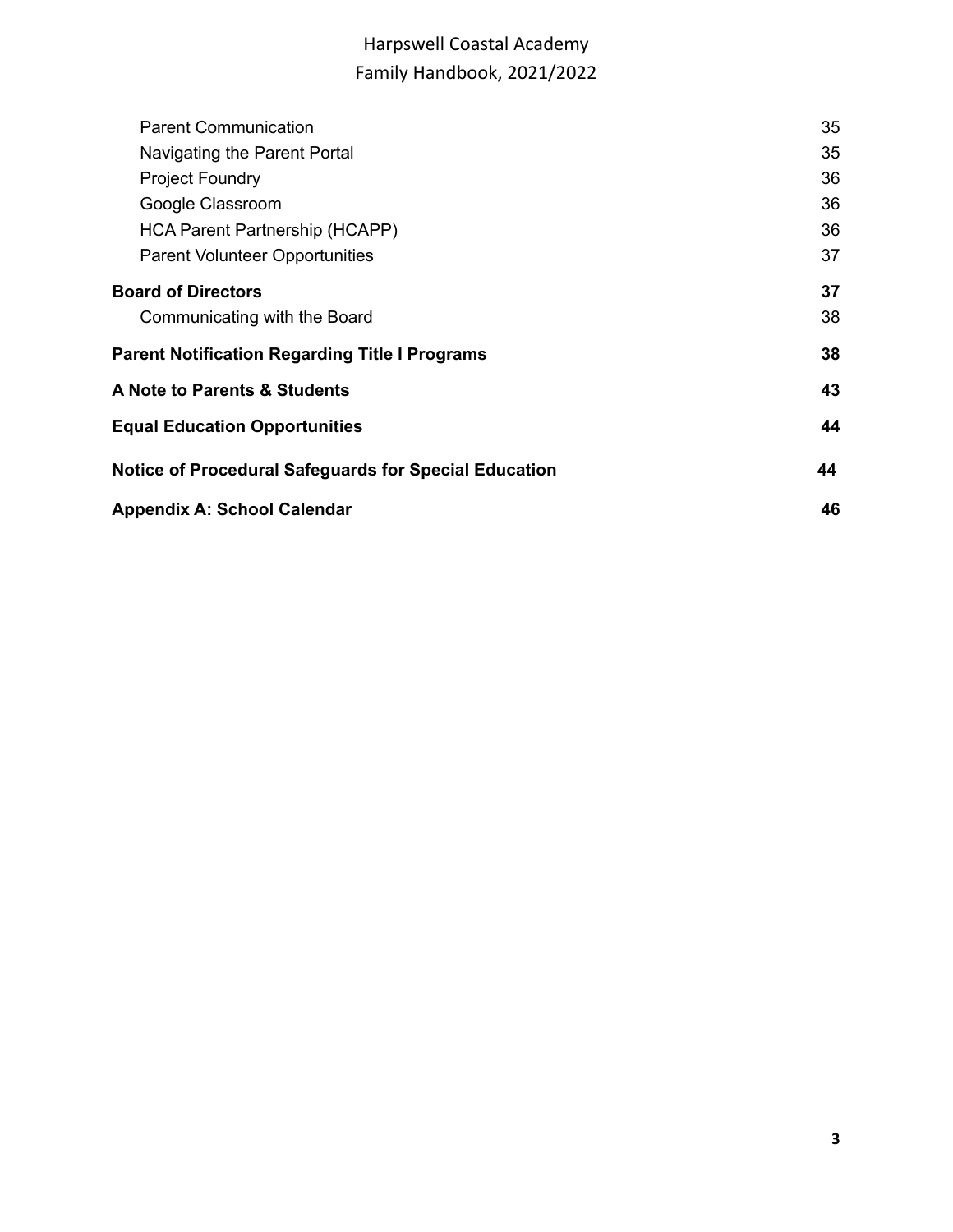## <span id="page-3-0"></span>**Welcome**

Hello!

After one-and-a-half school years like none other, we are jumping into the 2021/2022 year with a renewed sense of optimism and purpose. We are excited and grateful that you are with us!

During the pandemic, HCA focused on serving the needs of our students and their families. All of us watched the strain on our local, state and federal systems reveal cracks and gaps that we have always known to be there. Whether it was a lack of adequate health care for the insured and uninsured alike, or a lack of social supports that disproportionately impacted children of marginalized communities, the distance between what we aspire to as a society and where we currently are became especially clear.

HCA's motto is "Change Your World!" And we mean it. We help our students develop clarity on what they care about and then figure out what they want to do about that and how to do it. We teach our students to be creative thinkers, compassionate leaders and effective problem solvers.

Thank you for deciding to be a member of the HCA school community. We are grateful for that.

Warm regards,

Scott Barksdale Head of School Harpswell Coastal Academy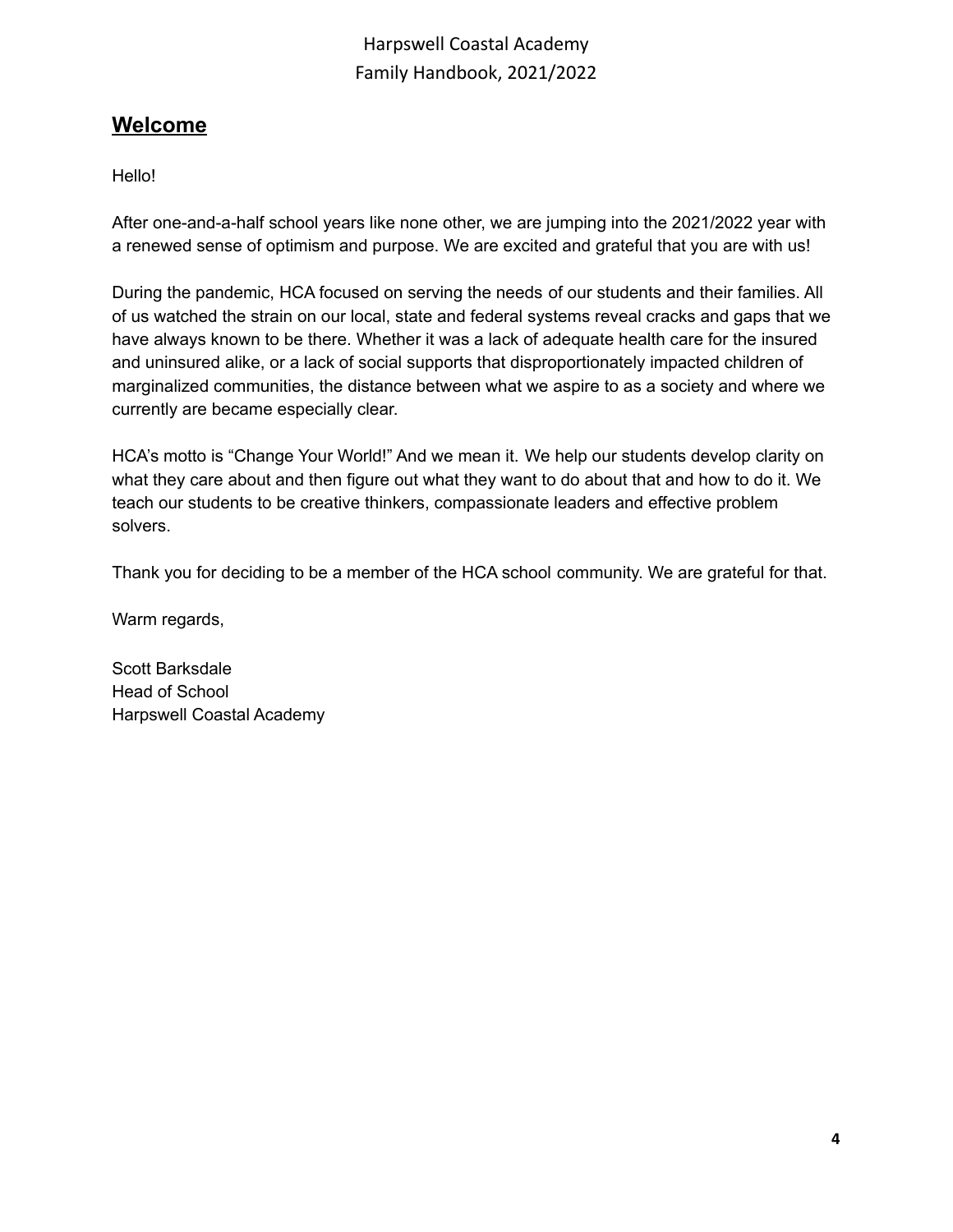## <span id="page-4-0"></span>**Mission & Vision**

*Our mission is to create an engaged community of creative thinkers, compassionate leaders, and effective problem solvers. Learning at HCA is project-based and place-based, grounding students in a purposeful exploration of the natural and human worlds. Our curriculum cultivates curiosity, integrity, and civic-mindedness and prepares students for post-secondary success, whether in college, technical training, or the workforce. We envision HCA students and alumni as lifelong learners and champions of positive social change, economic opportunity, and sustainability in our towns, state, country, and world.*

## <span id="page-4-1"></span>**HCA Guiding Principles 1**

*Growth and Self-Discovery.* Learning happens best with emotion, challenge, and the requisite support; it is both a personal process of discovery and a shared activity. Students become increasingly responsible for directing their own learning while growing in reliance on their school and home communities. We help students discover that they can do more than they think they can.

*Investigation.* Making sense of our world is a shared enterprise. When topics, resources and tasks are interesting and complex, students can develop meaningful questions and answers. Wonder and curiosity drive investigation, projects and audiences focus and deepen it, independence and interdependence keep it progressing.

*Diversity and Inclusion.* We invite, welcome, and genuinely engage with all people as a daily practice. By honoring all backgrounds (including gender, race, ethnicity, religion, sexual orientation, gender identity, political affiliation, and immigration status), we build equitable opportunities and respect for others. We deliberately and explicitly challenge all forms of inequity.

*The Natural World.* A direct and respectful relationship with the natural world nourishes the human spirit. We teach students to love and appreciate their natural surroundings so that students are more likely to become stewards of the earth for future generations. Also, a critical awareness of the relationship of people to the places they live helps students make decisions that sustain healthy communities and ecosystems.

*Depth Leads to Breadth.* Consequential learning happens when students develop a deep understanding of one context or topic and then transfer and adapt this understanding to new

<sup>1</sup> Partially adapted from the Coalition of Essential Schools Common Principles and the Expeditionary Learning Design Principles.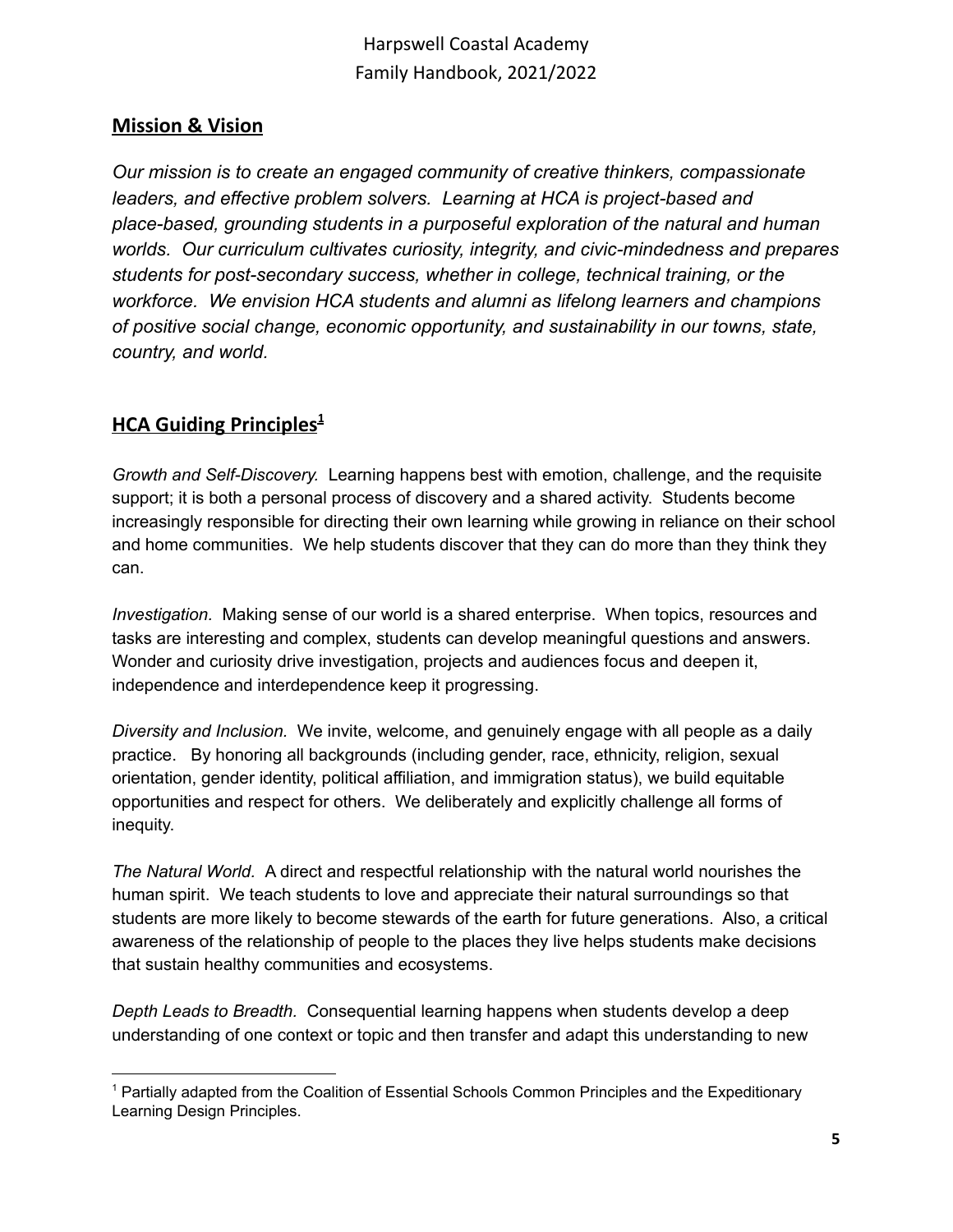contexts and topics. A focus on depth of learning takes dedicated time and high-quality resources and practices. As students develop their knowledge base, complex mental models, and positive habits of work and learning, a long-term result is greater depth AND breadth of understanding.

*Service & Compassion.* We are crew, not passengers. Our learning community intentionally nurtures the attitudes and skills to learn from and be of service. Service and compassion are based in humility, empathy, understanding, and helpfulness. Students and teachers strengthen themselves and their communities through acts of consequential service.

*Learning for a Changing World.* Combining skills and knowledge with principled imagination is how we create the world we all want to live in. We look to the past and to other perspectives to help us make decisions about the future; we recognize the strengths and limitations of technology and innovation; we identify true progress as that which can benefit all people and our planet.

## <span id="page-5-0"></span>**What Does It Mean to be a Public Charter School?**

Maine's charter school law was passed in 2011 to give parents public school options for their children's education. The law is intended to:

- $\star$  Improve student learning and achievement;
- $\star$  Increase the availability of choice to parents and students when selecting a learning environment;
- $\star$  Encourage the use of different and innovative learning methods;
- $\star$  Establish a new system of accountability for schools;
- $\star$  Make the school the unit for educational improvement;
- $\star$  Establish new professional opportunities for teachers.

A charter school is a public school that operates independently of local district schools and policies. It is managed by a board of directors under a charter granted by the Maine Charter School Commission. Charter schools are public schools open to everyone, free of charge (i.e. there is no tuition). Charter schools do not select their students through an application process. If there are more students than available seats, a random lottery is conducted to determine who will be admitted.

Charter schools are funded by allocating a portion of State education spending from local districts based on how much money sending local districts spend on each student. Similar to private school or homeschool students, local districts no longer receive State funding for that child once they enroll in a charter school, though a student's enrollment does not directly affect a district's funding from local municipalities. The money for that child's education is paid by the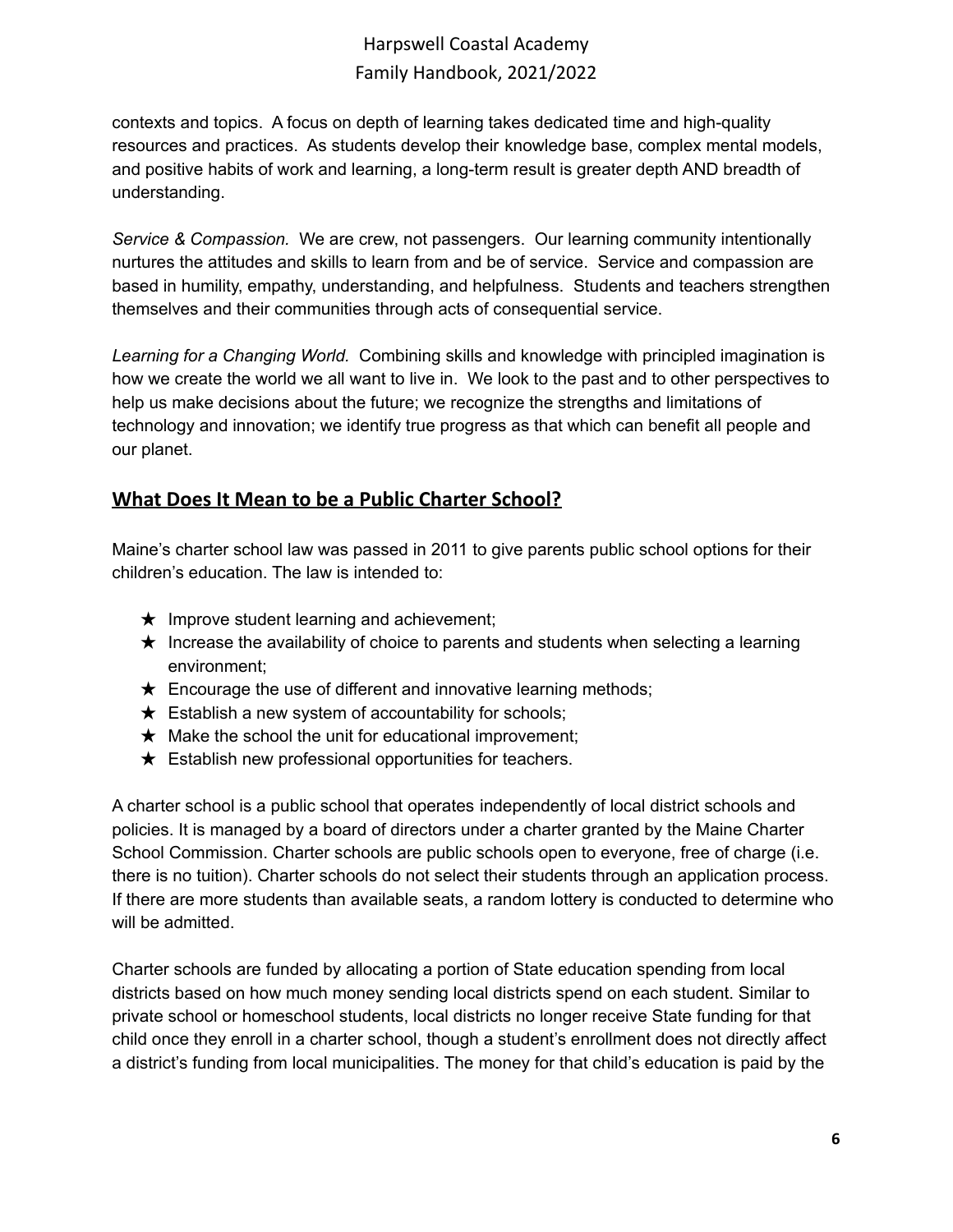Maine DOE to the public charter school and comes out of Maine's General Fund, which is funded by tax revenue from the whole state of Maine.

## <span id="page-6-0"></span>**Maine Charter School Commission**

Additional information about Maine Charter Schools can be found on the Department of Education website: Maine Charter School [Commission](http://www.maine.gov/csc/). ([http://www.maine.gov/csc\)](http://www.maine.gov/csc).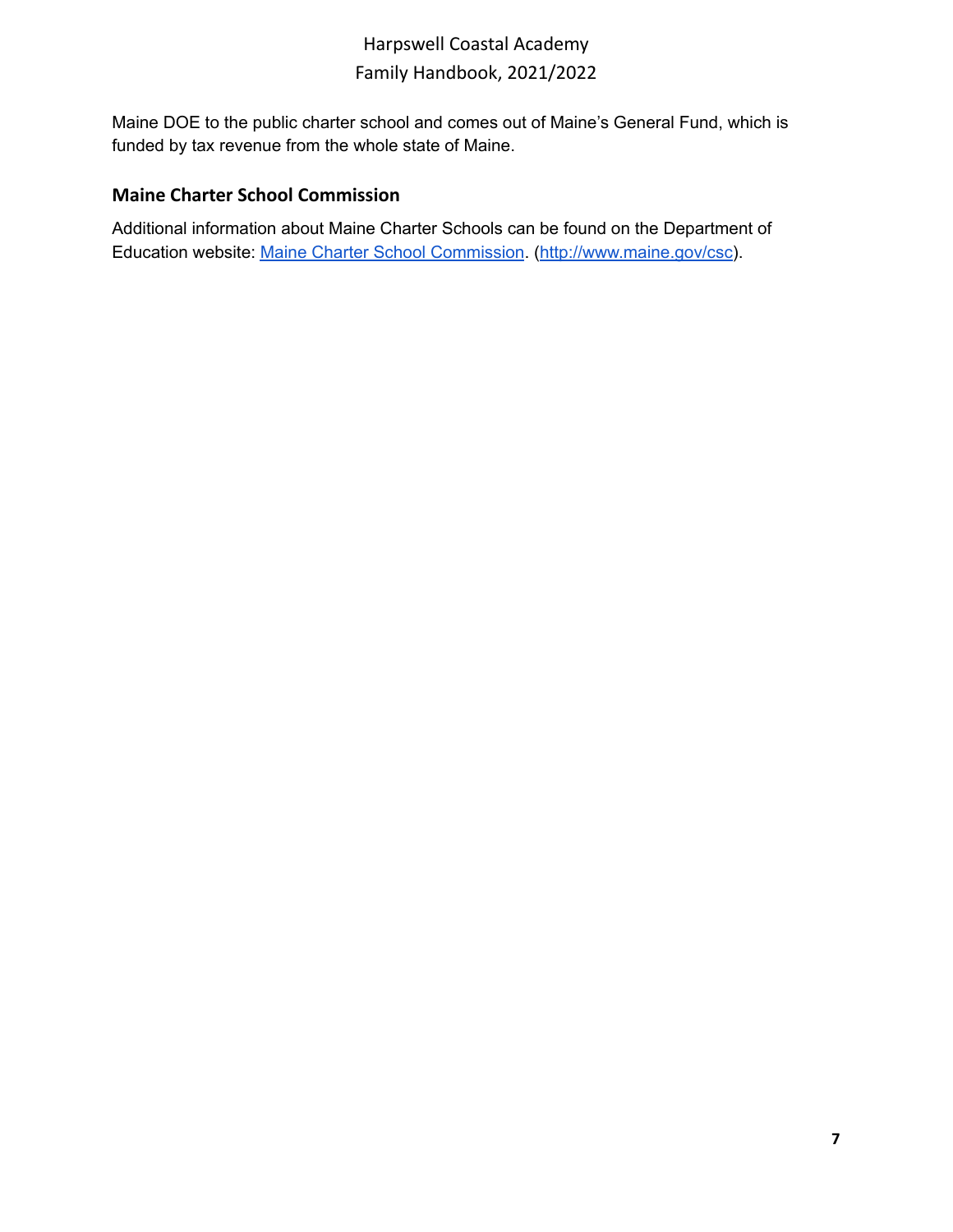## <span id="page-7-0"></span>**School Administration**

## <span id="page-7-1"></span>**Roles & Contact information**

HCA's administration consists of the following people. Please refer to this list when determining who to contact for different questions or concerns.

Head of School, Scott Barksdale ([sbarksdale@harpswellcoastalacademy.org](mailto:sbarksdale@harpswellcoastalacademy.org), 833-3229 x103). Scott is the point of contact for:

- Charter Commission or Board of Director related questions,
- General questions, suggestions or concerns about HCA academics and school climate/culture, and
- Questions about Divisions 1, 2 or 3.

Assistant to the Head of School, Angie Arndt ([aarndt@harpswellcoastalacademy.org,](mailto:aarndt@harpswellcoastalacademy.org) 833-3229 x 602).

Angie is the point of contact for:

- $\bullet$  To get a message to a student,
- General Inquiries,
- Bus/transportation questions,
- Enrollment questions,
- Paperwork questions, and
- Summer Programs.

Dean of Studies & Students, Mae Applegate ([mapplegate@harpswellcoastalacademy.org](mailto:mapplegate@harpswellcoastalacademy.org), 833-3229 x601).

Mae is the point of contact for:

- Questions or concerns about HCA's curriculum,
- Questions or concerns about assessment,
- Questions or concerns about HCA's school climate or an individual student's wellbeing, and
- Questions regarding a student 504 or the potential need for a 504.

Special Education Director, Susan Prince, [\(sprince@harpswellcoastalacademy.org,](mailto:sprince@harpswellcoastalacademy.org) 833-3229 x603).

Susan is the point of contact for:

- Issues related to special education services (please contact your child's case manager first), and
- General inquiries about Special Education.

School Nurse, Tracey Donagan ([tgonagan@harpswellcoastalacademy.org,](mailto:tgonagan@harpswellcoastalacademy.org) 833-3229 x 107) Tracey is the point of contact for:

● Student health support at Division  $\frac{2}{3}$ .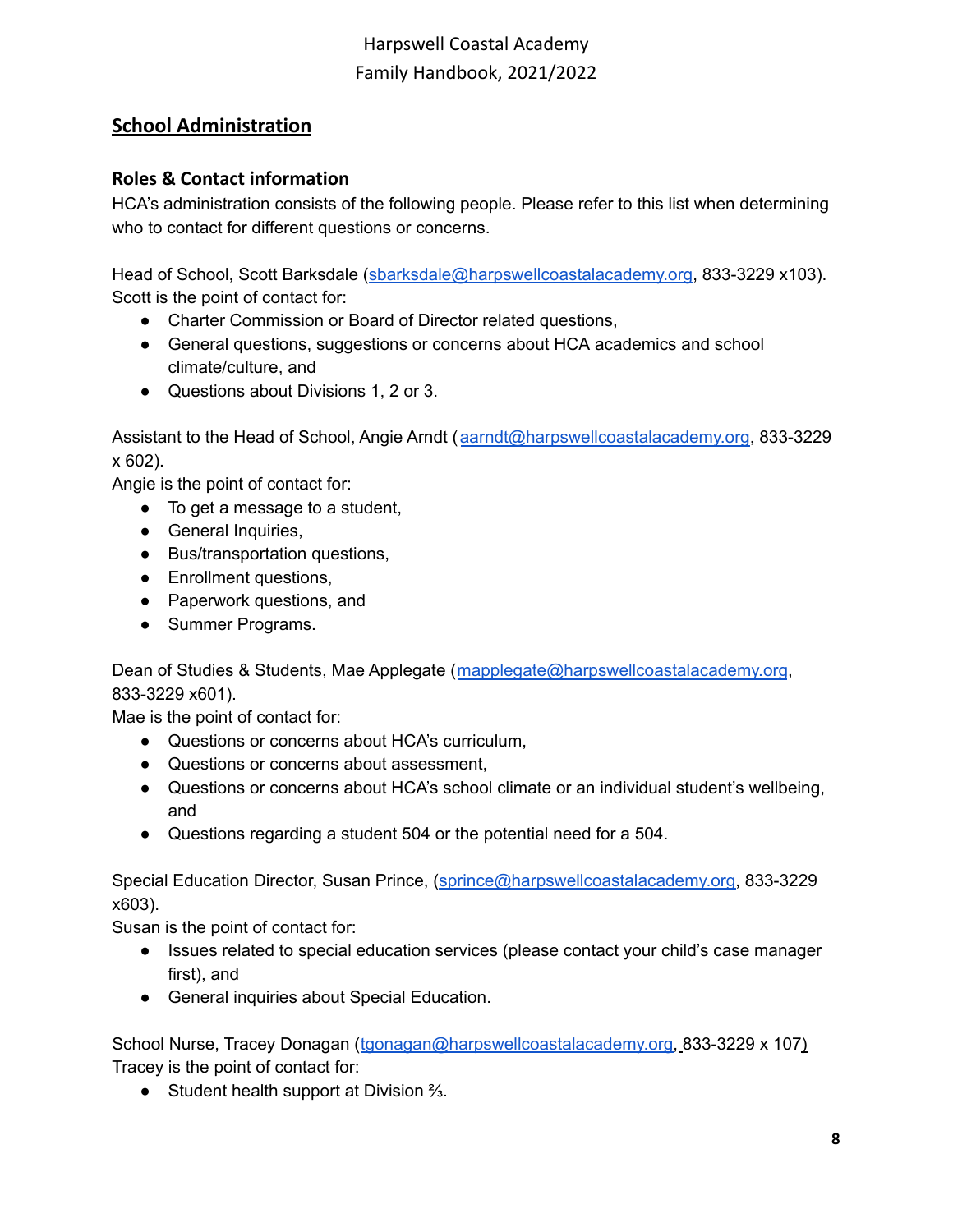School Health Aid, Angelina Simmons ([asimmons@harpswellcoastalacademy.org](mailto:asimmons@harpswellcoastalacademy.org), 833-3229 x 107).

Angelina is the point of contact for:

● Student health support at Division 1.

Director of Business, Finance and Operations, Amy Bundt ([abundt@harpswellcoastalacademy.org](mailto:abundt@harpswellcoastalacademy.org), 833-3229 x 604). Andrew is the point of contact for:

- School lunch payment questions,
- Free/Reduced lunch qualification, and
- Finance related questions/ concerns.

Your student's crew leader is the point of contact for:

- Academic questions or concerns, and
- Behavioral questions or concerns.

Division 1 (grades 5 - 8) and grade 9 School Counselor, Amanda Wogaman ([awogaman@harpswellcoastalacademy.org,](mailto:awogaman@harpswellcoastalacademy.org) 833-3229 x 111).

Amanda is the point of contact for:

- Social and emotional needs for students,
- Support for students undergoing life transitions (e.g. new school, parent divorce, moving),
- Career awareness and planning,
- Student conflict resolution, and
- Passage questions to Division 2.

Division 2/3 School Counselor, Kaitlyn Pulju [\(kpulju@harpswellcoastalacademy.org](mailto:kpulju@harpswellcoastalacademy.org), 833-3229 x 122).

Kaitlyn is the point of contact for:

- Social and emotional needs for students,
- Support for students undergoing life transitions (e.g. new school, parent divorce, moving),
- Career awareness and planning,
- Student conflict resolution,
- Passage questions to Division 3 or graduation questions.

Technology Coordinator, Zach Gagnon ([zgagnon@harpswellcoastalacademy.org](mailto:zgagnon@harpswellcoastalacademy.org), 833-3229 x 114).

Zach is the point of contact for:

● iPads & laptop questions.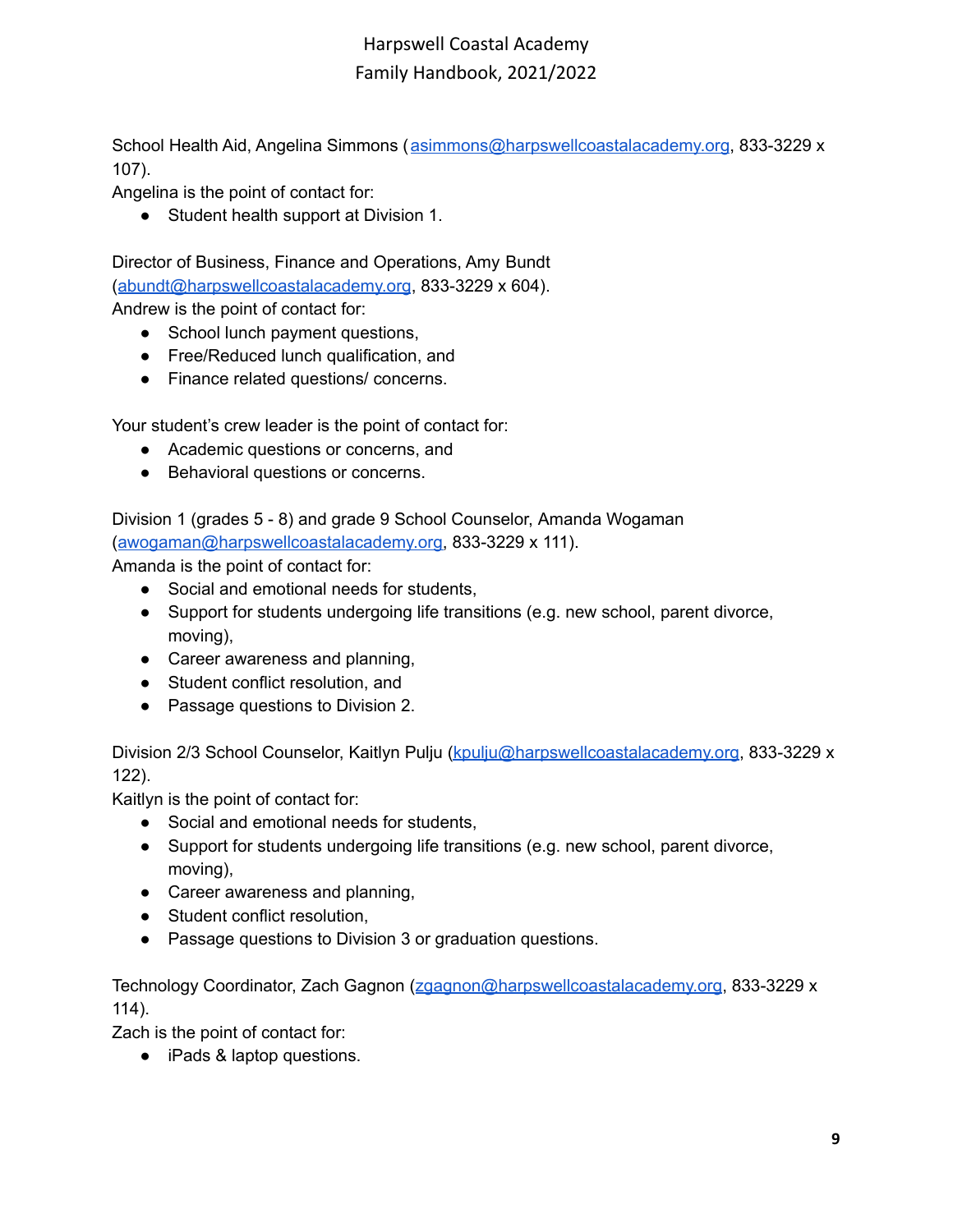## <span id="page-9-0"></span>**Academic Program**

HCA is a Standards-Based school, meaning students progress by producing work and completing tasks that demonstrate proficiency in individual standards. We expect our students to be active participants in their education, and we hold them to high standards.

Our academic program is rigorous and prepares students for post-secondary success, whether that is college, technical training, or the workforce. We work with students to help them understand their strengths and challenges as individual learners. Many students feel successful at HCA in part because they have the opportunity for project-based and interest-driven learning, where we support them as they become well-rounded learners who know how to lean into any challenge. We honor our students' diverse strengths and allow them to show their proficiency in standards in a variety of ways, including projects, performances, traditional assessments, and standardized tests. All are components of a complete picture of a student.

### <span id="page-9-1"></span>**How We Learn @ HCA**

HCA students learn in a variety of ways, including:

- Workshops: skill-based classes that develop math, literacy, and science competency. These include whole-class, small group, and individual instruction, all supported with online and independent learning.
- Investigations: interdisciplinary, student-driven courses that culminate in projects presented to the public. These include fieldwork.
- Electives: short-term experiences driven by student and faculty interest. These vary by season, and include outdoor pursuits, arts, sports, music, and more.
- Community service: students regularly give back to their community. Examples include: beach and roadside clean-ups, volunteering at Midcoast Hunger Prevention Program and Habitat for Humanity, and trail work. We also all pitch in to maintain our school facility by cleaning classrooms, common spaces, and the school grounds.

## <span id="page-9-2"></span>**Habits of Work & Learning (HOWLs)**

Students at HCA are expected to work to their best ability, and to meet our Habits of Work and Learning expectations that follow.

- 1) Participation in the Learning Community:
	- Students are willing to try new things;
	- Students use class time effectively;
	- Students contribute positively to the learning environment;
	- Students follow procedures and community agreements;
	- Students take accountability for actions;
	- Students regulate their own behavior.

2) Preparation & Work Completion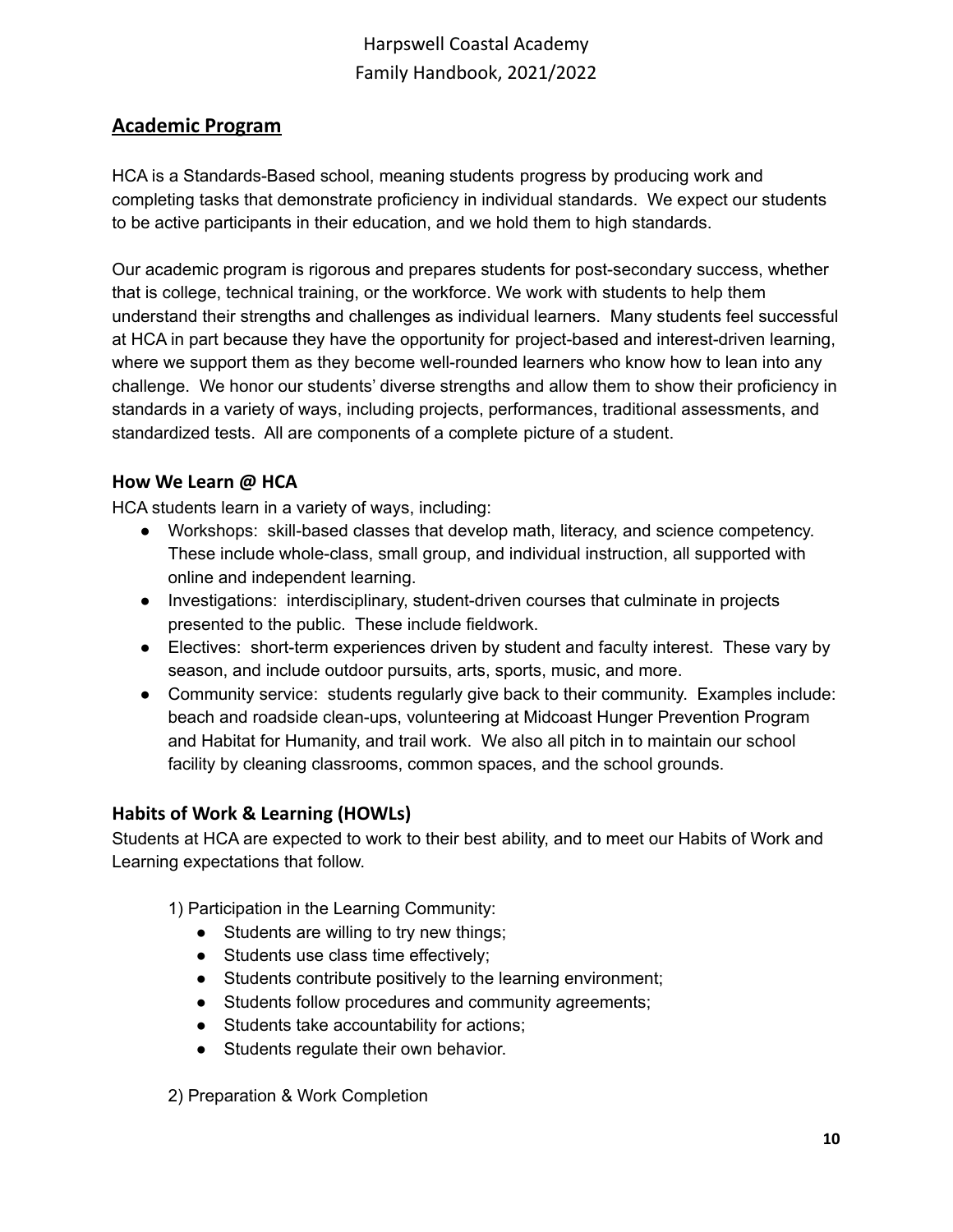- Students prepare adequately for class;
- Students ask necessary questions to tasks;
- Students plan for and utilizes adequate time to complete assignments;
- Students meet deadlines and established criteria.
- 3) Perseverance & Revision
	- Students remain determined and pursues goals, even when he/she encounters large-scale and complex obstacles;
	- Students seek solutions to problems;
	- Students learn from feedback;
	- Students improve work with each draft.
- 4) Reflection
	- Students find strengths and weaknesses in own work product;
	- Students identify beneficial and detrimental habits of work and learning;
	- Students identify strengths and weaknesses in collaboration skills;
	- Students identify obstacles to learning and strategies to overcome them.

#### 5) Initiative

- Students pursue opportunities to expand knowledge, skills, and abilities;
- Students attend to tasks without reminders;
- Students recognize and advocates for rights of self and others;
- Students show a willingness to take academic risks;
- Students demonstrate openness to new ideas and perspectives.

### <span id="page-10-0"></span>**Assessment @ HCA**

The purpose of assessment is to get a clear sense of student academic growth and achievement, which are tracked in Infinite Campus. Students earn course credit by successfully meeting course standards that demonstrate essential skills and knowledge. Students will be regularly assessed to both inform future instruction and measure student progress and achievement. The form of assessment will vary depending on instructional goals but will routinely include both formative and summative assessments.

To receive a diploma from HCA, students must show mastery of approximately 250 individual standards spanning 8 content areas, including Math, ELA, Science, Arts, Health and Physical Education, Career, Social Studies, and World Language. We use Infinite Campus, an online Student Information System and Learning Management System, to track student progress with these standards. Students are assessed on a scale of 1 - 4 for all academic standards:

4 = Exemplary  $3.5$  = Meeting plus 3 = Meeting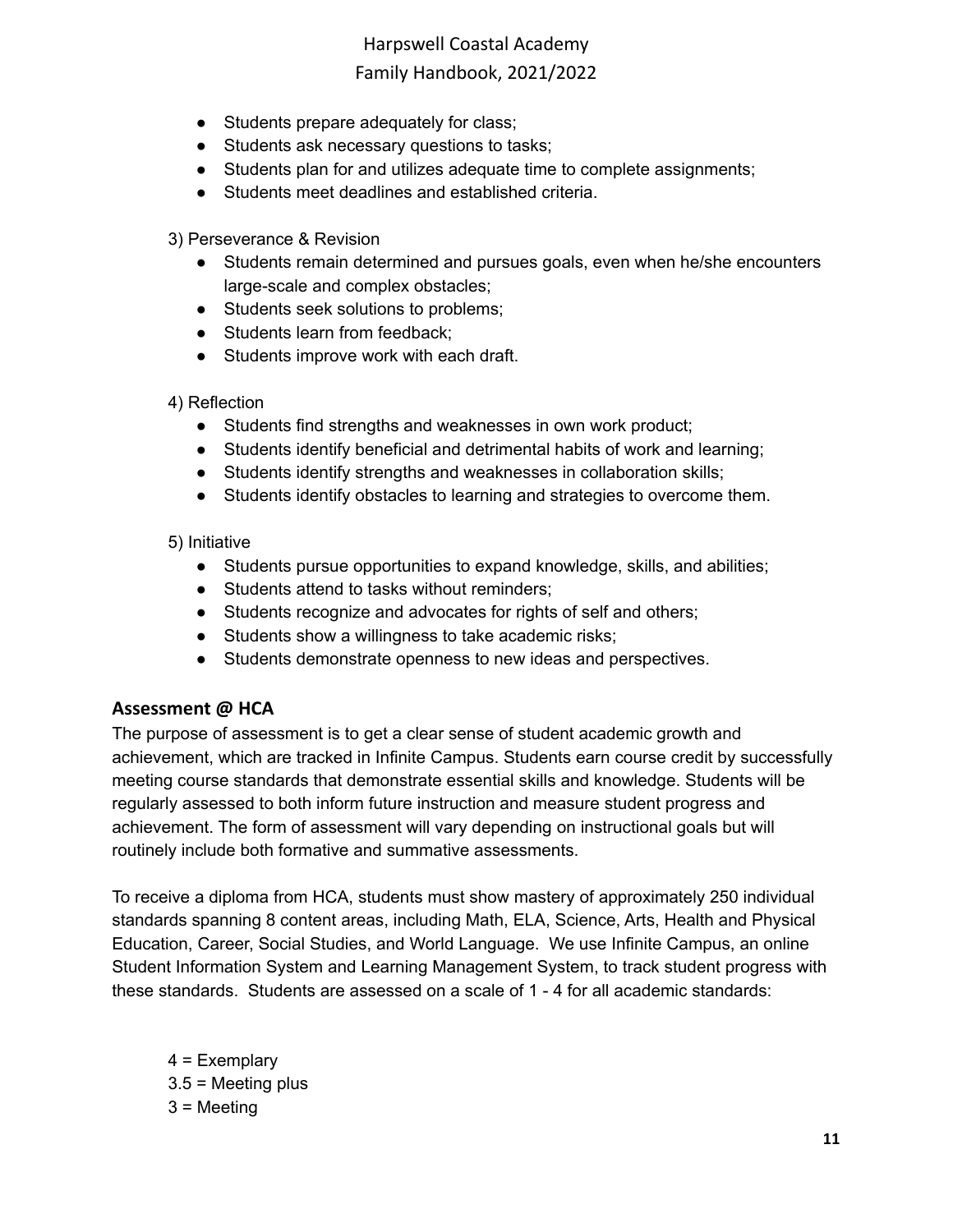2 = Approaching 1 = Beginning Incomplete = insufficient evidence to assess a student's mastery

HCA does not provide a GPA equivalence. Standards-based systems, which track proficiency on individual competencies, do not translate into traditional grades, which represent an average of performance.

HCA also uses [Marzano's](https://www.cgcsd.org/site/handlers/filedownload.ashx?moduleinstanceid=2605&dataid=4203&FileName=Marzano_Taxonomy_with_Verbs.pdf) Taxonomy for establishing the level of cognitive complexity necessary for proficiency. Students earn a "3" when they can demonstrate their knowledge and skills at the level of difficulty in the taxonomy that best describes a particular standard. For example, if a standard is best described by the "Analysis" level, students would be asked to complete a task such as making inferences or identifying errors. When a student is able to complete that task independently, this is evidence of proficiency. Then, students can earn a "4" when completing work in a way that demonstrates thinking at a level of difficulty in the taxonomy that is above the target level (e.g. Knowledge Utilization for the prior example). Students earn a "2" by approaching the standard; this may mean they have developed some foundational knowledge towards proficiency, but haven't yet applied the skill or concept at the level of difficulty required by the standard.

Also, students can receive a "meeting plus" ("3.5") when they demonstrate proficiency in a standard either in a novel context or through a long term project. For example, a meeting+ would be used when a student not only demonstrated their understanding of how Bernulli's principle explains the spinning of a wind turbine that was taught in class, but also how it could be applied to modify a sail's design to make a boat go faster.

## <span id="page-11-0"></span>**Standardized Testing**

Standardized testing is one of several ways we monitor and track student growth and achievement at HCA. All HCA students will complete the NWEAs three times annually, and the SATs as juniors.

## <span id="page-11-1"></span>**Portfolios**

A portfolio is a collection of work showing what a student has been thinking about, working on, and learning. It may contain written work, artwork, recordings of performances, photographs of three-dimensional constructions, and more. It is used as a formative or summative assessment. A portfolio does not include all work; instead it is a selection made by the student with teacher support. The purpose of the portfolio is to give an ongoing record of:

- how a student's thinking about significant issues and questions has grown
- how a student's range of knowledge and skills has developed
- the effort that the student has made to achieve worthwhile goals, taking into account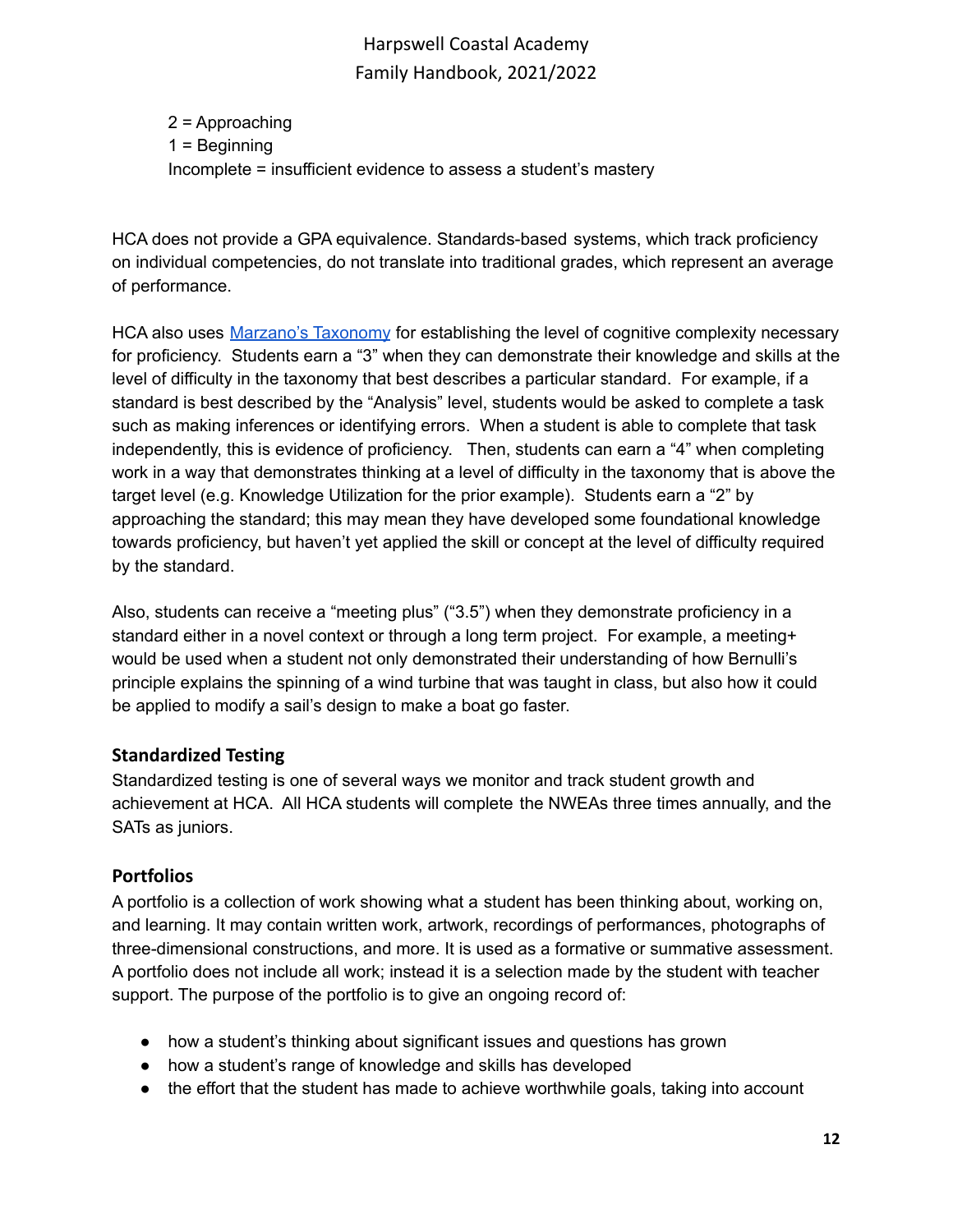reflection on and revision of work

Portfolios help students learn at a deeper level and are an effective way to demonstrate and document their growth over time.

## <span id="page-12-0"></span>**Culminations ("Celebration of Learning")**

A culmination is a public demonstration or exhibition that often occurs at the end of an investigation and which lets students show parents, teachers, and members of the community what they are learning. Culminations often involve education of the broader public and a call to action. The exhibit may be artwork, research, results from an experiment, written work, tests, or other projects; it may involve performances or presentations. The culmination is a kind of summative assessment that can demonstrate what has been learned more clearly than just a grade on a report card can. It also gives other students ideas that will help them improve their own work and helps to set a standard for excellent work from all students. In investigations, the combination of a high stakes audience, purposeful work, teacher support and focused revision can lead a student to creating professional quality work that even s/he did not think possible. The public sharing is an important way for us to both celebrate work and to hold students and the school accountable to parents and others who care about our school.

### <span id="page-12-1"></span>**Divisions**

HCA breaks students into 3 divisions:

- ★ *Division 1*: Typically considered middle school, and includes grades 5, 6, 7 & 8
- ★ *Division 2*: Typically considered grades 9, 10
- ★ *Division 3*: Typically considered grades 11, 12

Passage from one division to another is not automatic with the conclusion of a school year, but rather dependent on a student meeting the group of standards associated with the division. We believe that students should progress through the divisions as they are ready, which in some cases may mean completing a division in an accelerated manner, and in other cases with extra time. For example, it may take a student 3, 4 or 5 years to complete Division 1.

## <span id="page-12-2"></span>**Student Led Conferences (SLC's)**

Students, with guidance from their Crew Leaders, are responsible for preparing for and leading student led conferences, once in the fall and once in the spring. These conferences are an opportunity for students to share their strengths and challenges with their parents, and an opportunity for parents to see student work and check in with student's Crew advisors. We request that parents/guardians attend both SLCs annually.

## <span id="page-12-3"></span>**Independent Work**

HCA is aiming to provide time at school for students to get the majority of their completed during the school day. We are intentional about limiting the amount of homework so that students can be well-rounded family and community members in their towns. Students do, however, have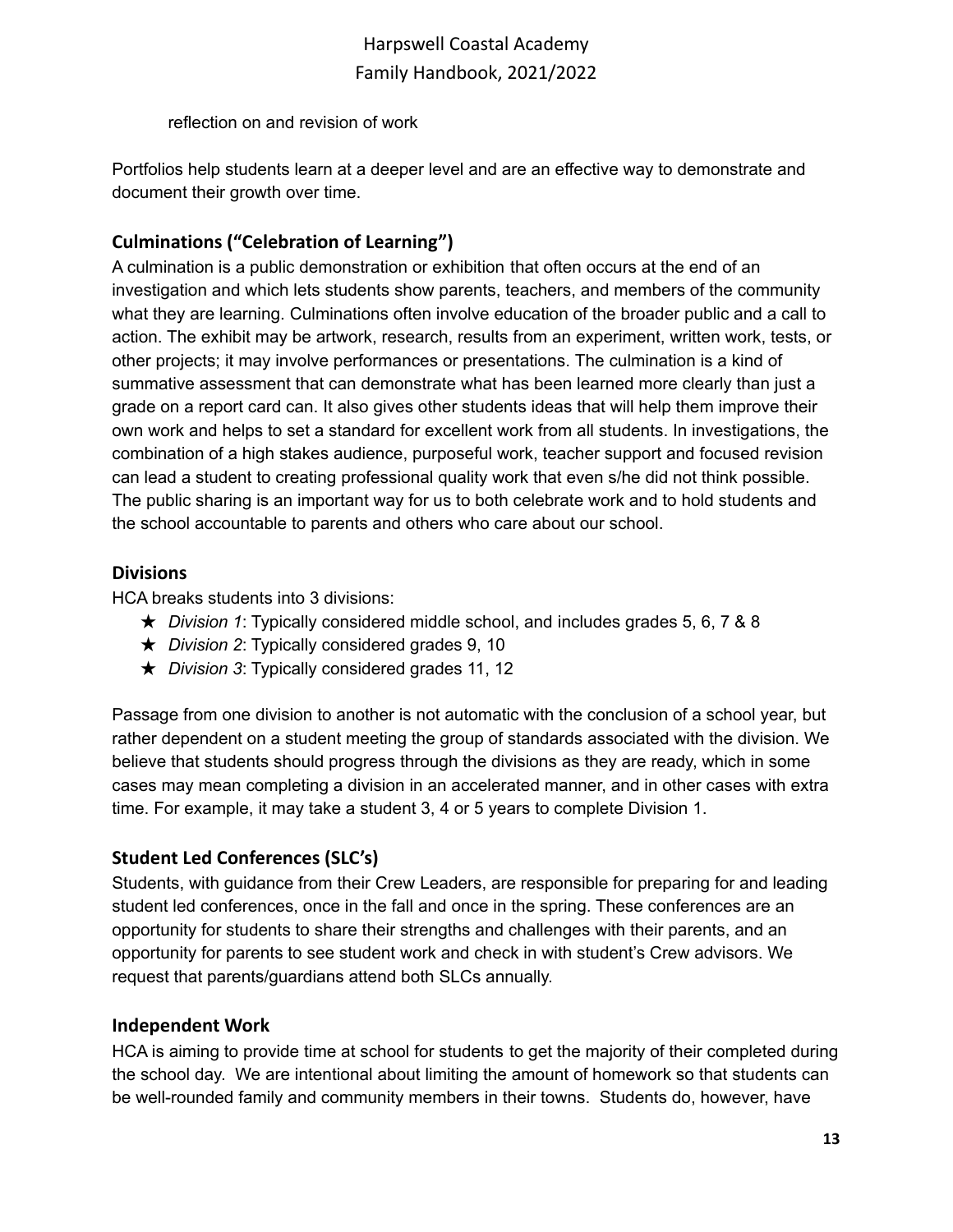independent work that they must complete outside of class time. Learning to manage their independent work is an important skill, and we support students in this. Standing assignments such as a set number of minutes of silent reading or math work will at times be required at home. Families should help set aside this time and work with students to plan ahead if some days are busier than others. Teachers will post independent work digitally, using Infinite Campus or Google Classroom.

### <span id="page-13-0"></span>**Learning Pace**

We are a school that supports students learning at their own pace by providing both clear expectations and scaffolding to support their success as learners. Due dates and deadlines are still important components this, which means:

- Teachers will frequently remind students of due dates, help them learn strategies to track their work (e.g. dedicating the closing minutes of class to writing down assignments or making reminders on their laptops), and proactively monitor progress during work times.
- Students should know that they will not progress if they do not complete assigned work, and that work assessed in Infinite Campus as beginning (1), approaching (2), or incomplete does not contribute to graduation and will have to be redone or revised.
- Students will have up to one week to complete work after the completion of a Trimester.
- Students who are not on track for passage may be recommended for Summer Academic Programming.

## <span id="page-13-1"></span>**Working Honestly and Ethically**

HCA students are asked to work honestly and ethically. Students are expected to meet the following guidelines:

- ★ I use technology in class for an appropriate educational purpose. *I do not use technology to avoid learning or create distractions*.\*
- $\star$  When working collaboratively, I do my share of group work and contribute to the group's success. *I do not let down my peers*.\*
- $\star$  I make appropriate use of peers, experts and technological resources to further my learning within the parameters permitted by the teacher and the assignment. *I do not present others' learning and knowledge as if it is my own*.\*\*
- ★ I am honest with myself and others about what I have learned and what I have not. *I do not turn in work that contains answers obtained elsewhere that I do not understand or that misrepresents what I have learned.*\*\*
- $\star$  Even when I am unusually stressed or behind, I turn in my own work and accept any consequences for late work. *I do not work unethically or take academic short-cuts.*
- ★ When I am asked to complete an "on demand" and/or independent assessment, I show what I know and can do. *I do not give or receive unauthorized assistance from peers or other resources*.\*\*
- ★ I give credit and seek permission wherever and whenever credit is due. *I do not include copyrighted material or others' intellectual property in my products without the proper credit and/or permission.\*\**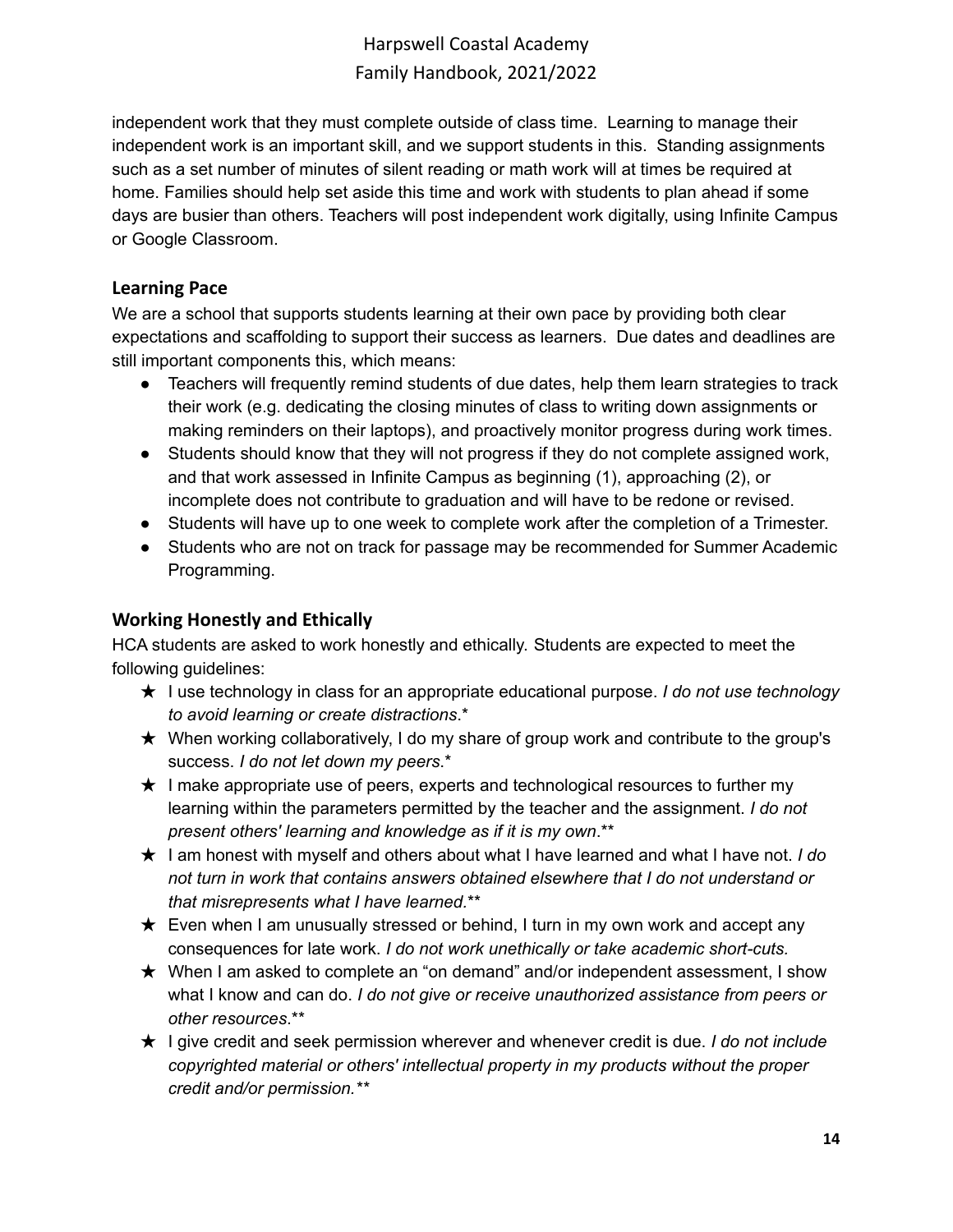$\star$  When doing research, I make clear what is my own thinking and give credit through citations for ideas and information that came from others. *I do not plagiarize*.\*\*

\*\*Unethical and dishonest academic work will result in disciplinary consequences that begin with a grade of "1" on the assignment and school communication with a parent/guardian, and can rise to the level of suspension or expulsion depending on the circumstances. Plagiarism is to use and pass off the ideas or writing of another as one's own. It is a form of stealing. When a teacher determines that a student has plagiarized, s/he will first determine if the student's actions were knowing or ignorant; did the plagiarism occur before or after a related research skill has been taught? If the plagiarism is deemed inadvertent (e.g.: improperly cited sources), the student will be educated. If the plagiarism is deemed flagrant (e.g.: an essay copied from the Internet or a repeated offense), the assignment will receive no credit, parents will be notified, and the case will be referred to the administration for disciplinary consequences. Repeated, flagrant plagiarism may be grounds for suspension or expulsion.

## <span id="page-14-0"></span>**Proficiency-Based Diploma Requirements for Harpswell Coastal Academy**

HCA is committed to ensuring equitable access to a rigorous Proficiency-Based Diploma. Content and skill-based standards can be learned and assessed in a variety of settings, including at HCA, Region 10 Technical School, local colleges, accredited online courses, internships, and other work/learning experiences. These requirements will take full effect with the Class of 2021, with modifications of these requirements applying to the Classes of 2019 and 2020.

The Universal Graduation Requirements of HCA are:

- a. Standards: Students must achieve a "Meeting" level of proficiency on 80% of the Learning Targets of the Division 3 Standards in ELA, Math, NGSS Science Content, Science and Engineering Practice, Visual and Performing Arts, World Language, Career and Education Development, Social Studies, Digital Citizenship, Physical Education, and Health.
- b. Habits of Work and Learning (HOWLS): Strong habits of work completion, perseverance, reflection, initiative, and revision are requirements for college and career readiness. Students must demonstrate consistent "meeting" assessments in each of the 5 HOWLs for at least three Trimesters in two years prior to graduation.
- c. Satisfactory Completion of an Internship or 3 credits of College or Vocational Courses.
- d. Submission of a Portfolio which showcases high-quality, project-based work.

## <span id="page-14-1"></span>**Electives**

HCA is committed to providing a balanced, inclusive, and diversified co-curricular program of activities as an important dimension of student learning. Our electives are designed to get students involved in the arts, environmental sustainability, physical activity, and more. It is also a time when faculty are available to provide academic support to students. Students with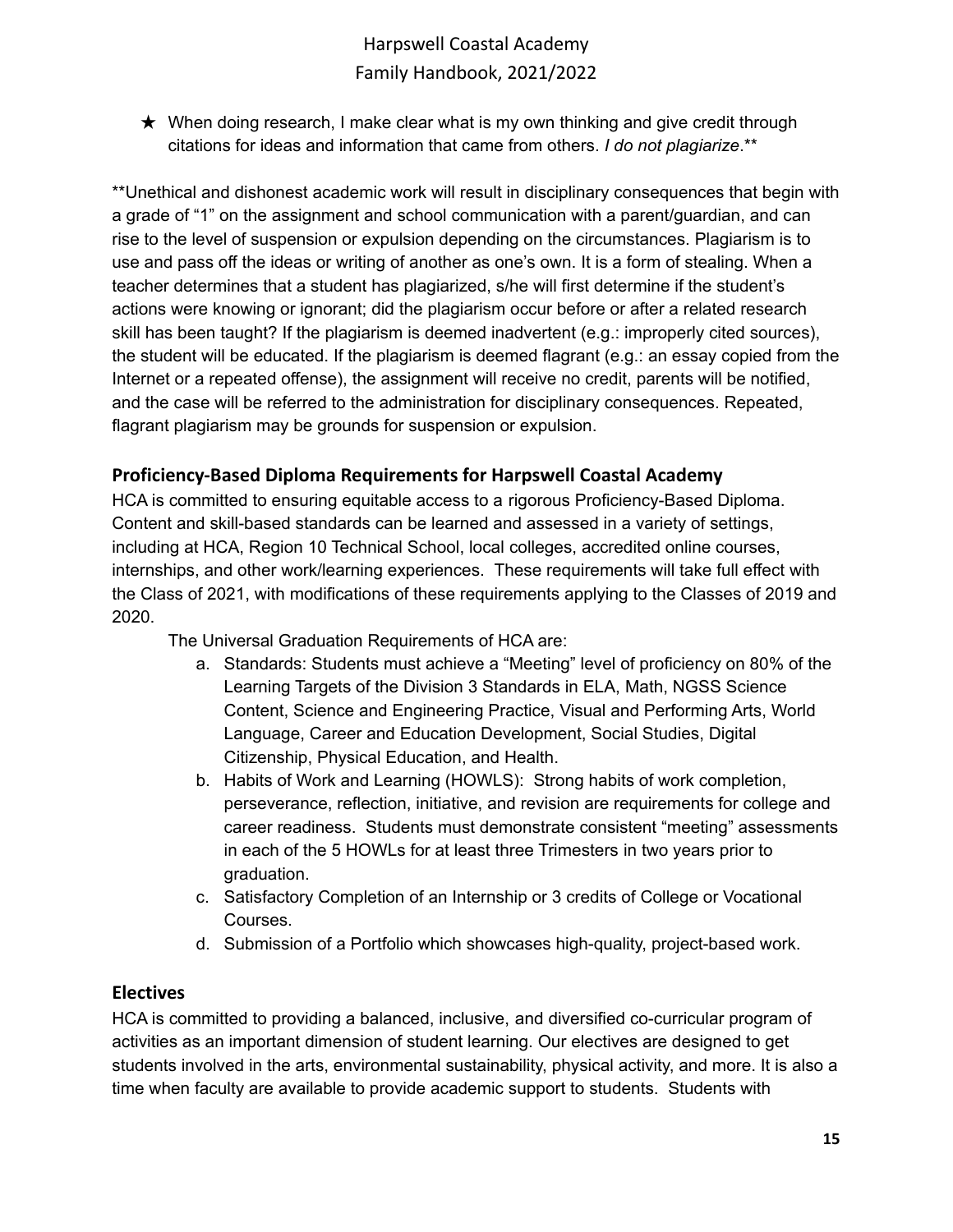adequate HOWL's may propose and facilitate student-led electives.

### <span id="page-15-0"></span>**Co-Curriculars at the Local School of your Sending District**

HCA athletes are welcome to participate on athletic teams at the public school from their sending school district, provided the sending school allows them to do so. HCA students must meet the co-curricular eligibility requirements (seen below). HCA does not provide transportation for students participating in these activities.

### <span id="page-15-1"></span>**Co-Curricular Eligibility**

All students who wish to participate in interscholastic athletics and activities must adhere to the eligibility policy agreed upon with the sending district.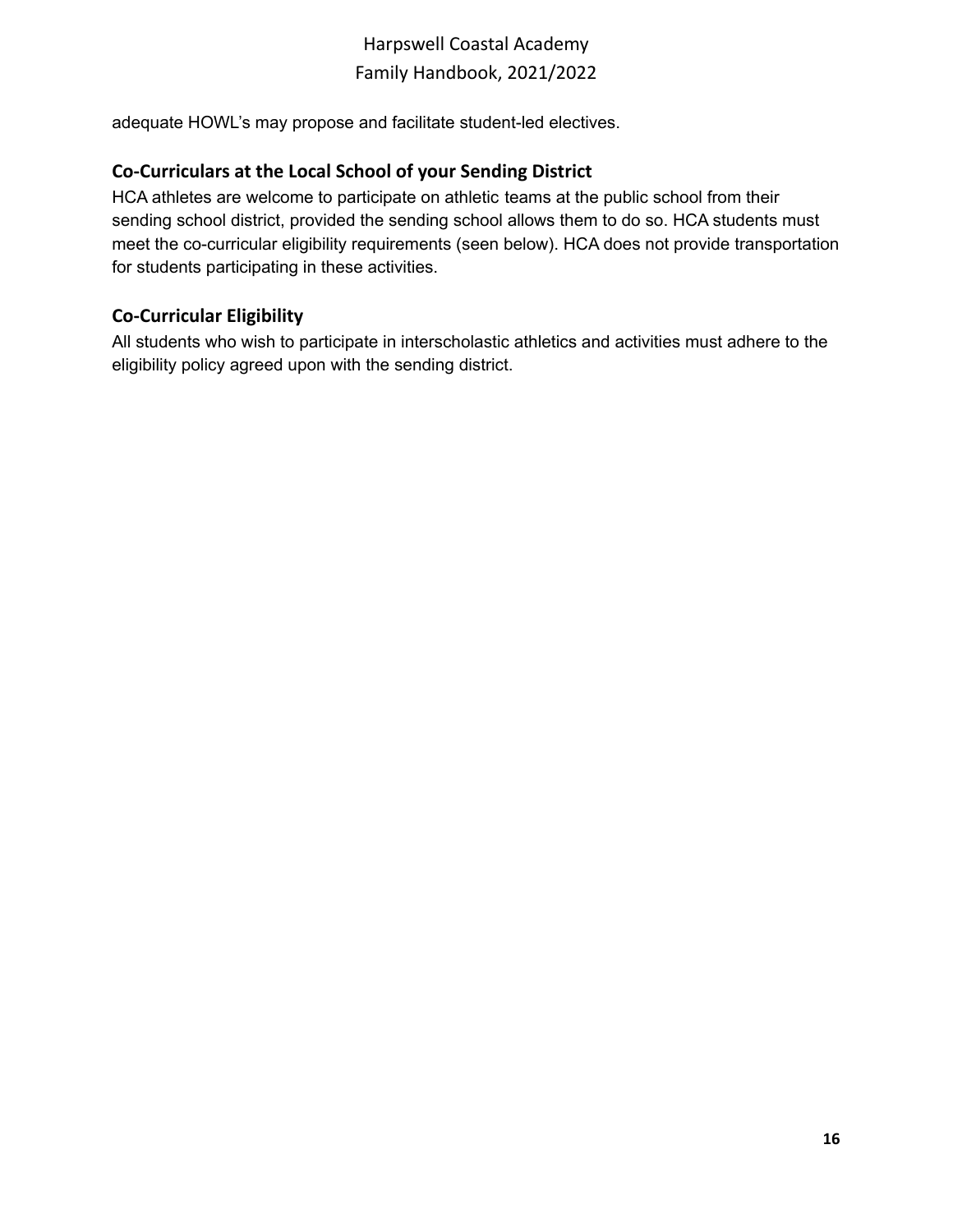## <span id="page-16-0"></span>**School Structures**

## <span id="page-16-1"></span>**School Calendar**

HCA follows our own school [calendar](https://harpswellcoastalacademy.org/wp-content/uploads/2021/06/HCA-Calendar-2021-22.pdf). Our 2021-2022 calendar can be seen in appendix A.

### <span id="page-16-2"></span>**School Schedule / Early Release**

Full Days (Monday, Tuesday, Thursday, Friday, and Wednesdays of 3 or 4-day school weeks\*\*)

Division 1 Start: 9:00 Finish: 3:30

Division 2/3 Start: 7:30 Finish: 2:00

Early Release Wednesdays (Wednesdays of all 5-day school weeks)

Division 1 Start: 9:00 Finish: 12:30

Division 2/3 Start: 7:30 Finish: 11:00

\*\*This does not apply for weeks with non-scheduled days off, such as snow days.

## <span id="page-16-3"></span>**Crew**

Each student at our school is a member of a Crew, led by a faculty member. A student's Crew Leader is the primary and first point of contact for families in regard to academic questions or behavioral concerns. Crew leaders can also help families navigate questions about school events, policies and structures. Our main goals for Crew is to ensure that each student is known well by at least one adult within the school, and is an active member of an on-going, small peer community*.*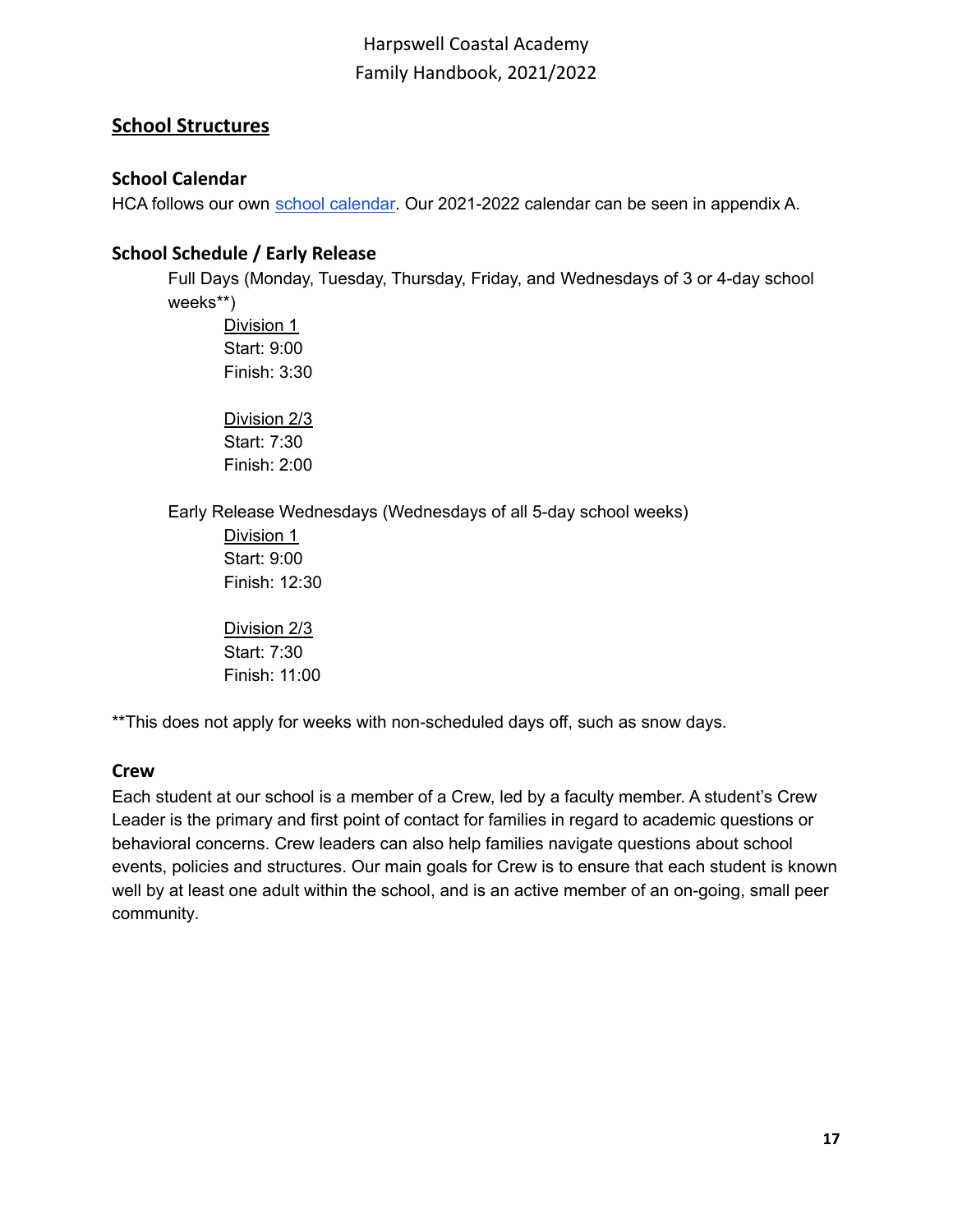## <span id="page-17-0"></span>**Student Services**

#### <span id="page-17-1"></span>**Transportation**

Bus or van transportation is provided for students in the SAD75, Brunswick, Bath, Lisbon and Lewiston school districts, in accordance with the Charter Commission guidelines regarding specific geographic areas. Students from areas outside our HCA's catchment area may ride the bus, but must get to a central shuttle stop location. *Riding the bus is a privilege and not a right.* Students who do not follow the Student Bus Behavior Expectations (below) may be disciplined and/or lose their transportation privileges. If this happens, parents/guardians will be responsible for student transportation.

#### <span id="page-17-2"></span>**Bus Behavior Expectations**

Behavior standards for HCA students on the bus are based on our community agreements that include the following commitments: At HCA we will be helpful, productive, safe, and respectful.

#### **\*\*All students are expected to wear a mask on the bus.\*\***

#### *Bus Behavior Rules for Students Include:*

- 1. Follow all directions of the driver, respectfully, without talking back.
- 2. Sit in seat, facing forward and keeping body and objects to self.
- 3. No body parts or objects may be put out the window.
- 4. Maintain an appropriate noise level.
- 5. Use school-appropriate language; treat others with respect.
- 6. Take care of the bus.
- 7. Any technology used must be used individually, not shared with peers. Earbuds/headphones for listening to music; no speakers.
- 8. No eating or drinking on the bus.

*If a student doesn't meet the expectations\*, the following consequences will apply:*

| 1st step: | Verbal warning                                     |
|-----------|----------------------------------------------------|
| 2nd step: | Assigned seat with parent/guardian notification    |
| 3rd step: | Parent/guardian meeting                            |
| 4th step: | up to 3-day suspension from bus                    |
| 5th step: | Additional possible suspension days/weeks from bus |
|           |                                                    |

#### *\*Severe Disruptions:*

Severe disruptions may result in an automatic suspension of transportation privileges for a period of time determined by the administration.

*At any time parents/guardians have concern about the disciplinary action, they may request a meeting with the Head of School or Dean of Studies and Students. Students will always have*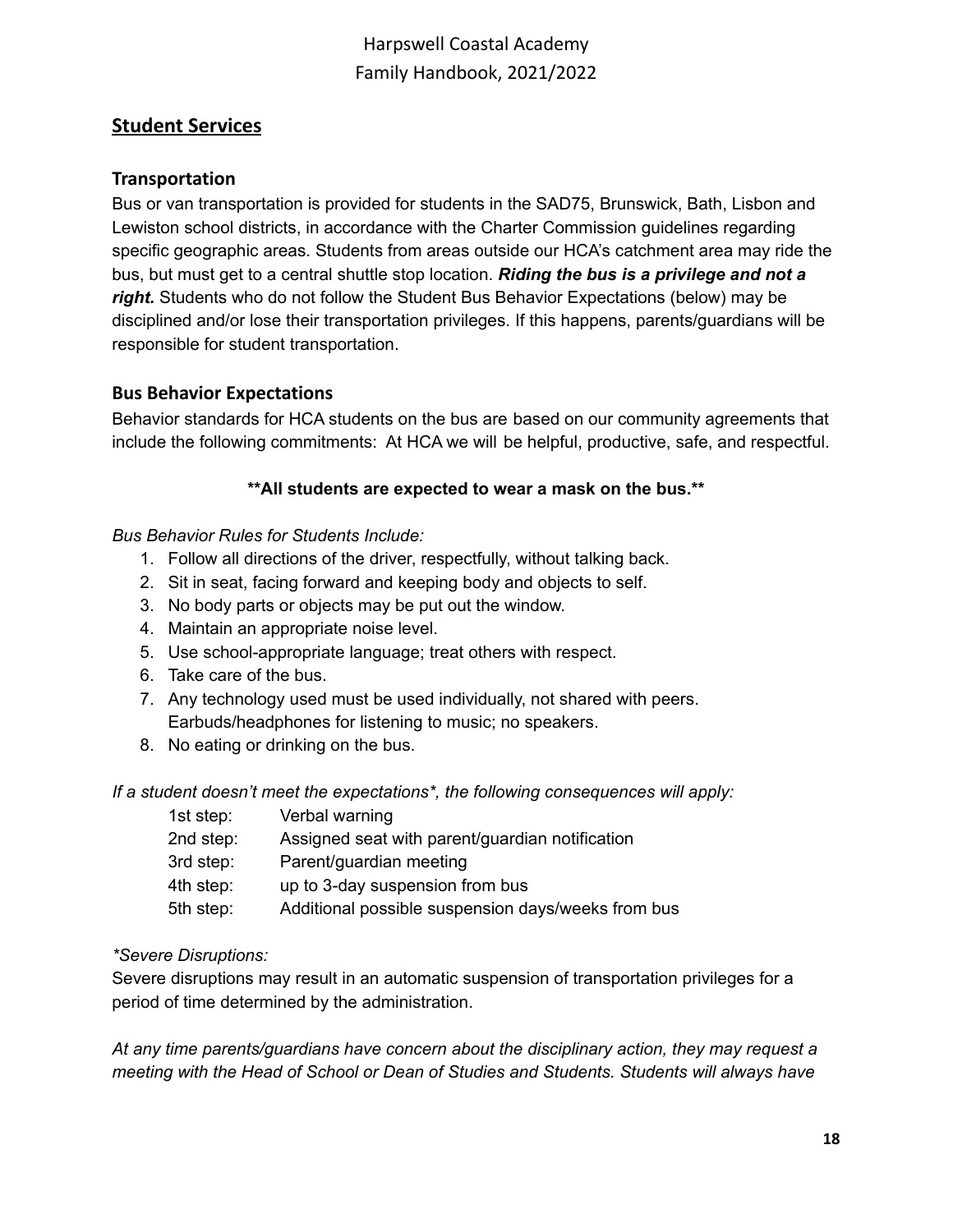*the opportunity to explain their behavior before disciplinary action is taken and have the opportunity to resolve the issue through the restorative process.*

### <span id="page-18-0"></span>**School Lunch**

Lunch is made at school. Menus are built to provide healthy choices to students. Whenever possible, local ingredients are used. Lunch costs \$4.00. HCA offers free & reduced lunch to students who qualify. Forms are made available at the start of the school year and by contacting the school office. The cost of the reduced lunch is \$1.20. Second helpings are charged at full price. "Grab & Go" breakfast options are provided to students each morning for \$2.00.

### <span id="page-18-1"></span>**Health Services**

Students who do not feel well should not come to school. We have a part time school nurse at Division 2/3 and a full time Health Aide at Division 1 who operates under the supervision of an RN. Students who become ill during the school day should report to the School office. No student should be dismissed as ill from school without first checking in with the office. If it becomes necessary for a student to go home, a parent/guardian will be notified and regular dismissal procedures will be followed. Parents/guardians will be notified if the student has an accident at school, the extent of the injury, and the treatment provided.

### <span id="page-18-2"></span>**Medications at School**

All medications, prescription and non-prescription alike, must be kept in the health office. In compliance with state law, the school requires **both a doctor's order and parent permission to administer** any medication to a child. Please see the website or click on the link for [permission](https://docs.google.com/document/d/1M92NHbNPCsbOaCMoNrBh7q9Td_GqwDi1t77ApGjUMC4/edit?usp=sharing) forms or contact the Nurse or School Health Aide.

Whenever possible, the schedule of medication administration should be arranged to allow a student to receive all medication, prescribed and otherwise, at home. If it is necessary for a student to take medication during school hours, the School Health Aide or any staff member who is the Head of School's designee will supervise self administration. This may include a medically unlicensed person designated by the Head of School as allowed by law. **Parents must bring prescription medication to school to give to the Nurse or School Health Aid**. Students may not bring their own medications to school, with the exception of prescribed inhalers and EPIpens that their physicians have deemed them able to self-carry. The school may only house 20 doses of a student's medication at one time. The School Health Aide will attempt to notify families when a student is running out of medication, however, it is the parent/guardian's primary responsibility to track how frequently they need to drop off medication.

No child with a potentially life-threatening illness will be allowed to attend Harpswell Coastal Academy without providing the school with unexpired emergency medication. This includes but is not limited to an Epipen, glucagon, or an albuterol inhaler.

For more information, please contact The School Health Aide or Nurse at 207 833-3229 ext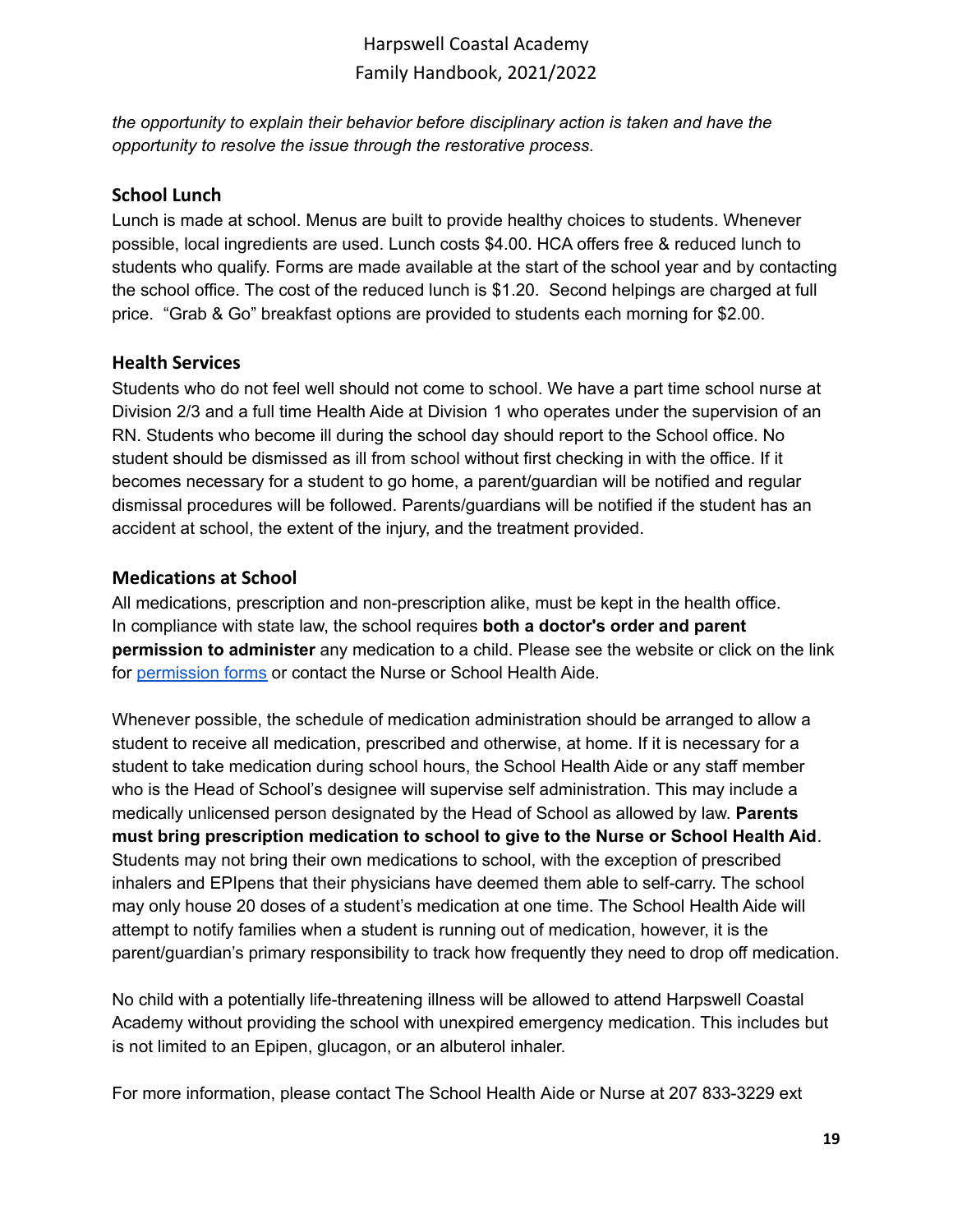107. In an emergency situation and immediate medical care is indicated, the school will call 911. The student will be transported to the hospital. Parents/legal guardians will be notified.

## <span id="page-19-0"></span>**Social Work/Counseling Services**

HCA contracts with consultants to provide certain services and has a school social worker on staff. Students or parents should speak with their Crew advisor if services are needed.

## <span id="page-19-1"></span>**Self-injurious behavior, Suicidal threats, Suicide**

If self-injurious behavior or suicidal ideation is suspected or identified through staff observation, peer disclosure, and/or self-disclosure, the student will be referred to a member of the Student Support Team. The student may also be referred to the school health aid for injury assessment if a suspected injury is current. The school will contact local emergency services if deemed needed.

If the student is not in imminent danger, the student will be referred to a member of our Student Support Team. If the student is determined to be low risk, strategies will be discussed for alternative coping skills. If the student is determined to be moderate/ high risk, parents will be contacted; outside services will be discussed, a referral determination is made, and a plan for follow-up will be determined and scheduled. If a referral to DHHS is made, HCA will follow referral policy.

## <span id="page-19-2"></span>**Community Agreements**

Our faculty, students and families are asked to abide by the following Community Agreements:

- ★ *At HCA we will be helpful.* We will work to understand a problem, concern or need and will do our part to help resolve it.
- ★ *At HCA we will be productive*. We will do high quality work and will do our best to stay on task.
- ★ *At HCA we will be safe.* We will act and communicate in ways that welcome others and make them feel protected; we will not use language or images that could make others feel excluded, judged or put down.
- ★
- ★ *At HCA we will be respectful.* We will value individual differences, perspectives and opinions by listening to each other with positive regard and appreciation.

## <span id="page-19-3"></span>**Respect for Cultural Diversity**

Our community is fortunate to include people from diverse backgrounds and perspectives. Students have the opportunity to learn from their peers – and that opportunity extends to matters of language, race, gender, sexual orientation, class, religion, disabilities and cultural traditions. Students are expected to offer the same kind of respect they deserve to receive from others.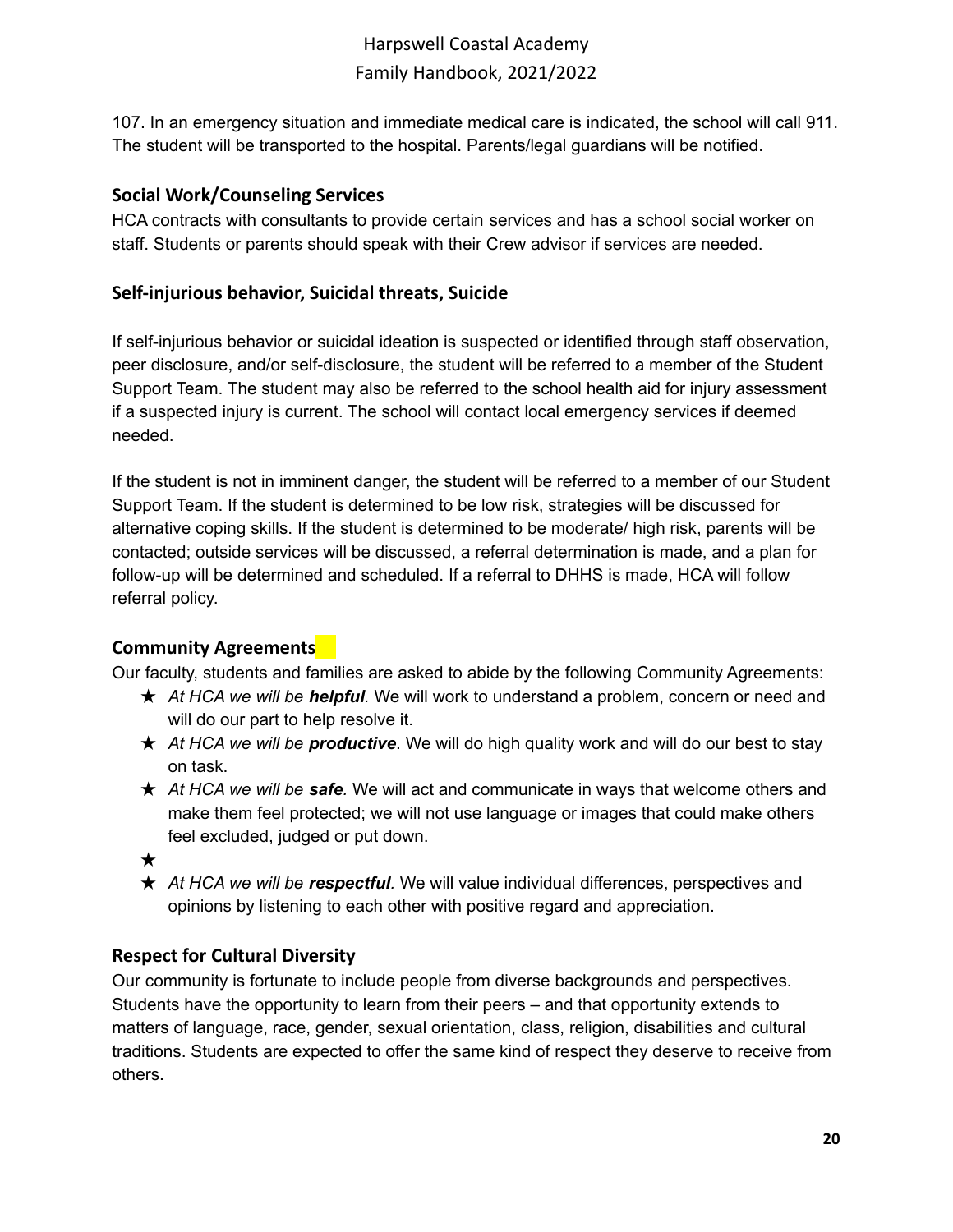### <span id="page-20-0"></span>**Respect for Individuals - Harassment and Sexual Harassment**

Respect, at a minimum, means an environment free from harassment. Harassment is conduct or speech which is unwelcome, intimidating, derogatory, hostile and/or offensive, and which unreasonably interferes with a student's ability to learn or a faculty member's ability to work. Bullying, cyber-bullying, and hazing are forms of harassment. Harassment may be student-to-student, staff-to-student, student-to-staff, or staff-to- staff. Harassment may be offensive to a person for variety of reasons, including his or her gender, race, ethnic background, religion, age, sexual orientation, ability, or disability.

Sexual harassment is harassment which is of a sexual nature. This can include a range of behaviors including sexual insults and name-calling, off-color jokes, intimidation by words or actions, offensive touching, and pressure for sexual activity.

Harassing behavior is subject to disciplinary consequences up to and including expulsion. It may also be grounds for legal action and fines through the civil justice system.

### <span id="page-20-1"></span>**Respect for the Environment**

"Leave no trace" is a fundamental tenet of HCA stewardship. Leave any school space you use cleaner than when you found it – and with no sign of your impact. Students should make daily use of available recycling and composting options. Members of the HCA community are encouraged to seek and advocate for ways to make our school more "green."

### <span id="page-20-2"></span>**Restorative Practices**

HCA has adopted the use of Restorative Practices in our school community. Restorative Practices stem from Restorative Justice, a grounding philosophy that fosters a transformative process for individuals and the community in what are traditionally referred to as "student discipline" issues. Restorative Justice is rooted in a relational worldview emphasizing connection and community. This sense of interconnection is profoundly demonstrated by the Southern African concept of "Ubuntu" which loosely translates to: "A person is a person through other people" or "I am because we are." It is based on the belief that through connection, not exclusion, balance can be restored when harm has been done. The transformative approach requires faith that people have it within themselves to find their way through conflict when given a safe space and the opportunity for authentic communication to take place.

Restorative Justice espouses a strength-based approach to working with students, supporting them in identifying and building upon their innate strengths. This is based on beliefs that:

- All human beings have the capacity to learn, grow and change;
- All families have strengths;
- We don't know anyone's upper limits;
- We are all doing the best we can at any given moment.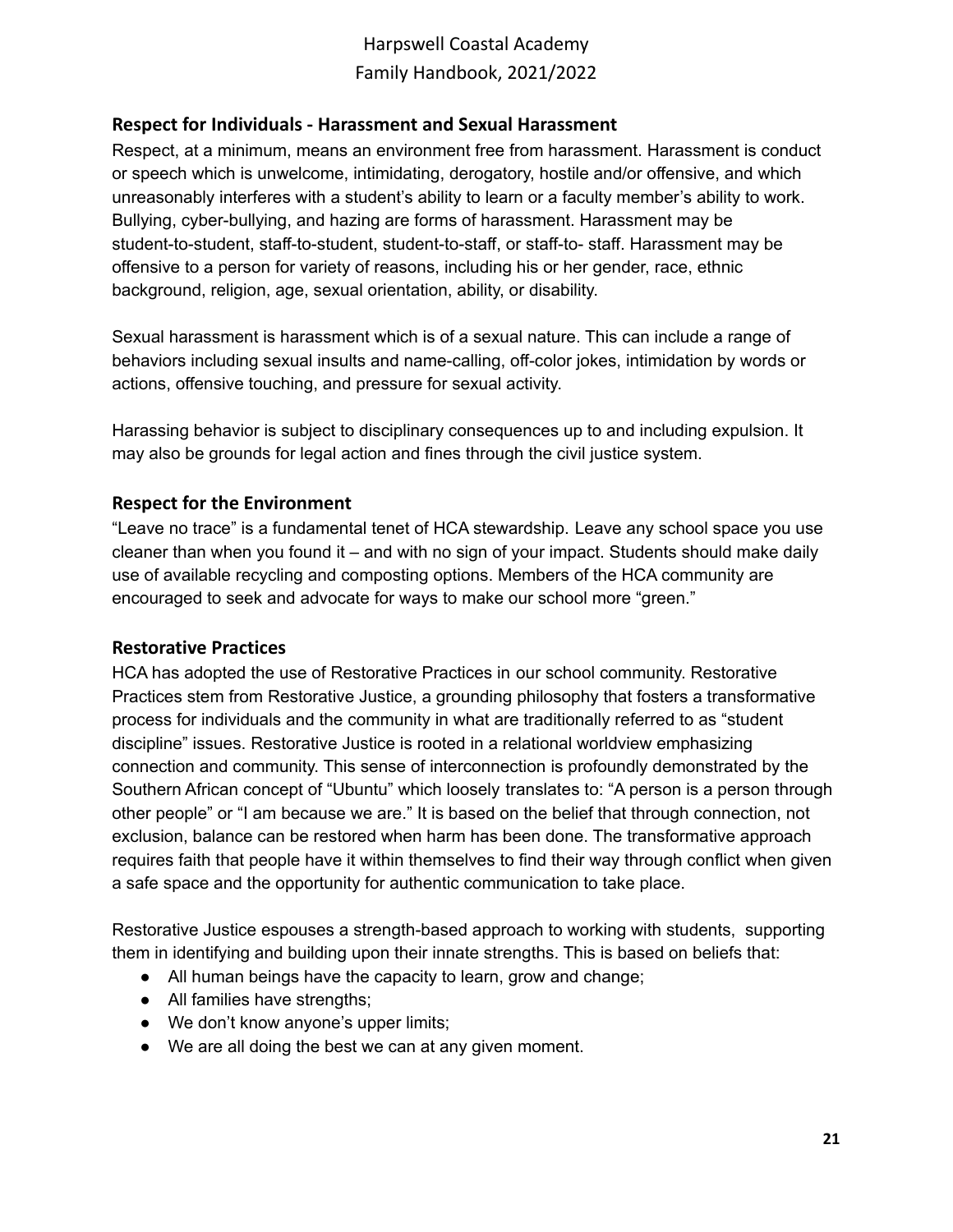No one makes life changes overnight, and HCA recognizes and actively supports the process of change and growth.

Restorative practices at HCA include:

Restorative Circles that address:

- classroom issues
- problems affecting students
- disruptive behaviors
- failure to follow HCA community agreements

Mediation/ Conferencing to address issues of:

- staff-student conflicts
- staff-parent conflicts
- concerns about a student or behavior
- minor issues involving harm caused in a group of students
- minor issues involving harm/disruption in a group of students
- issues needing parental involvement
- exclusion issues

While some situations involving dangerous behaviors and behavior governed by law cannot be resolved through restorative practices, HCA uses restorative practices whenever applicable and supports the outcomes of this practice. When students or families opt out of the restorative process, traditional disciplinary practices will be utilized.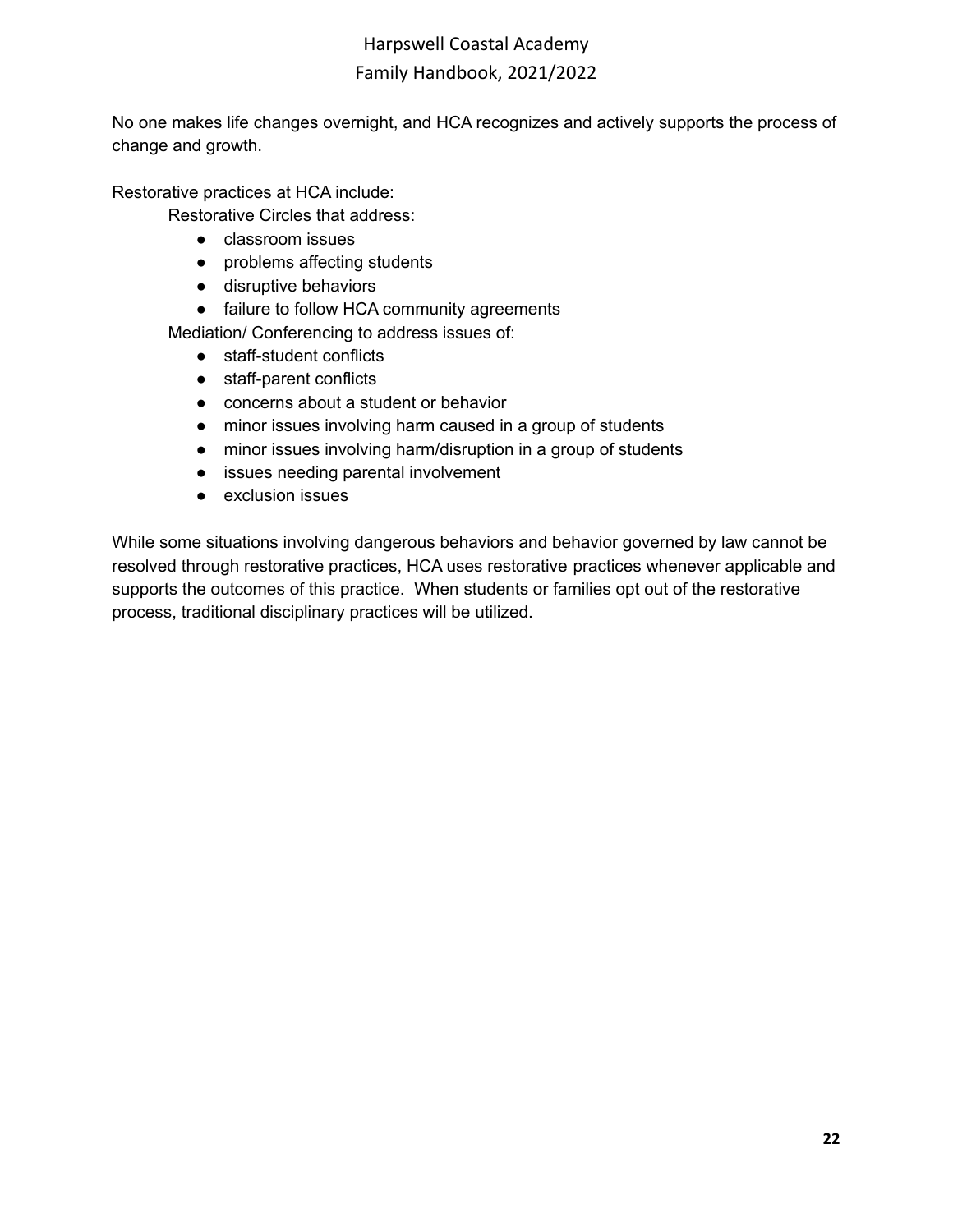## <span id="page-22-0"></span>**Social Discipline Window**



*Punitive vs. Restorative Discipline 2*

The goal of restorative practices is to support discipline in the "high control/high support" quadrant, where we do things *with* students, and not *for* or *to* them.

<sup>2</sup> *<https://www.skidmore.edu/campusrj/documents/Denver-2017-School-Wide-RP-Implementation-Guide.pdf>*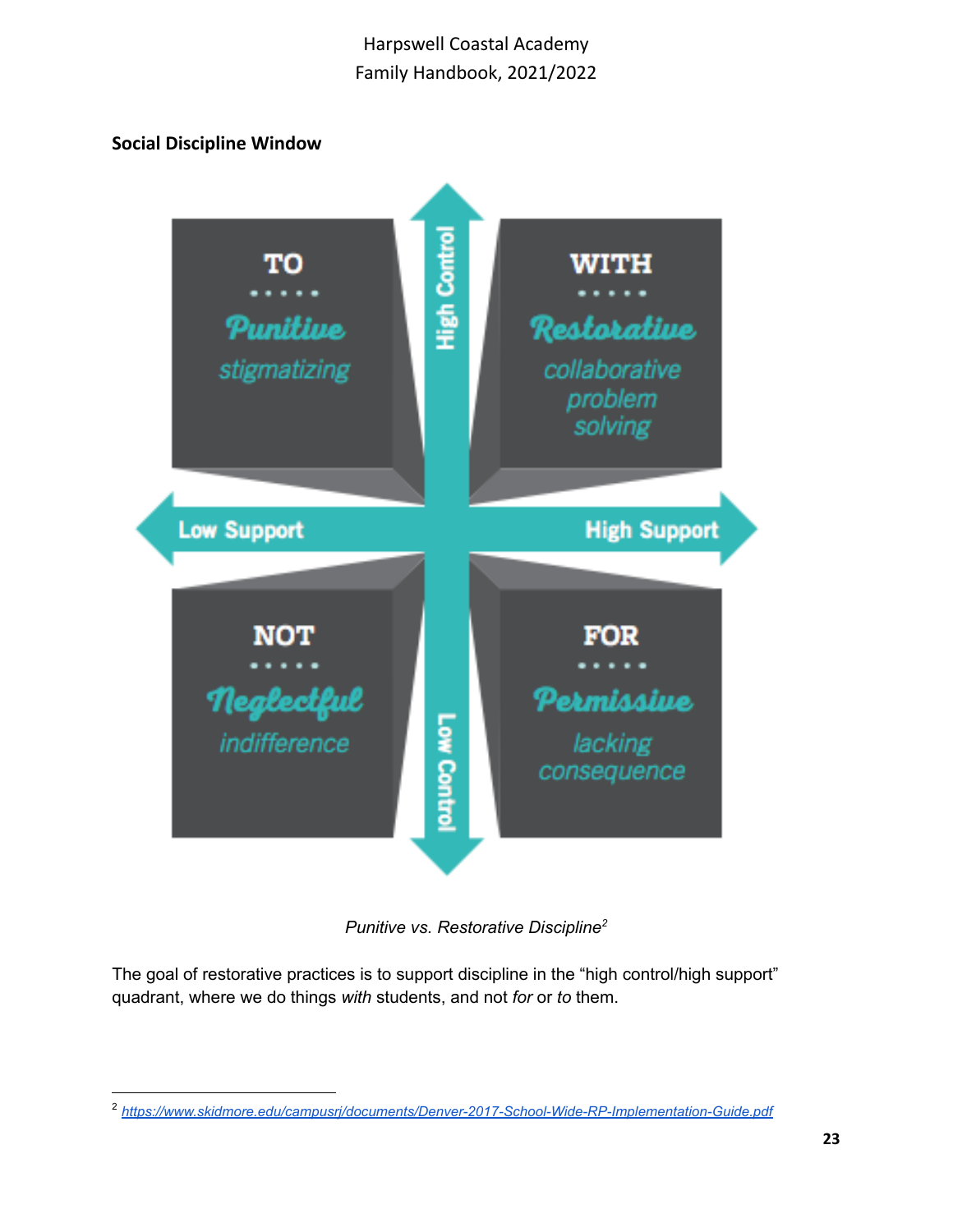| <b>PUNITIVE</b>                                                                                                                                | <b>RESTORATIVE</b>                                                                                                                      |
|------------------------------------------------------------------------------------------------------------------------------------------------|-----------------------------------------------------------------------------------------------------------------------------------------|
| "Misbehavior" defined as breaking school rules or<br>letting school down.                                                                      | "Misbehavior" defined as harm (emotional/mental/<br>physical) done to one person/group by another.                                      |
| Focus is on what happened and establishing blame<br>or guilt.                                                                                  | Focus on problem-solving by expressing feelings and<br>needs and exploring how to address problems in the<br>future.                    |
| Adversarial relationship and process. Includes an<br>authority figure with power to decide on penalty, in<br>conflict with wrongdoer.          | Dialogue and negotiation with everyone involved in<br>communication and cooperation with each other.                                    |
| Imposition of pain or unpleasantness to punish and<br>deter/prevent.                                                                           | Restitution as a means of restoring both parties, the goal<br>being reconciliation and acknowledging responsibility<br>for choices.     |
| Attention to rules and adherence to due<br>process.                                                                                            | Attention to relationships and achievement of a<br>mutually desired outcome.                                                            |
| Conflict/wrongdoing represented as impersonal and<br>abstract; individual versus school.                                                       | Conflict/wrongdoing recognized as interpersonal<br>conflicts with opportunity for learning.                                             |
| One social injury compounded by another.                                                                                                       | Focus on repair of social injury/damage.                                                                                                |
| School community as spectators, represented by<br>member of staff dealing with situation; those directly<br>affected uninvolved and powerless. | School community involved in facilitating restoration;<br>those affected taken into consideration; empowerment.                         |
| Accountability defined in terms of receiving<br>punishment.                                                                                    | Accountability defined as understanding impact of<br>actions, taking responsibility for choices, and suggesting<br>ways to repair harm. |

#### <span id="page-23-0"></span>**Five key themes for Restorative Practice 3**

A whole environment can be transformed when people bear these five themes in mind in all their interactions with family, friends, neighbors, colleagues, clients, service users and even total strangers.

#### *Theme 1 – Unique and equally valued perspectives*

Everyone has their own unique perspective on a situation or event and needs an opportunity to express this in order to feel respected, valued and listened to. There are many ways to invite people to share their perspective of what is going on in a current situation, or of what has happened in the past.

*Theme 2 – Thoughts influence emotions, and emotions influence subsequent actions* What people think at any given moment influences how they feel at that moment, and these feelings inform how they behave. The thoughts and feelings are 'beneath the surface' and yet very important to understand. Again there are many ways to invite people to share their thoughts and feelings. Here are a few suggestions:

It's important to use a variety of different 'thinking' questions so you do not sound like a stuck record:

*<sup>3</sup> <http://www.transformingconflict.org/>*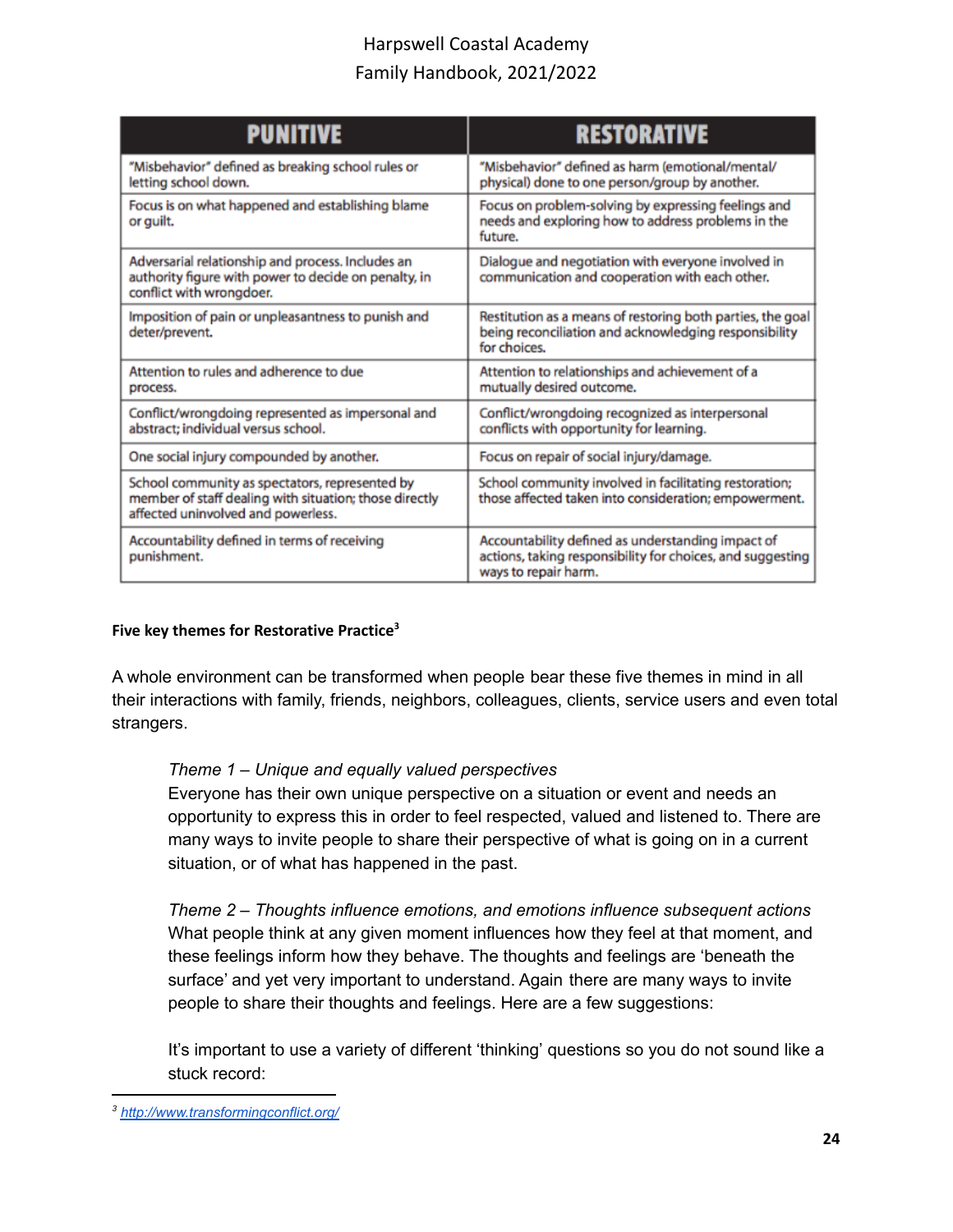What was on your mind at the time? What was going through your head? What were you telling yourself?

But try to avoid asking for opinions –don't ask questions like "What did you think about that?" or "How did you feel about that?" Opinions and judgments can block effective communication and polarize people.

### *Theme 3 - Empathy and consideration for others*

When there are conflicts or disagreements harm can result – in terms of negative emotions such as anger, hurt, fear, frustration and confusion and in terms of damaged relationships and connections between people. To live in harmony together people need empathy and consideration so they understand who is likely to be, or to have been, affected by their choice of action in any given situation and how.

### *Theme 4 – Awareness of our own and others' needs*

Unmet needs can be the underlying cause of inappropriate or harmful behavior.

### *Theme 5 – Trust and empowerment*

It is the people affected by a situation or event who are best placed to identify what should happen. As far as children and young people are concerned this is in accord with the United Nations Convention on the Rights of the Child (UNCRC) Children have the right to be heard in all matters affecting them, and for their views to be taken into account. It isn't always appropriate to ask all sides what they could do to help move things on, but often even those who have not been harmed have ideas and can be allowed to join in the discussion. This can help re-empower them after having been disempowered by their experiences.

## <span id="page-24-0"></span>**School Policies**

HCA has a Compiled School Policies document with a comprehensive list of policies that all families and students should be familiar with. What follows is only a few policies of note.

### <span id="page-24-1"></span>**Attendance**

Regular, punctual school and class attendance are essential to a student's educational success. Students are required to attend school every day unless they have an excused absence. For a thorough Mandatory Attendance Policy, and our Truancy Policy, please see our compiled school policy document.

Students who attend classes remotely during the 2020/2021 school year will be marked "present" when they actively participate in class and complete assigned work.

### <span id="page-24-2"></span>**Bikes, Rollerblades, and Skateboards**

HCA students are allowed to use bikes, rollerblades, and skateboards to travel to and from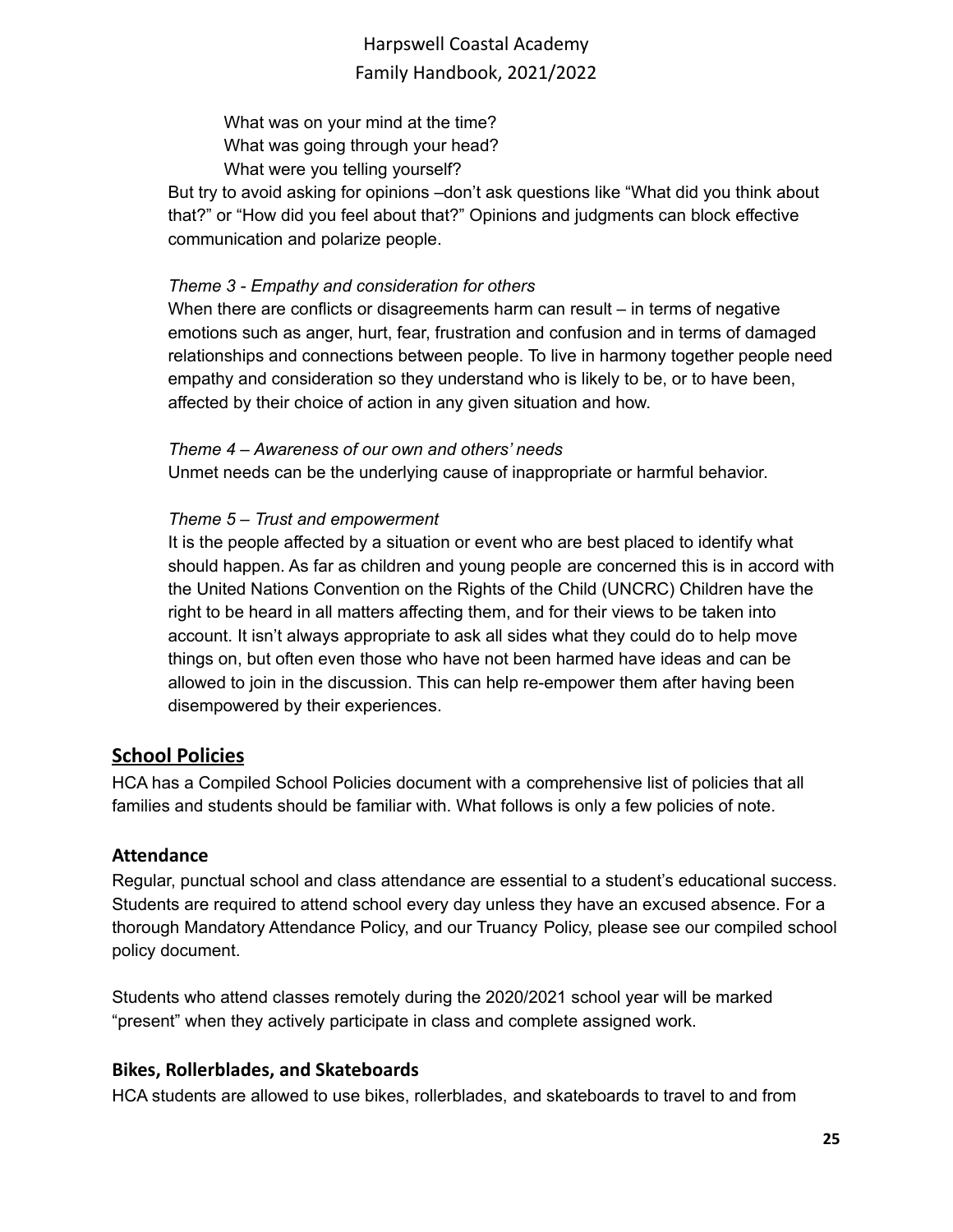school. If a student brings a bicycle to school, it must remain locked on the bicycle rack with a lock the student provides. Students may only ride bicycles during the school day when they are on a bicycle trip with a staff member. Rollerblades/skateboards must be secured upon arriving at school; the school is not responsible for lost or damaged items. Students are only allowed to use bikes, rollerblades, or skateboards on our campus during approved times. Helmets must be worn at all times a student is using a bike, skateboard or rollerblades.

#### <span id="page-25-0"></span>**Bomb Threats**

The Board has adopted a policy prohibiting bomb threats (see our Compiled Policies document). Bomb threats cause a severe disruption of the educational program and put students and staff at risk. Bomb threats will not be tolerated and will result in disciplinary action as well as referral to law enforcement for possible prosecution. Any student who fails to report information or knowledge of a bomb threat on school property may also be subject to disciplinary consequences.

### <span id="page-25-1"></span>**Cell Phones and Texting**

Students are allowed to have cell phones with them at school.

At Division 1: cell phones must be turned off before students get off the bus in the morning; students may turn a phone back on during dismissal. If a student needs to check a phone to communicate with a parent, he or she can ask permission to go to the office to use his or her cell phone.

At Division 2 & 3: cell phones should be powered off during class and must not be visible or a distraction. Students may use cell phones during breaks or with express faculty permission only. Students who text or use their cell phones in class without permission will have their phone confiscated until the end of the day. Repeated misuse of cell phones and texting will result in a student needing to turn in a cell phone upon arrival at the building.

### <span id="page-25-2"></span>**Classroom Expectations**

At HCA, we have the following classroom expectations:

- Arrive on time.
- Come prepared with the tools you need for class.
- No headphones unless you get direct permission.
- Ask permission to leave to use the restroom, or get a drink.
- Clean up after yourself before leaving class.

#### <span id="page-25-3"></span>**Dances**

Dances may be held periodically during the year. Guest routines will be announced before a dance. Guests must be age appropriate and students in good standing at their own school. Students under suspension or with outstanding disciplinary consequences are not allowed to attend dances.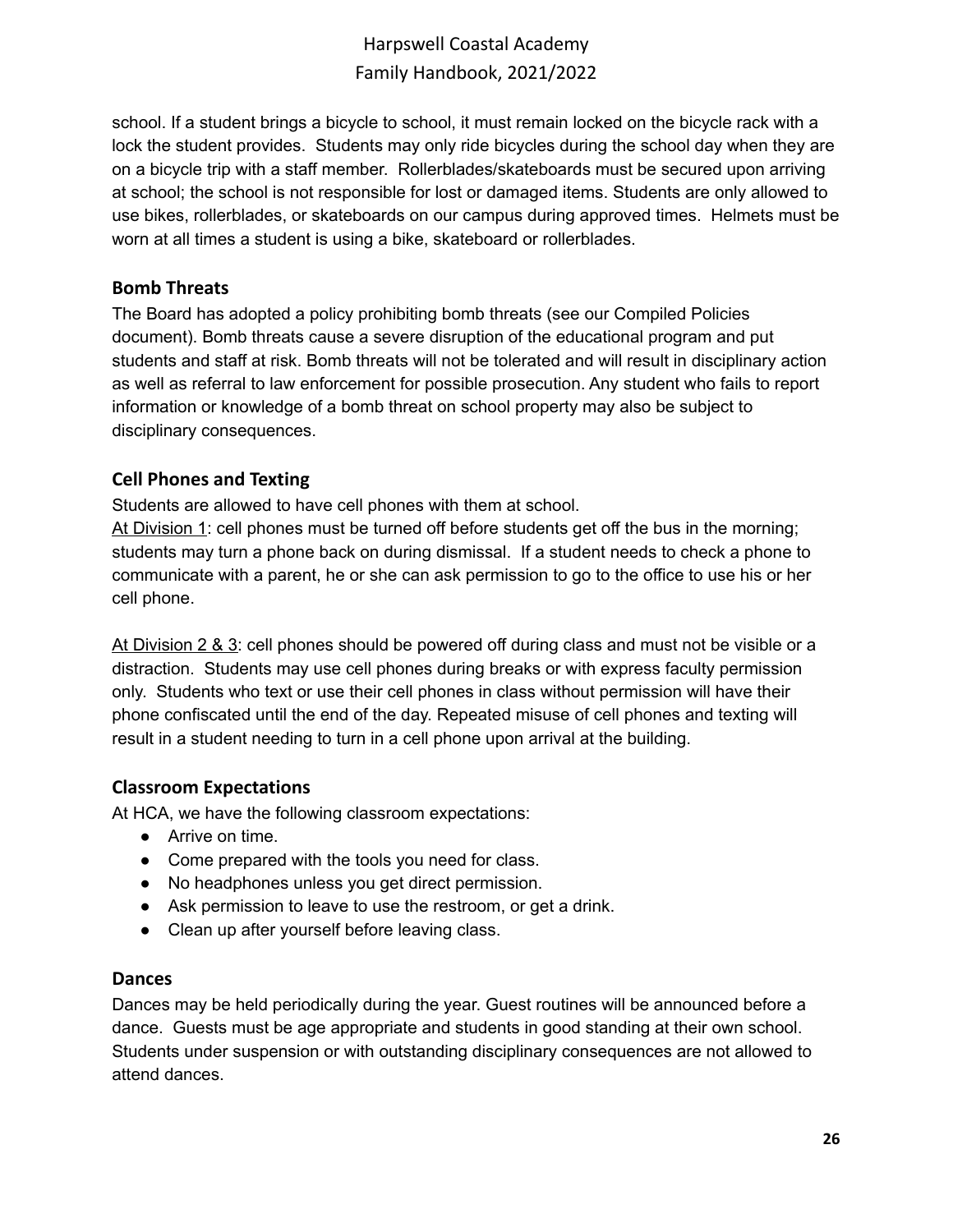## <span id="page-26-0"></span>**Dress Code**

HCA students routinely leave school for fieldwork, and may find themselves ankle deep in mud flats, tilling a potato field, or exploring the woods for invasive species. Hardy outdoor clothes and shoes are important everyday. Additionally,

- ★ Student dress should allow for students to express their views. However, dress that disrespects, attacks, marginalizes or demeans others is not allowed. For example, images of the Confederate Flag are not welcome at HCA.
- $\star$  Students may not wear clothes that promote illegal behavior.
- $\star$  Students may wear hats and head coverings in school.
- $\star$  Students should wear clothing that is appropriate for a school or professional environment.
- $\star$  Students are required to wear a mask or face covering in school.

Students may be asked to alter their outfit accordingly.

### <span id="page-26-1"></span>**Fieldwork**

HCA students often learn in and from the community. Whenever students are in the field, they are school ambassadors and are expected to represent themselves and HCA well. Community Agreements and school rules remain in effect while on fieldwork.

### <span id="page-26-2"></span>**Food, Gum, & Drink**

Students must follow classroom rules regarding food, gum and drinks. No food or drinks (including water) are allowed near school computers, iPads or laptops. No food or drink (except water) is permitted in the Div 2 & 3 theater or library. *Energy drinks are prohibited at HCA.* Prohibited items will be confiscated by faculty.

### <span id="page-26-3"></span>**Immunizations**

Maine law requires all students to receive and provide evidence of the following immunizations: Five doses of Diphtheria/Pertussis/Tetanus (DTP, Tdap, Dtap, Td) or four doses if the fourth dose was given after the 4th birthday; Four doses of Polio vaccine (IPV, OPV) or three doses if the third dose was given after the 4th birthday; Two doses of measles/mumps/rubella (MMR); Two doses of varicella vaccine (Varivax) if age 13 or over. One dose if younger than age 13. Also required for 7th grade entry: 1 Tdap and 1 Meningococcal Conjugate Vaccine (MCV4). Also required for 12th grade entry: 2 MCV4 (only one dose is required if the 1st dose is given on or after 16th birthday). Each immunization entry must include: vaccine type, date, administered and the name of the provider.

In the case of an outbreak of a specific disease, for which a student is not protected, the student may be kept out of school and school activities as advised by the Maine Centers for Disease Control and Prevention. The length of time any student will be kept out may vary from a week to over a month depending on the disease and the length of the outbreak. If a student is kept out of school, the school is not required to provide off-site classes or tutoring.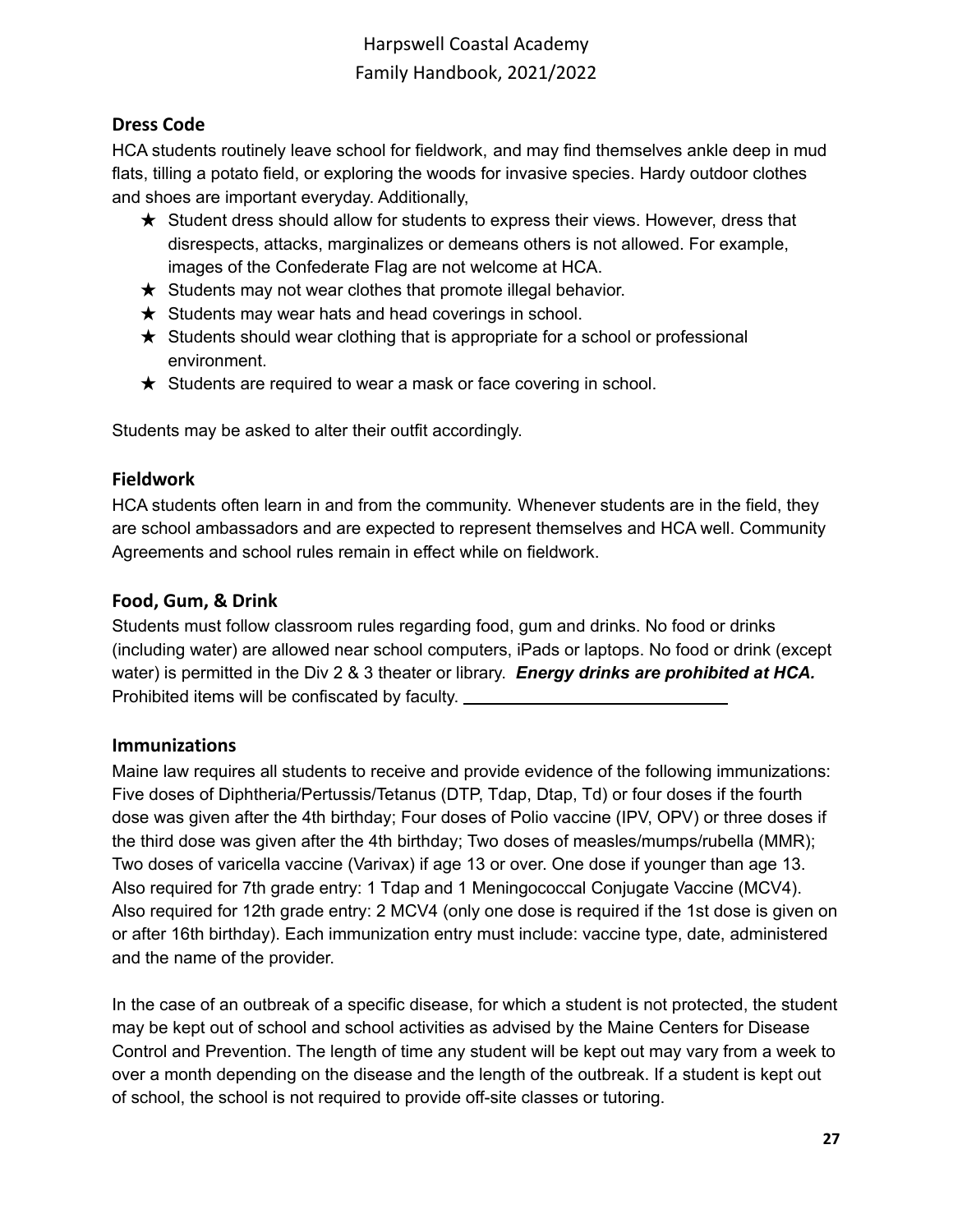Non-immunized students are not permitted to attend school unless the parent/guardian provides a written statement from a physician that immunization against one or more diseases may be inadvisable. The Head of School and/or public health officials may exclude non-immunized students from school if there is a health threat to the student or others.

#### <span id="page-27-0"></span>**Leaving Campus**

Division 3 students may leave campus independently to attend SMCC courses, to use the SMCC Learning Commons if they are enrolled in a course there, and for approved internships. Any other needs to leave campus must have written permission from a parent/guardian and from the Head of School. Seniors in good standing (academically and behaviorally) have open campus privileges.

### <span id="page-27-1"></span>**Messages for Students during the school day**

To minimize classroom disruptions, when a parent/guardian needs to get a message to a student during the school day, the parent should call the school office and the message will be given to the student. Parents who text students during the day need to know that Division 1 students are not allowed to use phones at school, and Division 2/3 students are only permitted to use phones during breaks.

### <span id="page-27-2"></span>**Personal Property**

HCA is not responsible for safeguarding students' personal property, including, but not limited to money, musical instruments, audio equipment, electronic games, cell phones, clothing, jewelry, skateboards, bikes and collectibles. Students are discouraged from bringing items of significant value to school unless needed during the school day.

### <span id="page-27-3"></span>**Public Displays of Affection**

Hand holding and brief, friendly hugs are permissible. More extensive public displays of affection are not permitted on school grounds.

### <span id="page-27-4"></span>**School Cancellation or Delay**

In the event of an emergency or weather-related school delay, cancellation, or early closing, announcements are made on the HCA website, via email and text to parents, as well as on local media outlets. Please do not call the school as telephone lines are very busy during these times. School delays or cancellations are announced around 5:30 am.

### <span id="page-27-5"></span>**Student Drivers**

Students who have a valid driver's licence are allowed to drive to school. They are not allowed to transport other students to school without written permission by their parent and the other parent on file at school. Students are not allowed to drive to field trips, field work and internships without parent and administration approval. **Students may not access their cars**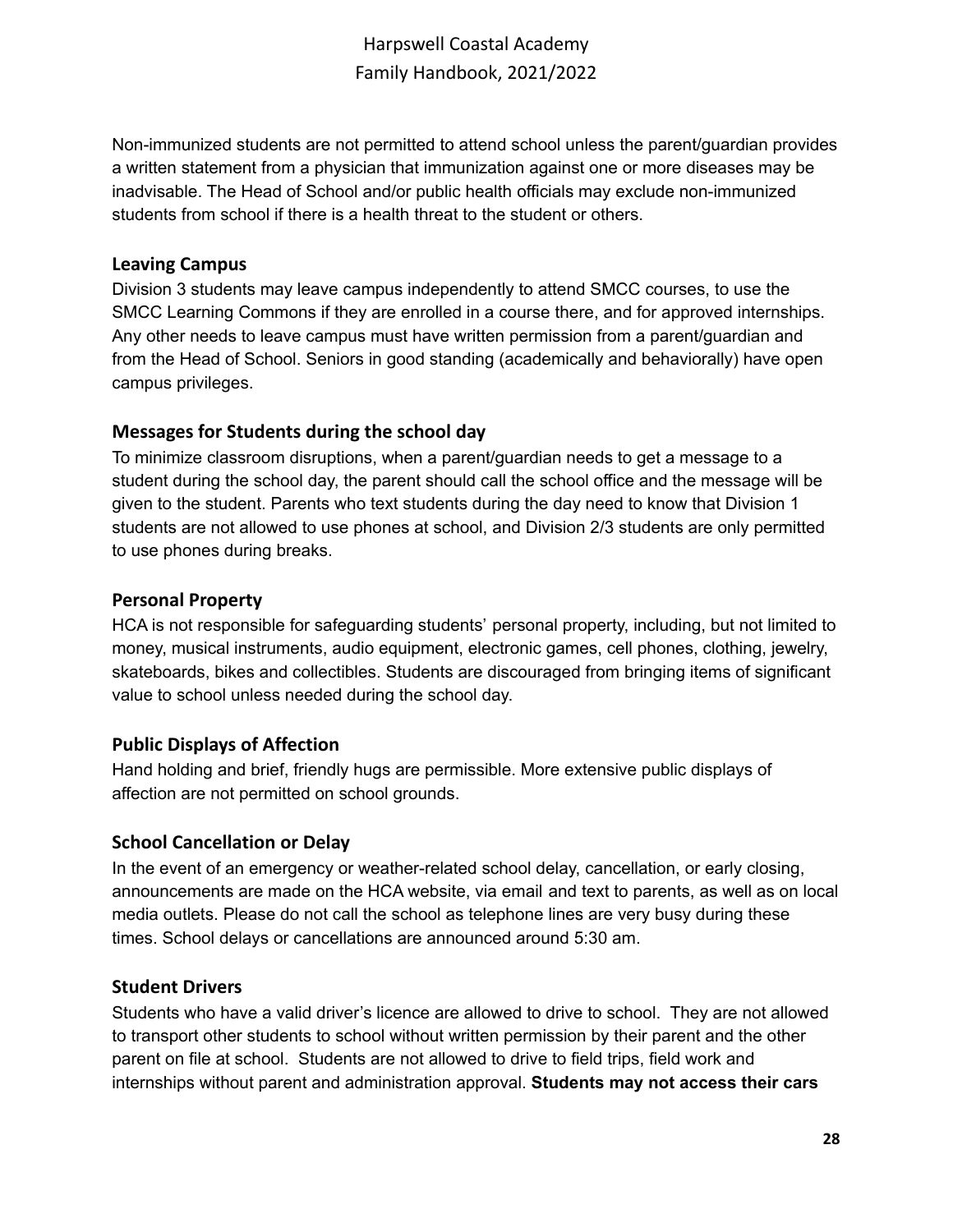**during the school day.** Unsafe operation of a car may result in driving privileges being revoked.

### <span id="page-28-0"></span>**Student Records**

Students' rights of confidentiality and protection from improper disclosure of their records are respected by HCA in accord with the Federal Family Educational Rights and Privacy Act of 1974 and with Maine law.

## <span id="page-28-1"></span>**Use of Physical Restraint and Seclusion**

The school has adopted a policy and accompanying procedures to implement the standards for use of physical restraint and seclusion with students, as required by state law and regulations, and to support a safe school environment (*please see the HCA [Compiled](https://harpswellcoastalacademy.org/policies-procedures/) Policies document*). Physical restraint and seclusion, as defined by this policy, may only be used as an emergency intervention when the behavior of a student presents an imminent risk of injury or harm to the student or others.

### <span id="page-28-2"></span>**Weapons in School**

Weapons are defined as any instrument or device that has the intended use of harming oneself or others (e.g.: a knife). Any student found to be bringing such an object to school will face significant disciplinary consequences, up to and including a possible expulsion hearing. Facsimile weapons are also prohibited at school and students found with them may face disciplinary consequences.

## <span id="page-28-3"></span>**Visitors & Shadowing**

Although we welcome both young people and adults to view all dimensions of our school, no student may invite a visitor without the explicit permission of the Head of School at least one day prior to the visit. Students interested in shadowing an HCA student may schedule a visit through the school office. Visitors who do not have permission may be asked to leave campus.

## <span id="page-28-4"></span>**Technology at HCA**

HCA provides iPads, computers, networks and Internet access to support the educational mission of the schools and to enhance the curriculum and learning opportunities for students and school staff. The Administration and HCA Board of Directors believes that the resources available through the Internet are of significant value in the learning process and preparing students for future success. At the same time, the unregulated availability of information and communication on the Internet requires that schools establish reasonable controls for lawful, efficient and appropriate use of this technology. Student use of school computers, networks and Internet services is a privilege, not a right. Students are required to comply with this policy. Students who violate the policy and/or rules may have their computer privileges revoked and may also be subject to further disciplinary and/or legal action.

All HCA iPads and computers remain the property and under the jurisdiction of HCA on and off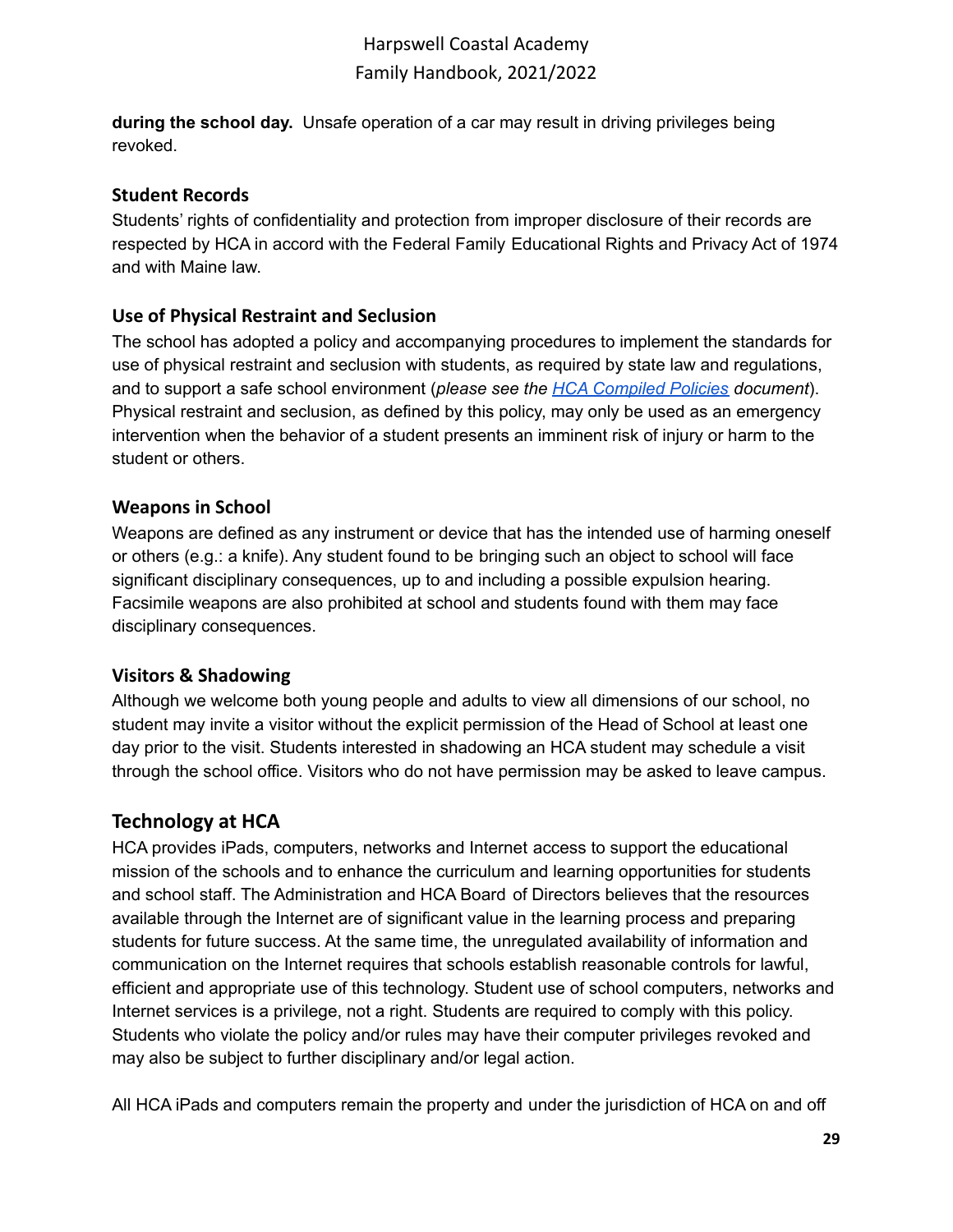campus. HCA reserves the right to monitor all computer and Internet activity by students at all times. Students have no expectation of privacy in their use of school computers. While reasonable precautions will be taken to supervise student use of the Internet, HCA cannot reasonably prevent all inappropriate uses, including access to objectionable materials and communication with persons outside of the school in violation of HCA Board policies/procedures and school rules. HCA is not responsible for the accuracy or quality of information that students obtain through the Internet. Parents and Guardians assume responsibility for all content accessed on networks outside of the HCA campus.

Before a student is allowed to use school iPads, computers and Internet services, the student and the student's parent/guardian must sign and return the *Student Technology Acceptable Use Policy* and *MLTI Device Care & Insurance Form*. The signed acknowledgements and applicable fees will be retained by the school.

The Head of School shall be responsible for overseeing the implementation of this policy and the accompanying rules, and for advising the Board of the need for any future amendments or revisions to the policy/rules. The Head of School may develop additional administrative procedures/rules governing the day-to-day management and operations of HCA's computer system as long as they are consistent with the Board's policy/rules. The Head of School may delegate specific responsibilities to others as he/she deems appropriate.

## <span id="page-29-0"></span>**The HCA Vision for Technology Integration**

- ★ Students will develop the 21st century foundational technological literacies necessary for success in college, in the workplace, and in our community.
- $\star$  Teachers will receive professional development and technical support so that they can use technology to advance how students learn and create as well as how students manage, share, and present data during the course of learning experiences and investigations.
- ★ Regardless of how our technological resources evolve over time, students will have equitable access.
- $\star$  We use technology to make connections with and to provide services for our parent body, area citizens and learning partners beyond our community.

A technologically literate student will demonstrate the following skills and habits; s/he will:

- $\star$  Craft or refine meaningful products using technology;
- $\star$  Effectively organize and manage data using technology;
- $\star$  Effectively share or present data using technology;
- $\star$  Utilize technological tools to further learning and understanding;
- $\star$  Take advantage of technology's capacity to network people and ideas for new learning and knowledge creation;
- $\star$  Efficiently navigate the Internet and locate reliable, relevant information, ideas, and data that deepen learning and understanding;
- ★ Recognize both when to use technology resources and when books and human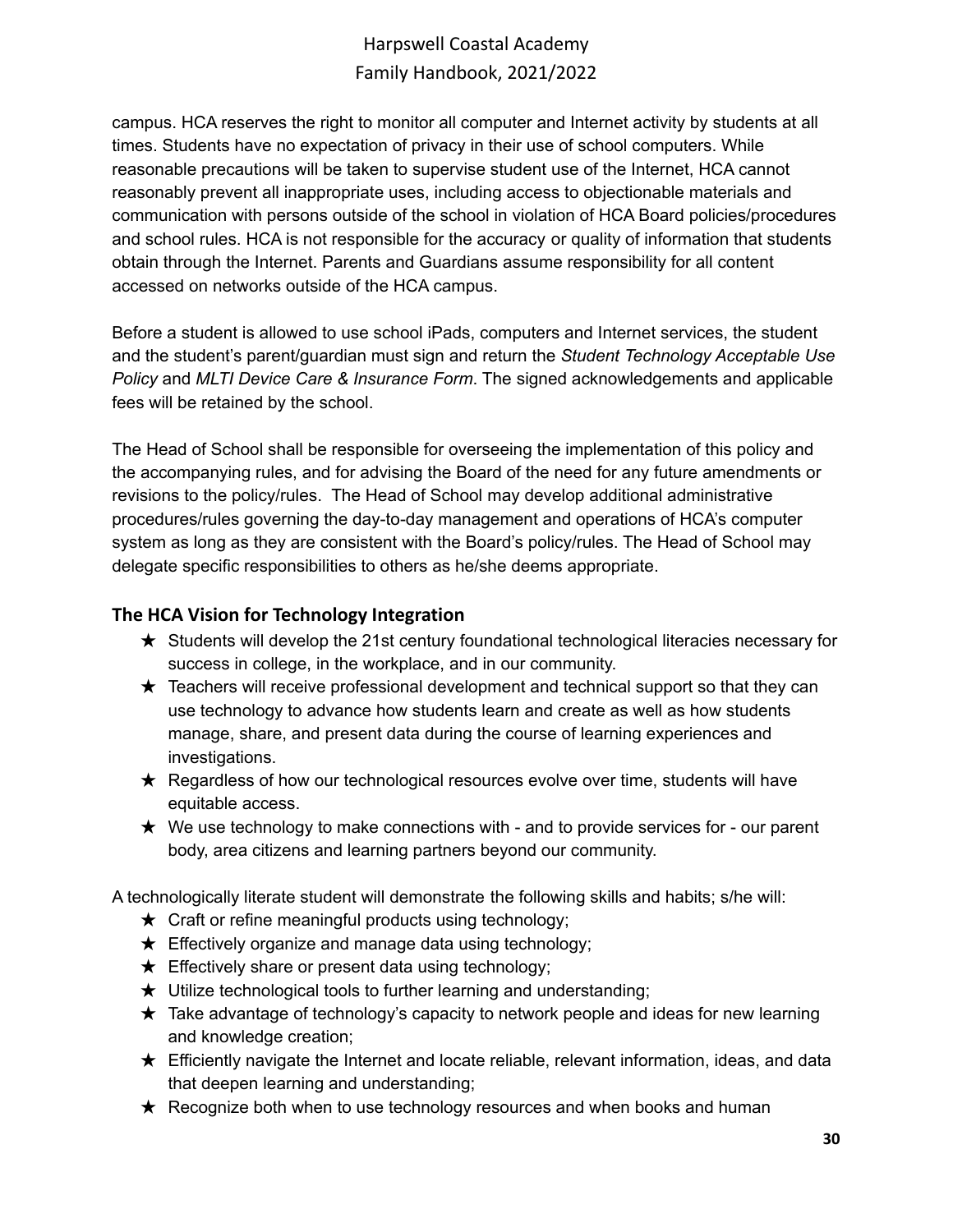resources are superior;

- ★ Understand that technology is a tool that can be used in society for both great good and great harm (and everything in between), depending on its user's skills, care, and intentions;
- ★ Recognize appropriate boundaries and etiquette with personal use of technology and avoid over-dependence on technology, especially at the expense of human interactions and relationships;
- $\star$  Demonstrate proper care and respect for technological resources;
- $\star$  Use technological resources for appropriate educational purposes during educational times and abide by stated acceptable use guidelines at all times;
- $\star$  Recognize that technological needs and capabilities are ever evolving and strive to keep learning and improving his/her technological aptitudes;
- $\star$  Practice healthy ergonomics and habits of computer work.

## <span id="page-30-0"></span>**Technology Policy**

These rules are intended to provide general guidelines and examples of prohibited uses, but do not attempt to state all required or prohibited activities by users. Failure to comply with HCA's *Student Technology Acceptable Use Policy* and these rules both on and off campus may result in loss of device and Internet access privileges, disciplinary action and/or legal action.

### **Computer Use is a Privilege, Not a Right**

Student use of the HCA's computers, networks and Internet services is a privilege, not a right. Unacceptable use/activity may result in suspension or cancellation of privileges as well as additional disciplinary and/or legal action. The Head of School shall have final authority to decide whether a student's privileges will be denied or revoked.

## **Acceptable Use**

Student access to HCA's computers, networks and Internet services are provided for educational purposes and research consistent with HCA's educational mission, curriculum and instructional goals. The same rules and expectations govern student use of computers as apply to other student conduct and communications. Students are further expected to comply with these rules and all specific instructions from the teacher or other supervising staff member/volunteer when accessing HCA's computers, networks and Internet services.

## **Prohibited Use**

The user is responsible for his/her actions and activities involving school computers, networks and Internet services, and for his/her computer files, passwords and accounts. Examples of unacceptable uses that are expressly prohibited include, but are not limited to, the following:

*Accessing Inappropriate Materials* – Accessing, submitting, posting, publishing, forwarding, downloading, scanning or displaying materials that are defamatory, abusive, obscene, vulgar, sexually explicit, sexually suggestive, threatening, discriminatory, harassing and/or illegal;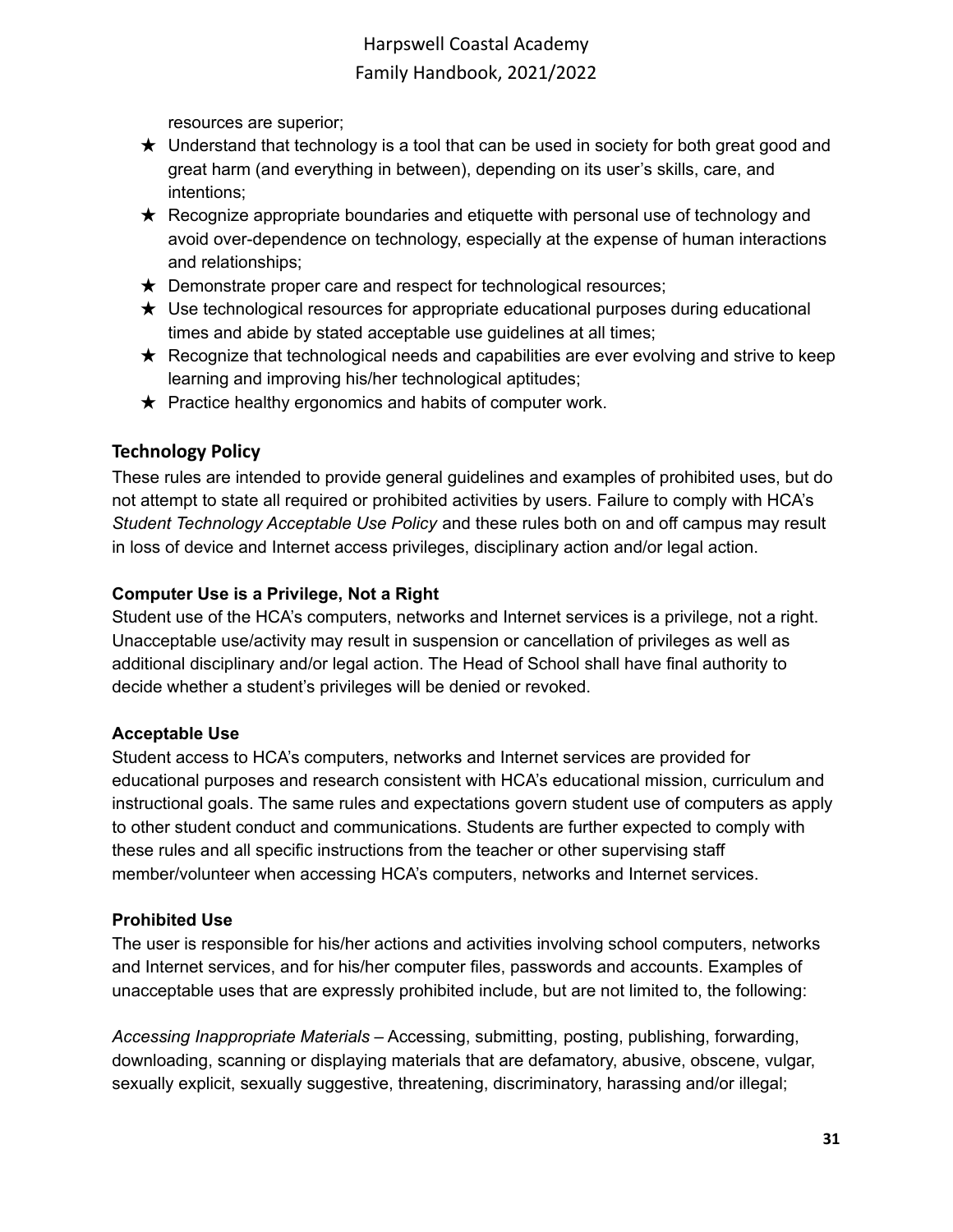*Illegal Activities* – Using HCA's computers, networks and Internet services for any illegal activity or that violates other Board policies, procedures and/or school rules;

*Violating Copyrights* – Copying or downloading copyrighted materials without the owner's permission;

*Plagiarism* – Representing as one's own work any materials obtained on the Internet (such as term papers, articles, etc.). When Internet sources are used in student work, the author, publisher and Web site must be identified;

*Copying Software* – Copying or downloading software without the express authorization of the system administrator;

*Non-School-Related Uses* – Using HCA's computers, networks and Internet services for non-school-related purposes such as private financial gain; commercial, advertising or solicitation purposes, or for any other personal use;

*Misuse of Passwords/Unauthorized Access* – Sharing passwords, using other users' passwords without permission and/or accessing other users' accounts;

*Malicious Use/Vandalism* – Any malicious use, disruption or harm to HCA's computers, networks and Internet services, including but not limited to hacking activities and creation/uploading of computer viruses;

*Unauthorized Access to Chat Rooms/News Groups* – Accessing chat rooms or newsgroups without specific authorization from the supervising teacher.

## **No Expectation of Privacy**

HCA retains control, custody and supervision of all computers, networks and Internet services owned or leased by HCA. HCA reserves the right to monitor all computer and Internet activity by students. Students have no expectation of privacy in their use of school computers, including email and stored files.

## <span id="page-31-0"></span>**MLTI Insurance Plan**

Parents are required to pay an insurance fee for the use of MLTI devices. The fee is \$50/year; students qualifying for reduced lunch are asked to pay \$20/year and this fee is waived for students qualifying for free lunch. This fee covers one instance of accidental damage and will be required again to recover a second instance of damage if it occurs. If this fee is not paid, devices may not be allowed to go home and/or the student or the student's parent/guardian may be responsible for compensating HCA for any losses, costs or damages. See *MLTI Device Care & Insurance Form* below for more information.

## **HCA Assumes No Responsibility for Unauthorized Charges, Costs, or Illegal Use**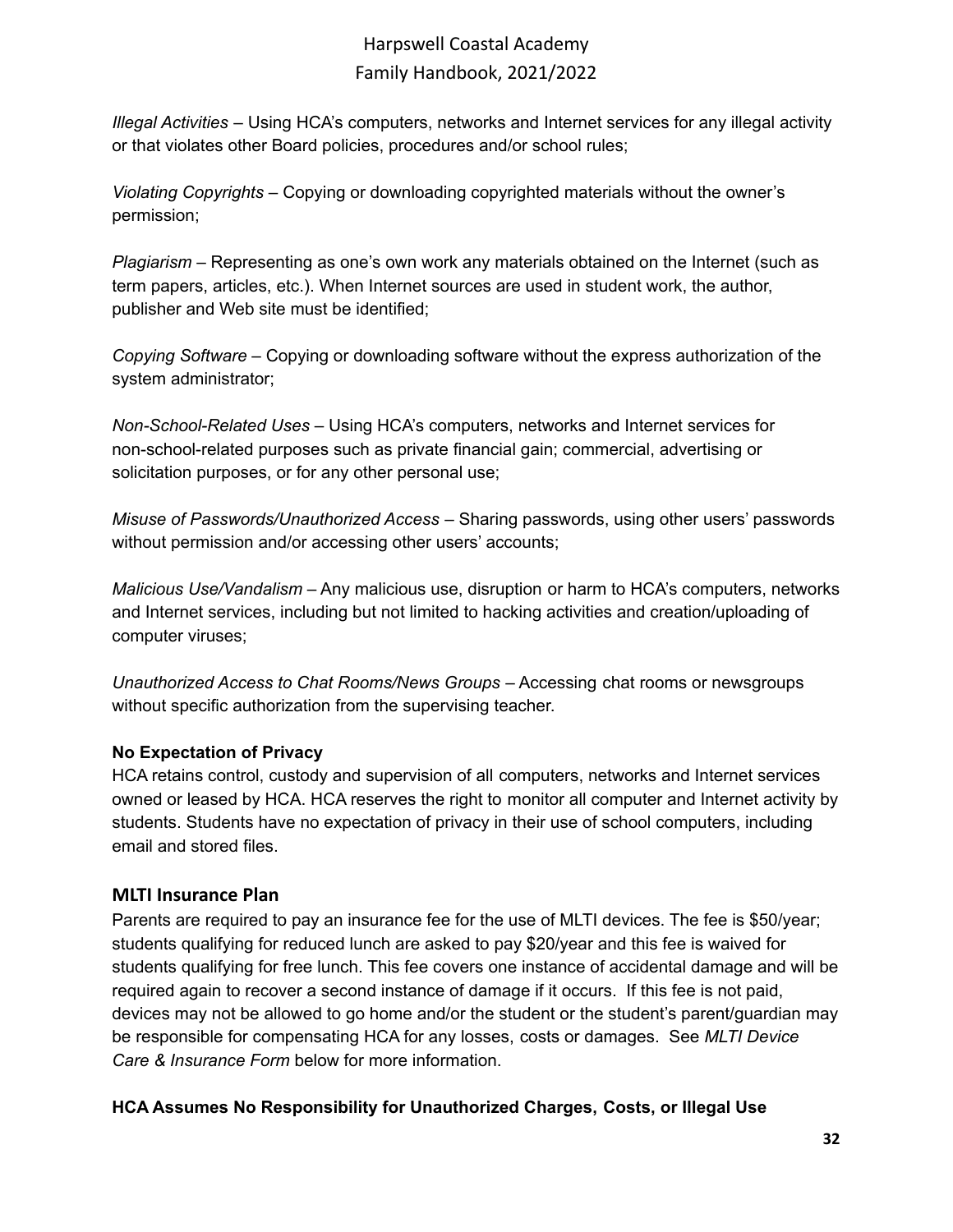HCA assumes no responsibility for any unauthorized charges made by students, including but not limited to credit card charges, long distance telephone charges, equipment and line costs, or for any illegal use of its computers such as copyright violations.

#### **Student Security**

A student shall not reveal his/her full name, address or telephone number on the Internet without prior permission from a supervising teacher. Students should never meet people they have contacted through the Internet without parental permission. Students should inform their supervising teacher if they access information or messages that are dangerous, inappropriate or make them uncomfortable in any way.

#### System Security

The security of HCA's computers, networks and Internet services is a high priority. Any user who identifies a security problem must notify the Head of School. The user shall not demonstrate the problem to others. Any user who attempts or causes a breach of system security shall have his/her privileges revoked and may be subject to additional disciplinary and/or legal action.

#### *Parental Acknowledgement Required*

Students and their parent/guardian are required to sign and return the Student Technology Acceptable Use Policy annually before being allowed to access school technology.

#### <span id="page-32-0"></span>**Safety Protocols**

HCA has extensive safety protocols for each campus. Plans are regularly reviewed with students, and families should make themselves aware of plans annually. Students at both campuses will participate in evacuation and lock down drills annually.

HCA will use the Family newsletter list to send emails to families in cases of emergency. Families with updated cell phone information in our Student Information System (Infinite Campus) will also be alerted of emergencies by text message.

In case of evacuation at Division 1 students will go to Curtis Farm Preserve or to the Division 2/3 campus. In case of an evacuation at Division 2/3, students will relocate to the Brunswick Rec Center.

### <span id="page-32-1"></span>**Family Involvement**

At HCA, we don't just enroll students; we enroll families. We ask parents to be aware of their role as ambassadors for the school.

We look forward to partnering with parents and families to help our students to achieve their best. In an effort to work effectively together, we have the following expectations for parents:

- Be sure children get 8-10 hours of sleep and are on time to school
- Provide a quiet area to study and assistance when necessary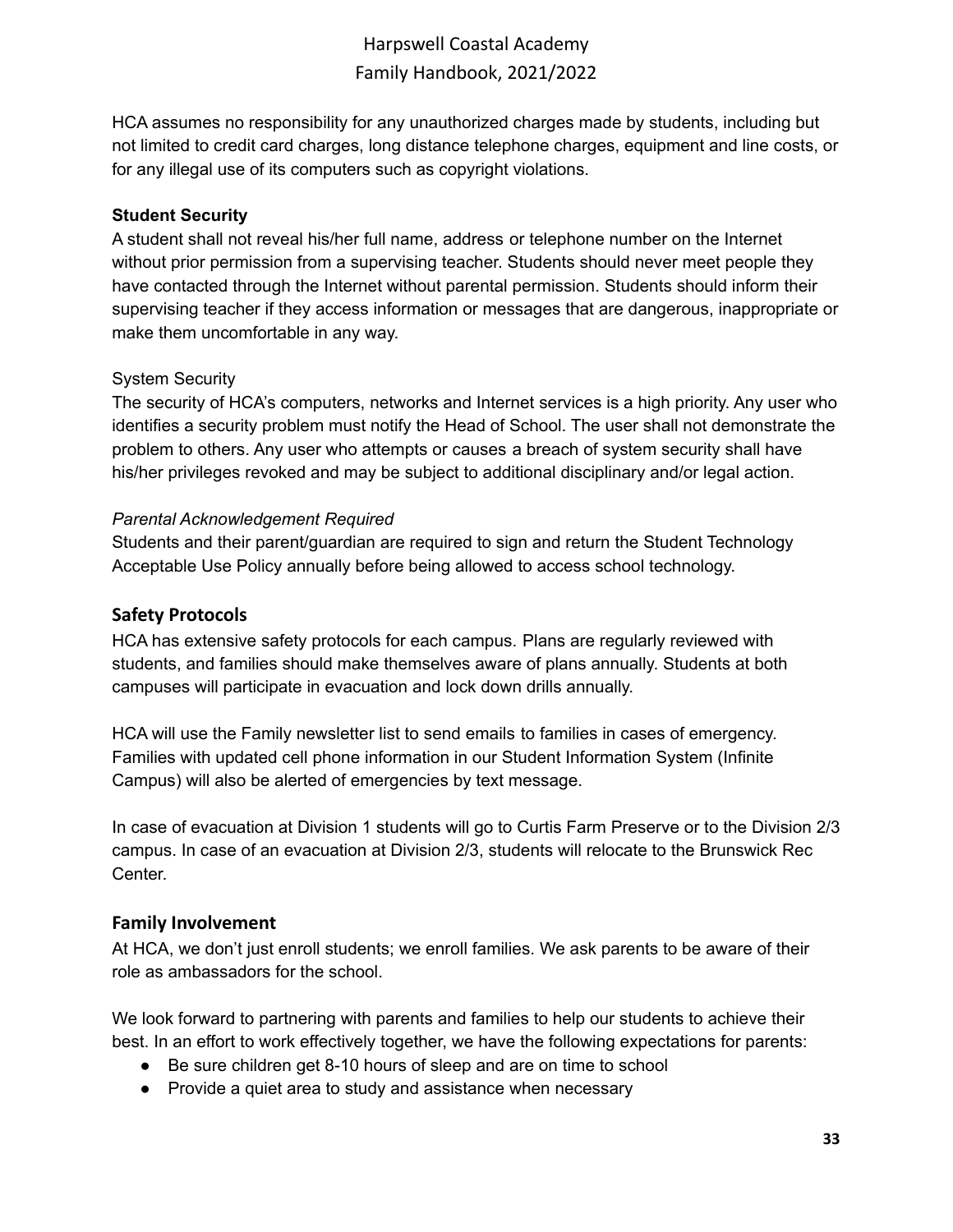- Provide necessary resources and materials
- Offer praise and encouragement
- Monitor and limit television & technology use
- Reinforce the HCA Community Agreements with your children outside of school
- Reinforce the use of Restorative Practices with your children outside of school
- Stay informed about happenings at school by reading the weekly email newsletter and other school communications

We ask that parents support students by:

- Periodically checking work on Infinite Campus and Google Classroom *(see Navigating the Parent Portal below)*
- Inform the school of changes in emergency contact information
- Be in contact with your child's Crew Advisor as needed
- Attend Student Led Conferences, Open House, etc.,
- Support fundraising efforts on behalf of the school
- Volunteer when possible
- Complete all required paperwork
- Maintain a positive lunch account balance

#### <span id="page-33-0"></span>**Infinite Campus: Student Information System**

Annual completion of registration forms (emergency contact, health, etc.) is required prior to a student's attendance at school. We use Infinite Campus for student information; you will receive login information to the database to complete required forms. Please let us know through the Parent Portal as soon as possible whenever you have a change in address, telephone number, place of employment, or emergency contact person over the course of a school year.

#### <span id="page-33-1"></span>**Parent Communication**

Information is provided to parents in a few ways. First, information about upcoming events, field work, and lunch menus are sent in a weekly email/Facebook newsletter for families. Second, email, phone and in person communication with your child's Crew Leader or the school Administration. Third, information is also available on the parent portal on our website with links to the school calendar, Google Classroom, Infinite Campus, and more.

#### <span id="page-33-2"></span>**Important Documents Page**

This [page](https://harpswellcoastalacademy.org/important-documents/) on the website provides links to a number of important documents we use to track student work and progress towards meeting standards. All parents will receive login information for **Infinite [Campus](https://mecloud2.infinitecampus.org/campus/portal/harpswell.jsp)**, our student information system and learning management system. Please read the information below carefully to understand how we use these resources, and what information you can get from them. If you have questions, please contact your child's Crew Advisor.

#### <span id="page-33-3"></span>**Infinite Campus**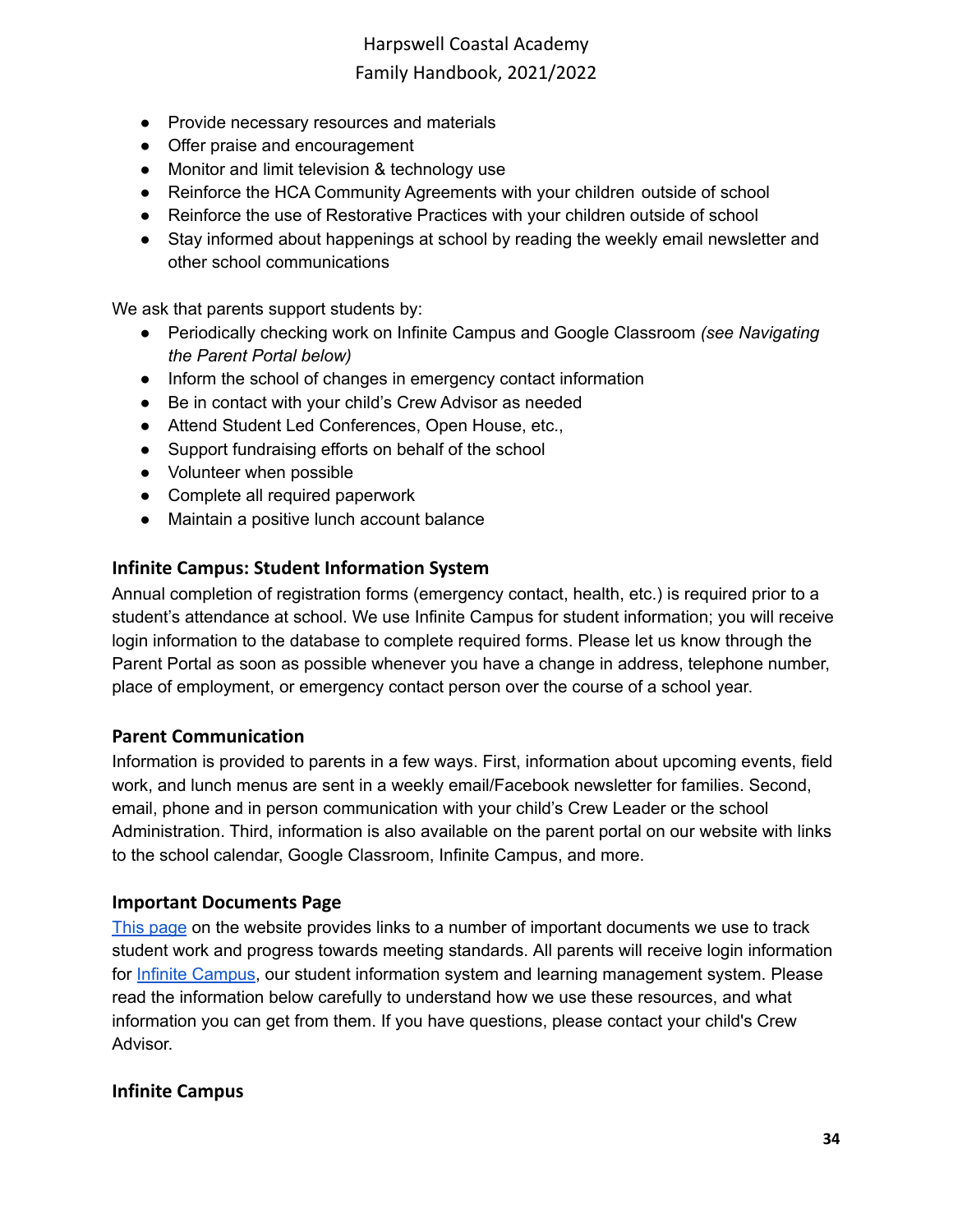In addition to being our Student Information System, Infinite Campus is the tool we use to track student progress towards mastering standards. Parents are sent login information to the Parent Portal before the first day of school.

### <span id="page-34-0"></span>**Google Classroom**

All students have HCA email addresses that are linked to Google Classroom. To login, open a browser and enter [https://classroom.google.com.](https://classroom.google.com/) Student email addresses are firstinitiallastname@harpswellcoastalacademy.org. Passwords are set by students. If they can't tell you what their password is, please contact Zach Gagnon ([zgagnon@harpswellcoastalacademy.org\)](mailto:zgagnon@harpswellcoastalacademy.org).

Once logged in, you will see that faculty have set up class pages for classes. Each class page has assignments listed with details about what specifically needs to be accomplished and links to the associated resources needed for the assignment (videos, articles, directions, etc.).

This is a resource for you to have a sense of what work is being done in our classes and what work your student has completed. Please note that if an assignment was turned in through google drive, it will be marked as "complete". If an assignment is turned in on paper, it will show as "due" or "late". If you have concerns about outstanding work, please contact your child's Crew Advisor.

## <span id="page-34-1"></span>**HCA Parent Partnership (HCAPP)**

The HCAPP is our version of the PTO. The objectives of the HCAPP include:

- $\star$  Establish and maintain a working relationship among parents, school and community.
- $\star$  Increase student safety and security through parent education.
- $\star$  Develop programs and projects that will support or enrich the curriculum.
- $\star$  Create opportunities for parent discussions and support
- $\star$  Enhance the quality of education by raising funds for school supplies or programs that fall outside the school budget.

HCA Parent Partnership will meet on the third Tuesday of most months from 4:30 - 5:30 PM. February and April will be the second Tuesday due to school vacations. We encourage all parents to participate in the HCAPP.

### <span id="page-34-2"></span>**Parent Volunteer Opportunities**

Parent volunteers both enrich the life of our school and provide vital support for our programming. We appreciate any time you spend supporting our school. If you are interested in volunteering, please contact Angie Arndt at aarndt@harpswellcoastalacademy.org. Please note that volunteers must complete the HCA volunteer screening process.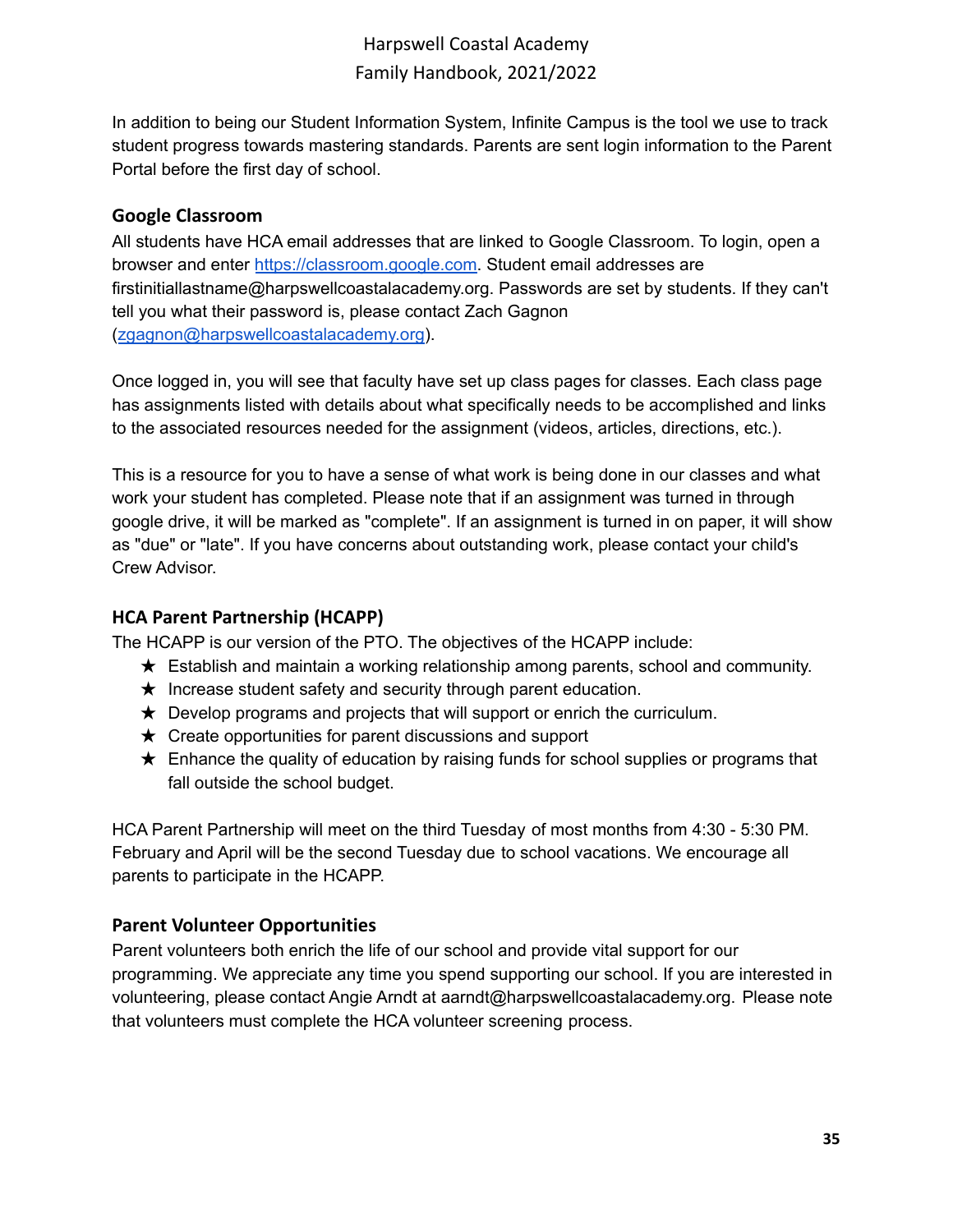### <span id="page-35-0"></span>**Board of Directors**

HCA is governed by a Board of Directors. The Board of Directors establishes the framework for the organization. It creates and updates the mission and vision statements, defines what benefits (or end results) the organization is providing to whom and what it will cost to deliver them, and determines how organizational performance will be measured.

The Board of Directors sets the direction for the organization. The Board sets goals and approves and monitors the strategic or business plan and develops organizational policies, including the policies that govern how the board will operate.

The Board of Directors is responsible for the behavior and performance of board members and the Head of School. Thus, the Board establishes the code of ethics for the board and Head of School, including policies related to private inurement and conflict of interest, and sets the tone for organizational behavior.

The Board hires the Head of School and establishes the goals the Head of School is expected to achieve, and defines any limitations on the means the Head of School can use or any functions the Head of School must perform. The Board evaluates the Head of School based on achievement of the goals and compliance with predefined limitations or requirements. It monitors financial and operational performance; in addition, it selects an auditor and receives the audit report in keeping with the requirements of the school's charter. The Board serves as the "last court of appeal" within the organization.

The Board of Directors represents the organization to the outside world and provides support and counsel to the Head of School. The Board supports the organization by making personal donations, garnering resources and advisors and assisting with fundraising. It serves as the organization's ambassador to other organizations, funders and potential funders and the general community; communicates the value of the organization to prospective donors; and attracts donors, supporters, favorable press, and new board members.

#### <span id="page-35-1"></span>**Communicating with the Board**

When parents have a concern or question about something at school, we encourage them to contact their student's Crew Advisor or a school Administrator first. However, there may be times when a parent feels more comfortable communicating with a Board member first, or as an additional step, after communicating with Administrators. The Board is open to communication from parents, and welcomes these conversations. Contact information for Board members is available on the school website at

[https://harpswellcoastalacademy.org/about-hca/board-of-directors/.](https://harpswellcoastalacademy.org/about-hca/board-of-directors/)

In addition to reaching out to Board members individually, parents are welcome at all Board meetings, which typically take place on the 3rd Wednesday of each month. February and April will be the fourth Wednesday due to school vacation. There is no December meeting.There is always a time for public comment at Board meetings. Information about the timing and location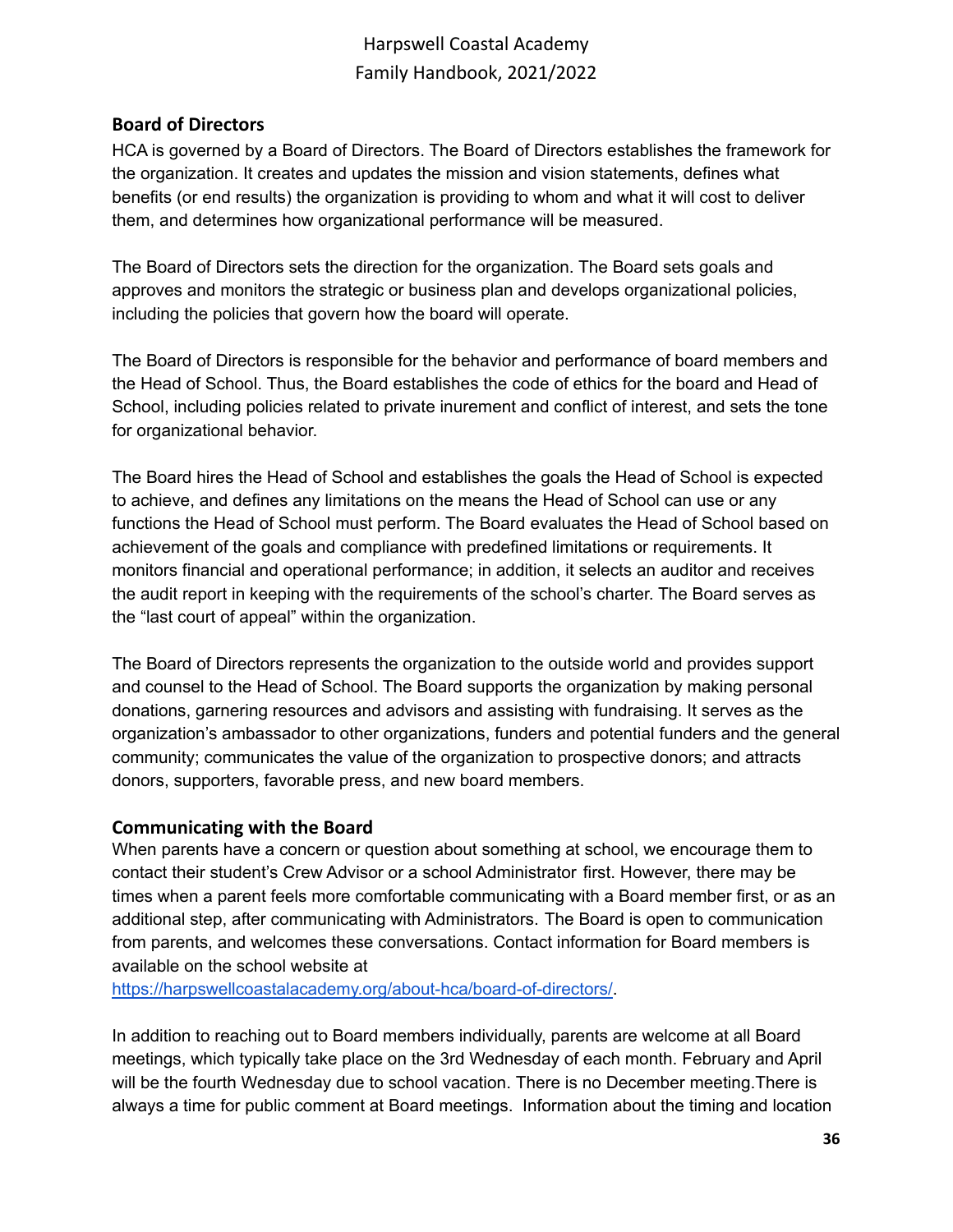of board meetings is available on the school website, as well as on the weekly newsletter to parents. Additionally, Board meeting minutes are agendas are available on our website.

### **Parent Notification Regarding Title I Programs**

Harpswell Coastal Academy (HCA) currently receives Title I Federal Funds. The amount of this funding fluctuates between \$65,000-\$85,000 depending on our student enrollment and our percentage of students who qualify and the funding rate any given year. The primary purpose of this funding is to help ensure that all children have access to the supports they need to meet academic state standards. The purpose of this notification is to inform all parents of the use of these funds and ways for parents to be involved.

### **Origins of Funding Use**

Each year, Harpswell Coastal Academy conducts a Comprehensive Needs Assessment (CNA) to identify areas of improvement. Our CNA Team is comprised of our Leadership Team, select members of our Board of Directors, and key community members and parents with extensive knowledge of our school and/or education. There are multiple opportunities for faculty, families, and community members to participate.

### **2021-2022 Title I Use of Funds**

Stemming from this process are a series of schoolwide goals that are incorporated into everyday curriculum and operational policy and procedure. HCA has chosen to utilize our Title I funds to enhance the goals from our needs assessment. The intent of this approach is to support existing programming, not supplant it, so that all Title I-eligible students can receive academic instruction and support to meet their needs, as well as to provide for a variety of enrichment activities.

During the 2021/2022 school year, Title I funds will be used to support eligible students in HCA's main goals:

1. 5% Percent increase of tested students meeting growth goals on the ELA portion of the NWEA over the year prior.

2. 5% Percent increase of tested students meeting growth goals on the Math portion of the NWEA over the year prior.

3. 5% decrease in the number of 'chronically absent' students over the year prior.

An all-encompassing Title IA project has been designed as a multi-faceted approach to supporting Title IA students as we endeavor to exceed Goals outlined in our Comprehensive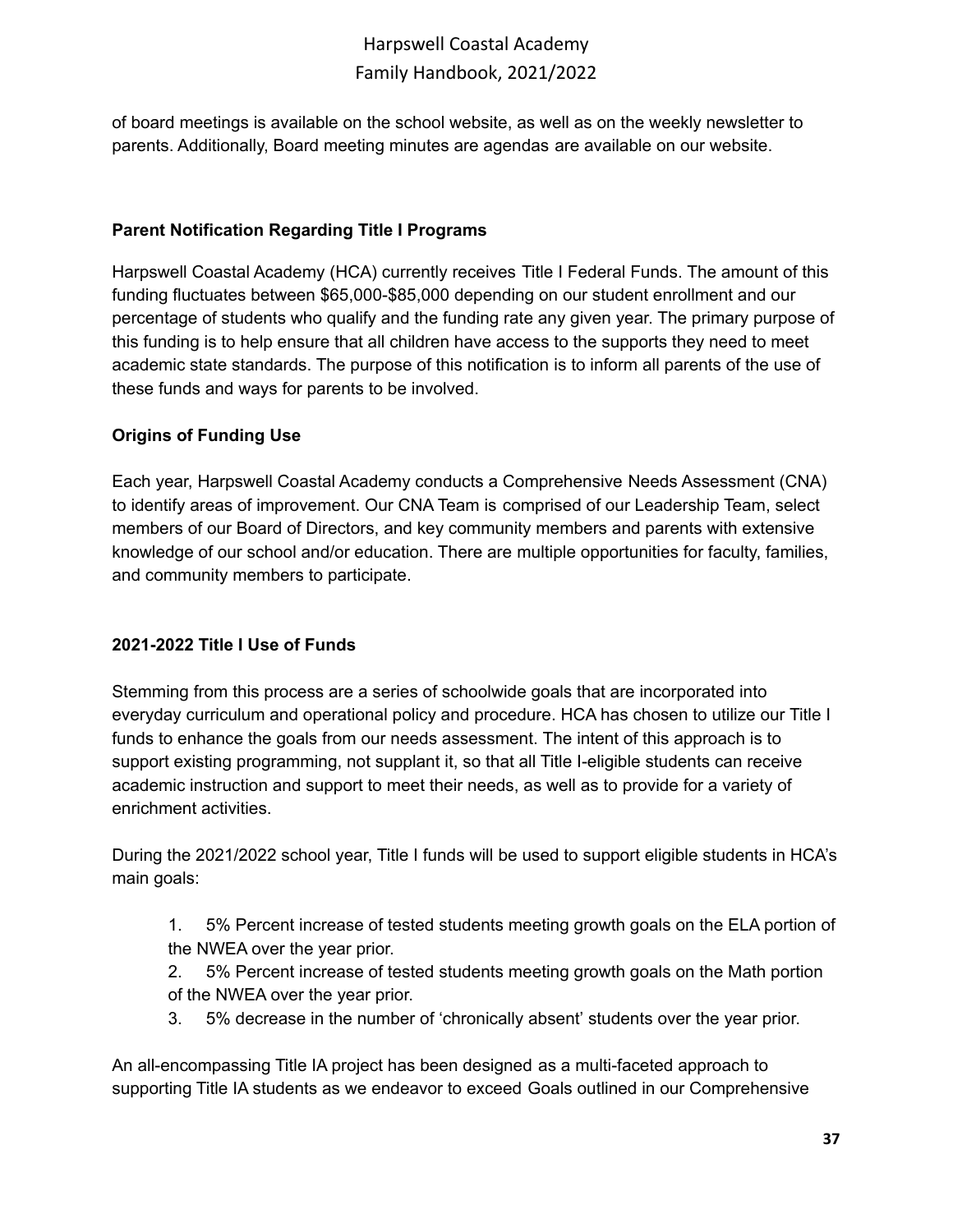Needs Assessment. The district's leadership will dedicate time to these Title IA projects above and beyond the normal scope of work, and collaborate with staff to monitor, manage, document and implement specific project efforts to improve metrics in these three core areas that have disproportionately impacted low income and disadvantaged students. Time will be spent in group work with the entire HCA faculty and staff on tools & learning techniques to overcome barriers to learning.

Regarding attendance, Title IA students are experiencing chronic absenteeism, and a dedicated team of staff will convene an average of 8 hours / week (0.20 time) above their normal duties to identify and correct a wide number of factors in order to improve attendance.

In order to properly address academic achievement in ELA and Math on the MEA, additional time will need to be spent coaching and training teachers on new and innovating techniques to shape project-based learning in such a way that better prepares students for the environment of test taking. Additional time will be spent on coaching teachers on communication techniques as it relates to better understanding students' environment outside of school, thus allowing teaching CREW leaders an advantage in identifying barriers to attendance. These have proven to be difficult areas of achievement, as uncovered and outlined in the CNA and therefore require additional resources.

Additionally, funds are used to fulfill the requirements set forth in McKinney-Vento by tasking the Homeless Liaison to create a comprehensive outreach program that coordinates the identification and school enrollment of homeless children.

Finally, HCA will appoint a Title IA Coordinator to lead program implementation, monitoring and reporting.

Title I Funding, State Level Supplemental Funding, as well as general funds are allocated to these expenses. HCA believes that educating children is a joint effort between the school and the support system of the child, particularly the parent/guardian of the child. HCA encourages parents/guardians to be involved in their child's education and we consider parents to be an integral component to the academic success of their child. When schools collaborate with parents to help their children learn and when parents participate in school activities and decision-making about their children's education, children achieve at higher levels.

### **Department of Education Perspective**

The U.S. Department of Education defines the purpose of the Title I funding as the following: SEC. 1001. STATEMENT OF PURPOSE. The purpose of this title is to ensure that all children have a fair, equal, and significant opportunity to obtain a high-quality education and reach, at a minimum, proficiency on challenging State academic achievement standards and state academic assessments. This purpose can be accomplished by —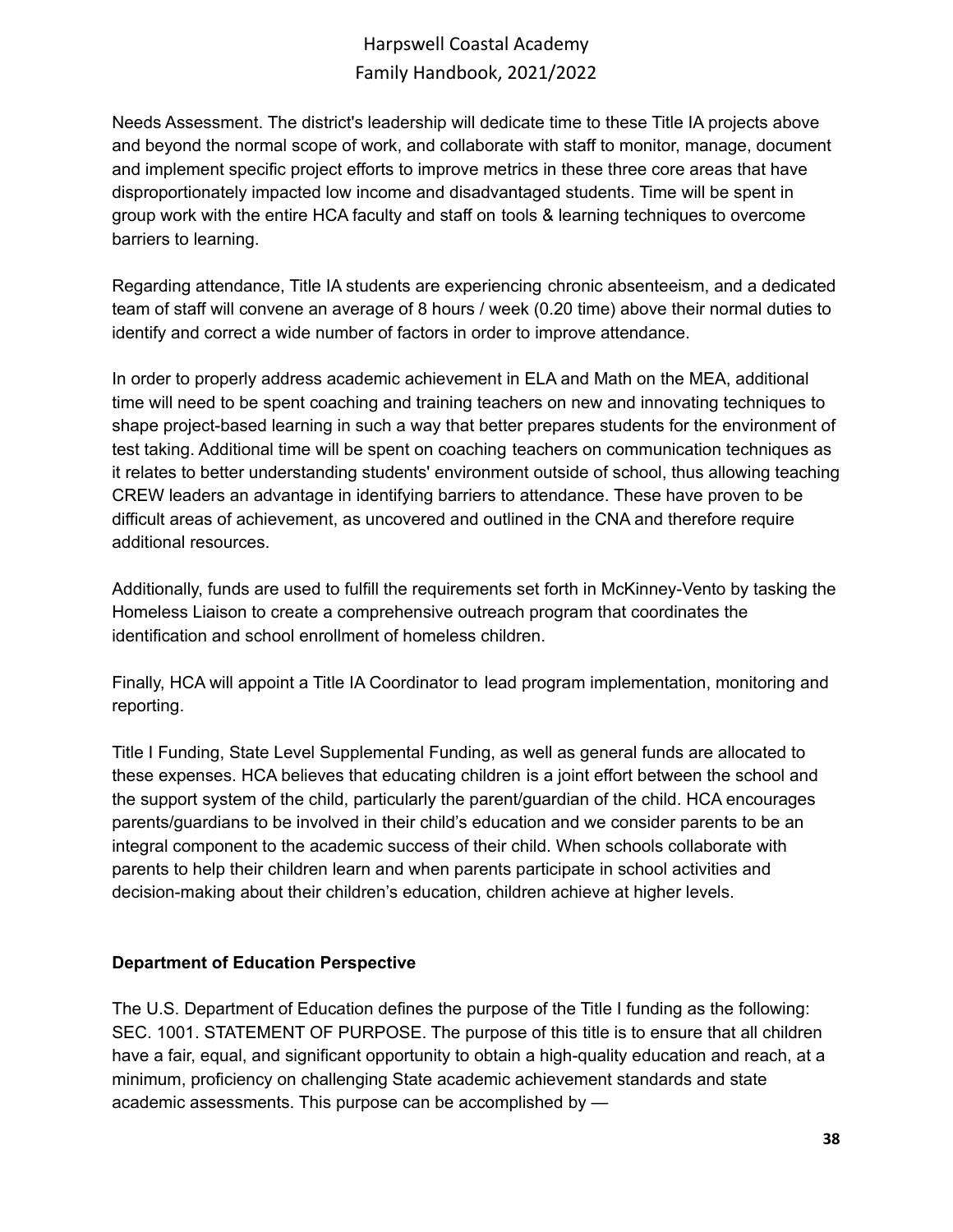(1) ensuring that high-quality academic assessments, accountability systems, teacher preparation and training, curriculum, and instructional materials are aligned with challenging State academic standards so that students, teachers, parents, and administrators can measure progress against common expectations for student academic achievement;

(2) meeting the educational needs of low-achieving children in our Nation's highest-poverty schools, limited English proficient children, migratory children, children with disabilities, Native American children, neglected or delinquent children, and young children in need of reading assistance;

(3) closing the achievement gap between high- and low-performing children, especially the achievement gaps between minority and nonminority students, and between disadvantaged children and their more advantaged peers;

(4) holding schools, local educational agencies, and States accountable for improving the academic achievement of all students, and identifying and turning around low-performing schools that have failed to provide a high-quality education to their students, while providing alternatives to students in such schools to enable the students to receive a high-quality education;

(5) distributing and targeting resources sufficiently to make a difference to local educational agencies and schools where needs are greatest;

(6) improving and strengthening accountability, teaching, and learning by using State assessment systems designed to ensure that students are meeting challenging State academic achievement and content standards and increasing achievement overall, but especially for the disadvantaged;

(7) providing greater decision making authority and flexibility to schools and teachers in exchange for greater responsibility for student performance;

(8) providing children an enriched and accelerated educational program, including the use of schoolwide programs or additional services that increase the amount and quality of instructional time;

(9) promoting schoolwide reform and ensuring the access of children to effective, scientifically based instructional strategies and challenging academic content;

(10) significantly elevating the quality of instruction by providing staff in participating schools with substantial opportunities for professional development;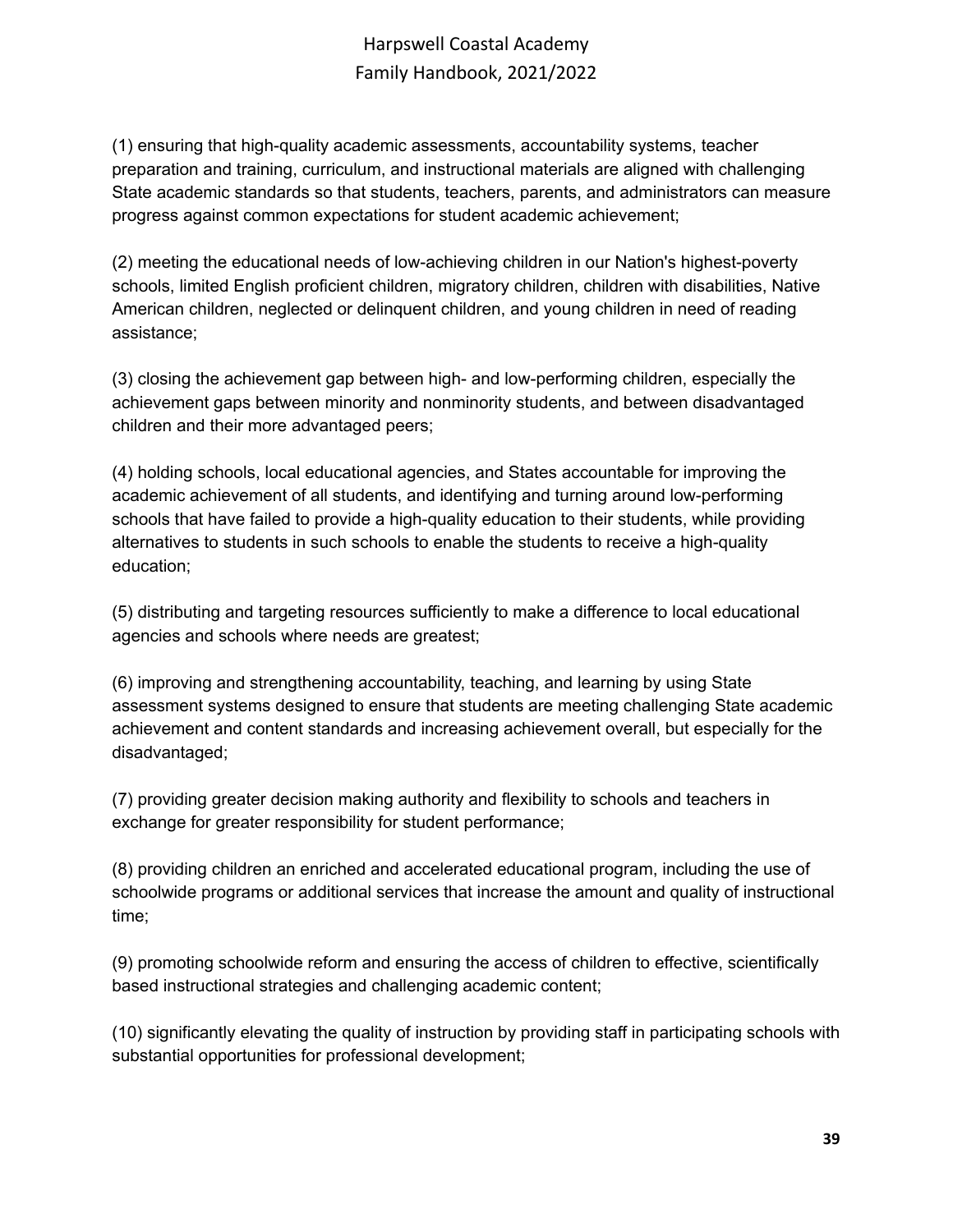(11) coordinating services under all parts of this title with each other, with other educational services, and, to the extent feasible, with other agencies providing services to youth, children, and families; and

(12) affording parents substantial and meaningful opportunities to participate in the education of their

children.

## **Parent Rights Under Title I**

Under the Title I Program Guidelines, parents have the following rights:

1. To be provided with ready access to information on Title I Programs and Services

2. To be provided with opportunities to participate in the decision making and programs around the use of Title I Funding

- a. HCA offers regularly scheduled parent meetings with provisions for dinner and childcare
- b. HCA holds regular monthly Board of Directors meetings, for which all parents can attend

c. HCA has an open door policy for administrators-parents can access administrators at most any time

- 3. To request the professional qualification both teachers and paraprofessionals
- 4. To request that any and all school information be provided in a language other than English
- 5. To be provided with volunteer opportunities with the school
- 6. To be provided with information on our complaint procedures (see website)

Division 1(Middle School) Family Orientation: Date: Monday, August 30th Time: 4:00 @ Division 1 Location: HCA, 9 Ash Point Rd., Harpswell, ME 04079

Division ⅔ (Middle School) Family Orientation: Date: Monday, August 30th Time: 6:00pm @ Division 2/3 Location: HCA, 8 Leavitt Drive, Brunswick, ME 04011

If you are unable to attend, please tell Angie Arndt at aarndt@harpswellcoastalacademy.org, 207-833-3229 and she will be able to provide all materials presented at the meeting.

Additional one-on-one Parent Meetings will be offered, and schedules will be provided to parents who are not in attendance at the main orientation meeting through the parent portal.

### **SCHOOL-PARENT COMPACT**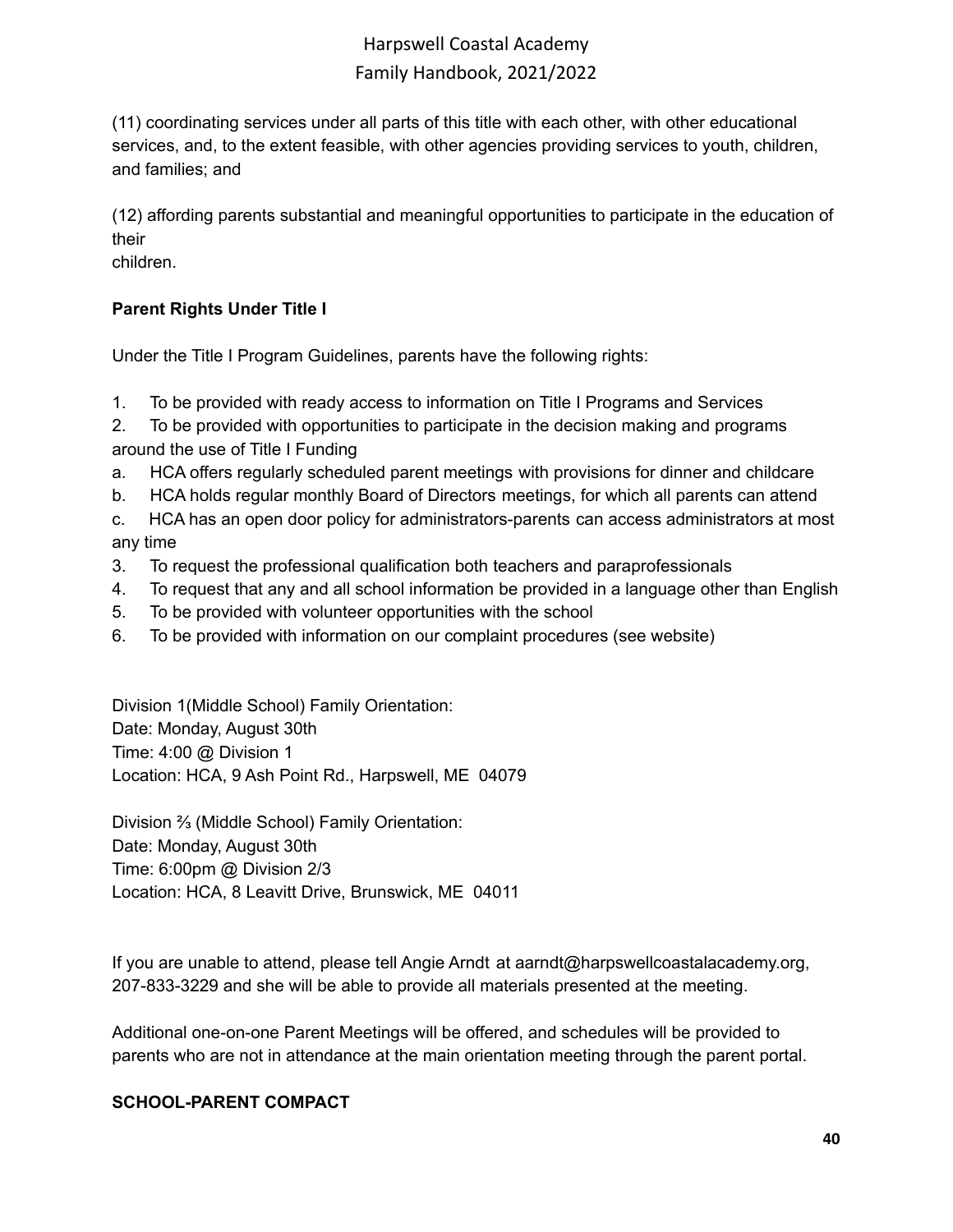Harpswell Coastal Academy, and the parents of the students participating in activities, services, and programs funded by Title I, Part A of the Elementary and Secondary Education Act (ESEA) (participating children), agree that this compact outlines how the parents, the entire school staff, and the students will share the responsibility for improved student academic achievement and the means by which the school and parents will build and develop a partnership that will help children achieve the State's high standards.

This school-parent compact is in effect during school year 2021/2022

### **School Responsibilities**

Harpswell Coastal Academy will:

1. Provide high-quality curriculum and instruction in a supportive and effective learning environment that enables the participating children to meet the State's student academic achievement standards as follows:

- a. Utilize aligned instructional materials in classes and for home based activities
- b. Utilize creative teaching strategies that are engaging and hands on
- c. Maintain a low teacher to student ratio to maximize student support
- d. Provide regular access to technology at all opportunities
- e. Provide access to a variety of instructional support materials
- f. Provide regular enrichment activities at all classes
- g. Each student will have a personalized learning plan that takes into consideration individual strengths, interests and areas for growth.

2. Hold student-led conferences at minimum twice per academic year, during which this compact will be discussed as it relates to the individual child's achievement. Teachers will promote and schedule these meetings individually with their families.

3. Provide parents with frequent reports on their children's progress. Specifically, the school will provide reports as follows:

a. Each student will receive a direct communication from teachers once a month noting student's performance.

b. Each family will also have access to the results of any assessments.

c. If a student is experiencing difficulty in their coursework, a meeting will be called to discuss the student's program and any changes that need to be made in order to better support the student.

4. Provide parents reasonable access to staff. Specifically, staff will be available for consultation with parents as follows:

a. Administration is available to consult with parents daily during the course of regular school hours

b. Teaching staff is available upon request outside of normal school hours

5. Provide parents opportunities to volunteer and participate in their child's class, and to observe classroom activities, as follows: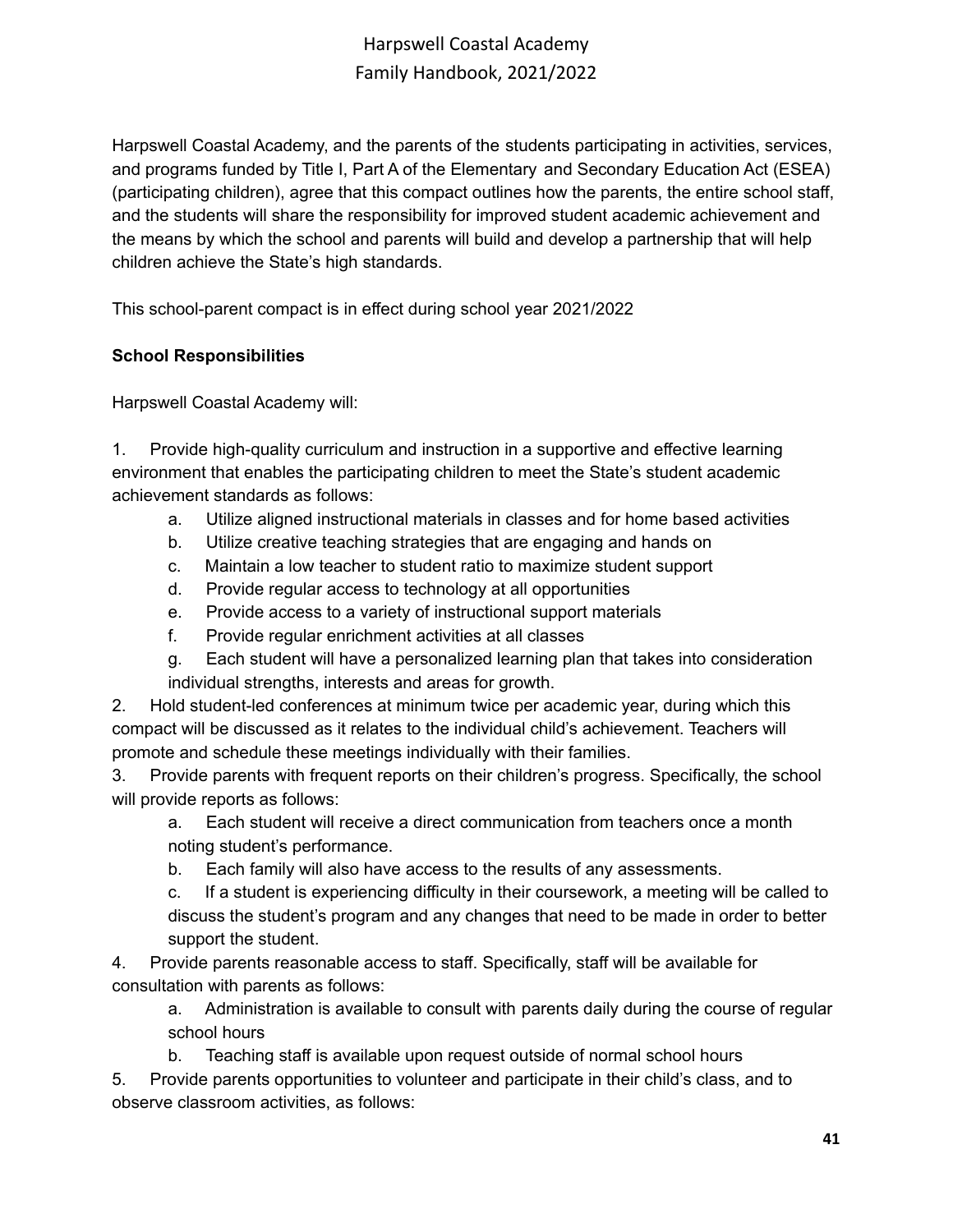a. Parents may volunteer at HCA, or observe school based activities upon request. Volunteer time should be scheduled with the child's teacher.

b. Parents may volunteer for field trips and other school activities. Notifications of opportunities will be sent out in advance.

c. Parents may attend monthly HCA Board of Directors meetings. Schedules are available upon request and are also posted on the school's web site

## **Parent Responsibilities**

We, as parents, will support our children's learning in the following ways:

- 1. Monitoring and supporting active student attendance.
- 2. Monitoring student's work completion.
- 3. Maintaining open and regular communication with teaching staff.
- 4. Monitoring amount of television their children watch.
- 5. Volunteering in school activities and classes.
- 6. Participating, as appropriate, in decisions relating to my children's education.
- 7. Promoting positive use of my child's extracurricular time.

8. Staying informed about my child's education and communicating with the school by promptly; reading all notices from the school or the school district either received by my child or by mail and responding, as appropriate.

9. Serving, to the extent possible, on policy advisory groups.

We look forward to ongoing communication with all parents around our evolving programs and use of resources. We thank you for choosing Harpswell Coastal Academy.

## <span id="page-41-0"></span>**A Note to Parents & Students**

Students and parents/guardians are responsible for reading and following the rules in this handbook. HCA reserves the right to change the terms of the handbook at any time and without prior notice when it is in the best interest of the school. Any change will be communicated to the school community. This handbook has been developed within the framework of HCA Board Policies. In case of a conflict between a School Board policy and the rules in this handbook, the School Board policy will prevail. The handbook is provided solely for the convenience of students, parents and staff; HCA, to the extent permissible by law, expressly disclaims any liability that may be incurred. If you have any questions about this handbook, please contact the Head of School.

## <span id="page-41-1"></span>**Equal Education Opportunities**

HCA is committed to the concept and implementation of equal educational opportunities, as required by federal and state laws, for all students, regardless of race, sex, color, national origin, ancestry, religion, disability, or sexual orientation.

# **Notice of Procedural Safeguards for Special Education**

[Link](https://www.maine.gov/doe/sites/maine.gov.doe/files/inline-files/english.pdf)